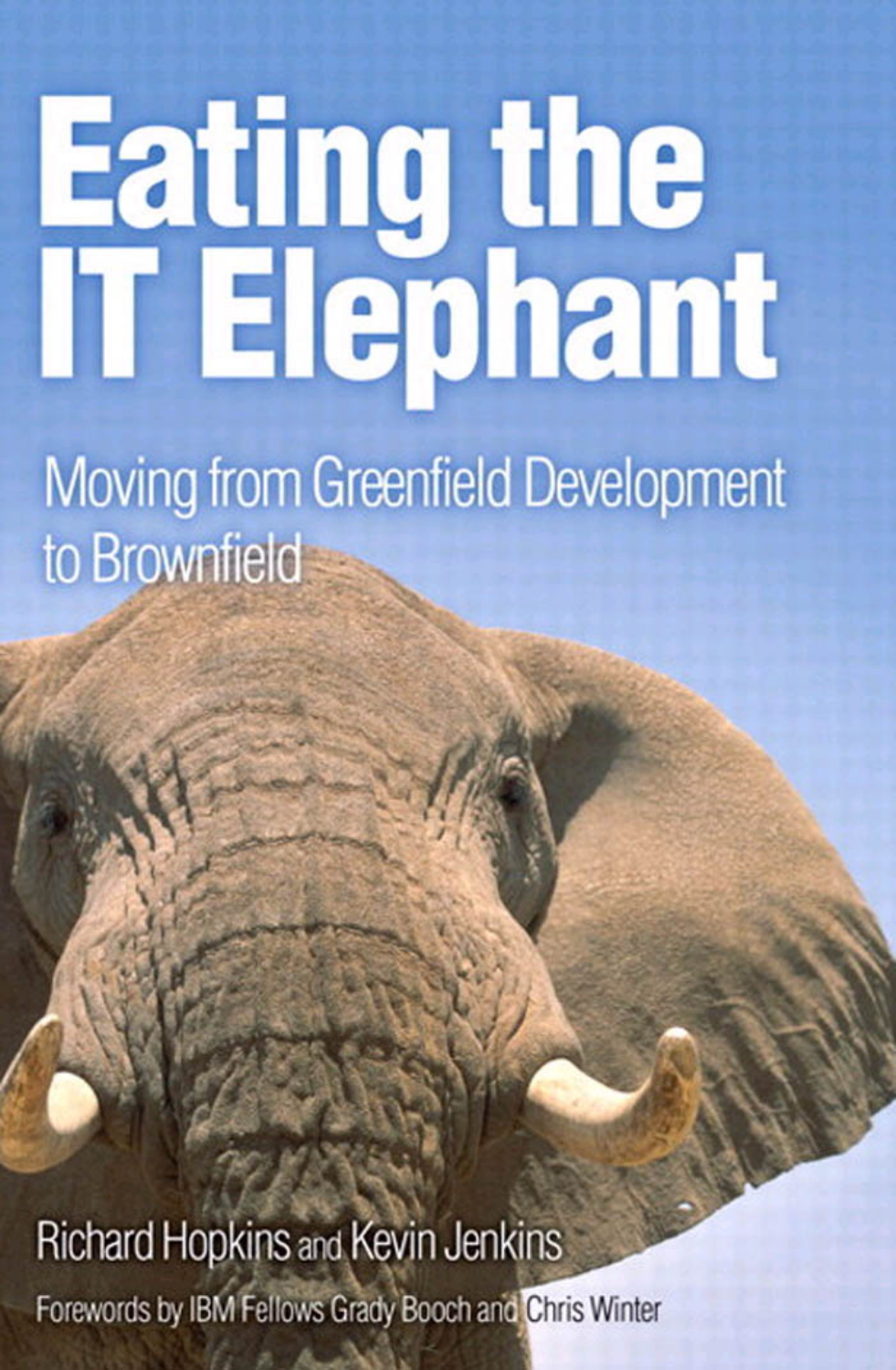The authors and publisher have taken care in the preparation of this book, but make no expressed or implied warranty of any kind and assume no responsibility for errors or omissions. No liability is assumed for incidental or consequential damages in connection with or arising out of the use of the information or programs contained herein.

© Copyright 2008 by International Business Machines Corporation. All rights reserved.

Note to U.S. Government Users: Documentation related to restricted right. Use, duplication, or disclosure is subject to restrictions set forth in GSA ADP Schedule Contract with IBM Corporation.

IBM Press Program Managers: Tara Woodman, Ellice Uffer

Cover design: IBM Corporation Associate Publisher: Greg Wiegand Marketing Manager: Kourtnaye Sturgeon Publicist: Heather Fox Acquisitions Editor: Katherine Bull Development Editors: Kevin Ferguson, Ginny Bess Managing Editor: Gina Kanouse Designer: Alan Clements Senior Project Editor: Lori Lyons Copy Editor: Krista Hansing Indexer: Lisa Stumpf Compositor: Nonie Ratcliff Proofreader: Anne Goebel Manufacturing Buyer: Dan Uhrig

Published by Pearson plc

Publishing as IBM Press

IBM Press offers excellent discounts on this book when ordered in quantity for bulk purchases or special sales, which may include electronic versions and/or custom covers and content particular to your business, training goals, marketing focus, and branding interests. For more information, please contact:

U. S. Corporate and Government Sales 1-800-382-3419 corpsales@pearsontechgroup.com.

For sales outside the U. S., please contact:

International Sales international@pearsoned.com.

The following terms are trademarks or registered trademarks of International Business Machines Corporation in the United States, other countries, or both: IBM, the IBM logo, IBM Press, AD/Cycle, DB2, developerWorks, Rational, System 360, Tivoli and WebSphere. Java and all Java-based trademarks are trademarks of Sun Microsystems, Inc. in the United States, other countries, or both. Microsoft, Windows, Windows NT, and the Windows logo are trademarks of Microsoft Corporation in the United States, other countries, or both. Other company, product, or service names may be trademarks or service marks of others.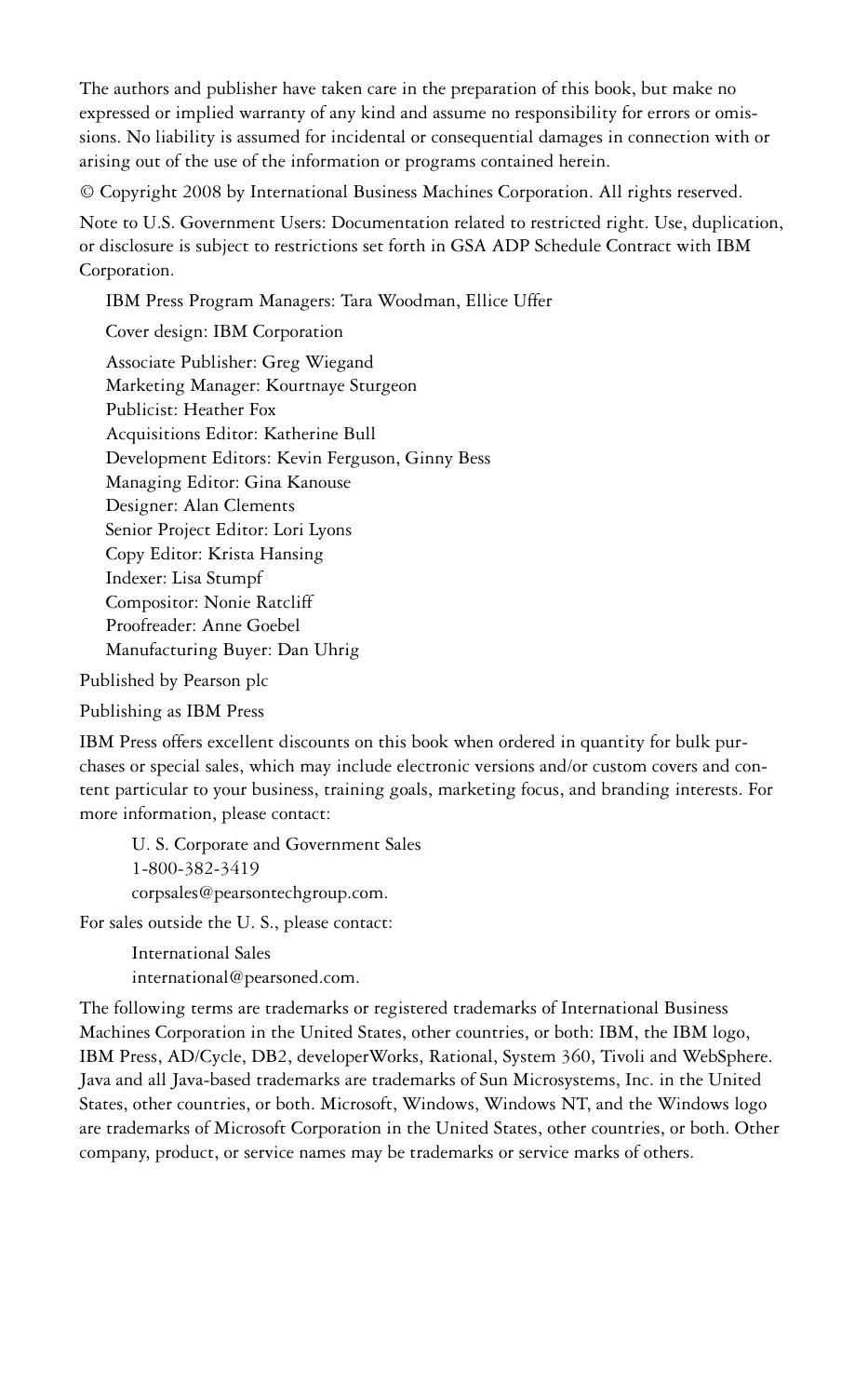

This Book Is Safari Enabled

The Safari, Enabled icon on the cover of your favorite technology book means the book is available through Safari Bookshelf. When you buy this book, you get free

access to the online edition for 45 days. Safari Bookshelf is an electronic reference library that lets you easily search thousands of technical books, find code samples, download chapters, and access technical information whenever and wherever you need it.

To gain 45-day Safari Enabled access to this book:

- Go to<http://www.awprofessional.com/safarienabled>
- Complete the brief registration form
- Enter the coupon code L3LW-38PM-8WA6-9FMJ-ZQUE

If you have difficulty registering on Safari Bookshelf or accessing the online edition, please e-mail customer-service@safaribooksonline.com.

#### *Library of Congress Cataloging-in-Publication Data*

Hopkins, Richard.

Eating the IT elephant : moving from greenfield development to brownfield / Richard Hopkins and Kevin Jenkins.

p. cm. Includes index. ISBN 0-13-713012-0 (pbk. : alk. paper) 1. Information technology. 2. Business enterprises—Planning. I. Jenkins, Kevin. II. Title. T58.5.H69 2008 004.068—dc22

#### 2008004231

All rights reserved. This publication is protected by copyright, and permission must be obtained from the publisher prior to any prohibited reproduction, storage in a retrieval system, or transmission in any form or by any means, electronic, mechanical, photocopying, recording, or likewise. For information regarding permissions, write to:

Pearson Education, Inc Rights and Contracts Department 501 Boylston Street, Suite 900 Boston, MA 02116 Fax (617) 671 3447 ISBN-13: 978-013713012

ISBN-10: 0137130120

Text printed in the United States on recycled paper at R.R. Donnelley in Crawfordsville, Indiana.

First printing May 2008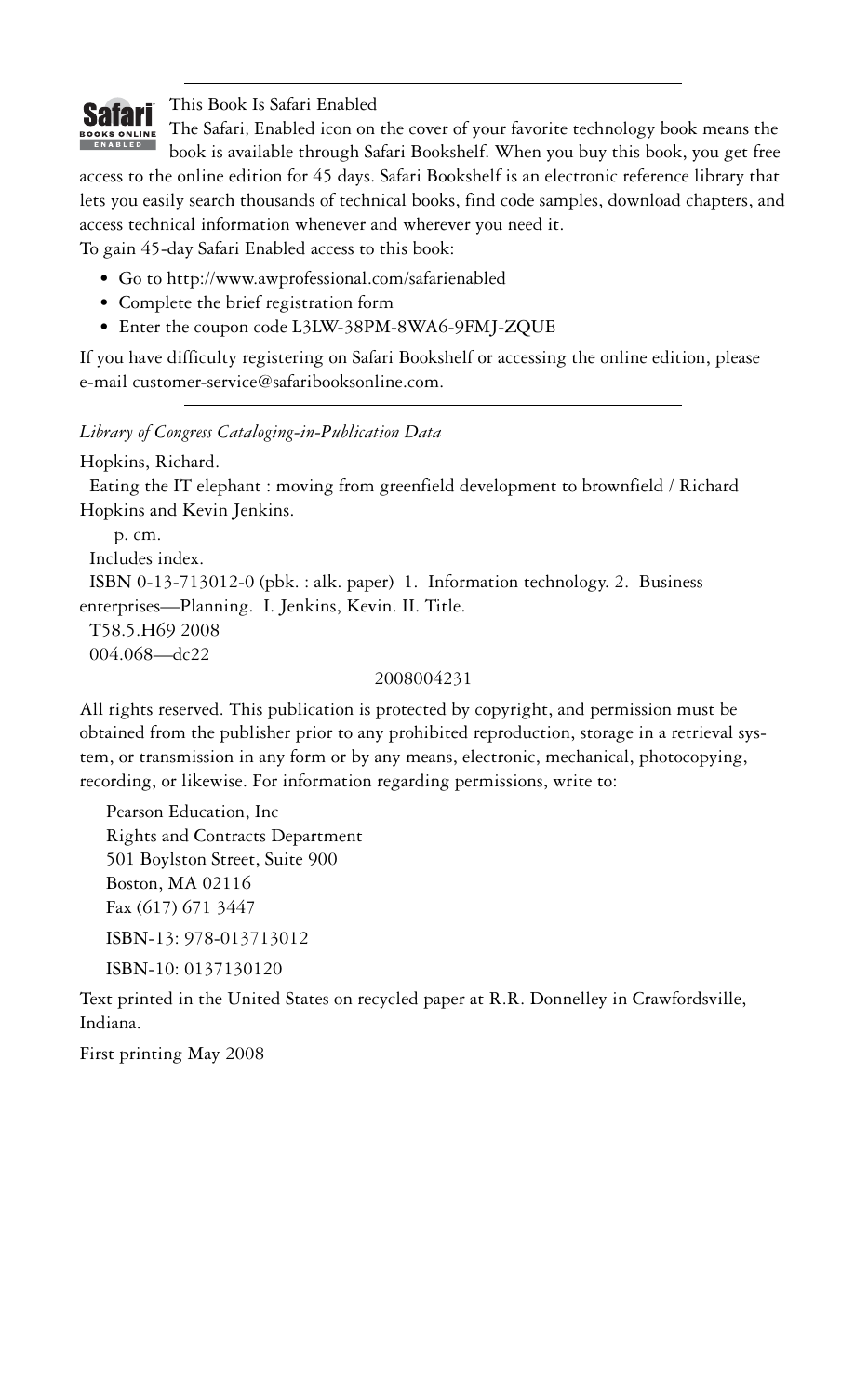# Foreword by Grady Booch

A simple back-of-the-envelope calculation suggests that, worldwide, we produce about 33 billion lines of new or modified code every year. Cumulatively, this means that since the 1940s and '50s (when higher order programming languages began to gain some traction), we've produced somewhere around one trillion source lines of code.

On the one hand, this volume of output suggests that ours is an incredibly vibrant and innovative industry. On the other hand, it's a humbling thought, for through those trillion lines of code, all handcrafted by individual human labor, we've changed the world.

Truth be told, some nontrivial percentage of the 33 billion lines yearly is dead on arrival or so transitory that it's thrown away quickly. Much of that code, however, has a longer half-life, and even some of that code lives after 10, 20, or even 30 or more years. For many developers, the code they write today becomes tomorrow's legacy that their children or their children's children may stare at some day, trying to use it, adapt it, evolve it, asking the question, "What the heck was this developer thinking?"

Greenfield development, quite honestly, is great fun, simply because you get to start with a clean slate and, thus, are not burdened by anything from the past. For the most part, we teach Greenfield development in our schools; furthermore, start-up companies look so much more nimble than their older counterparts because they don't have the millstone of legacy around their necks. Woe be unto the student who enters the real world (it's not like being at the university, unless you move from the college womb to the start-up womb immediately), and woe be unto the start-up company that begins to mature into sustainable development and soon realizes that you can't just start over.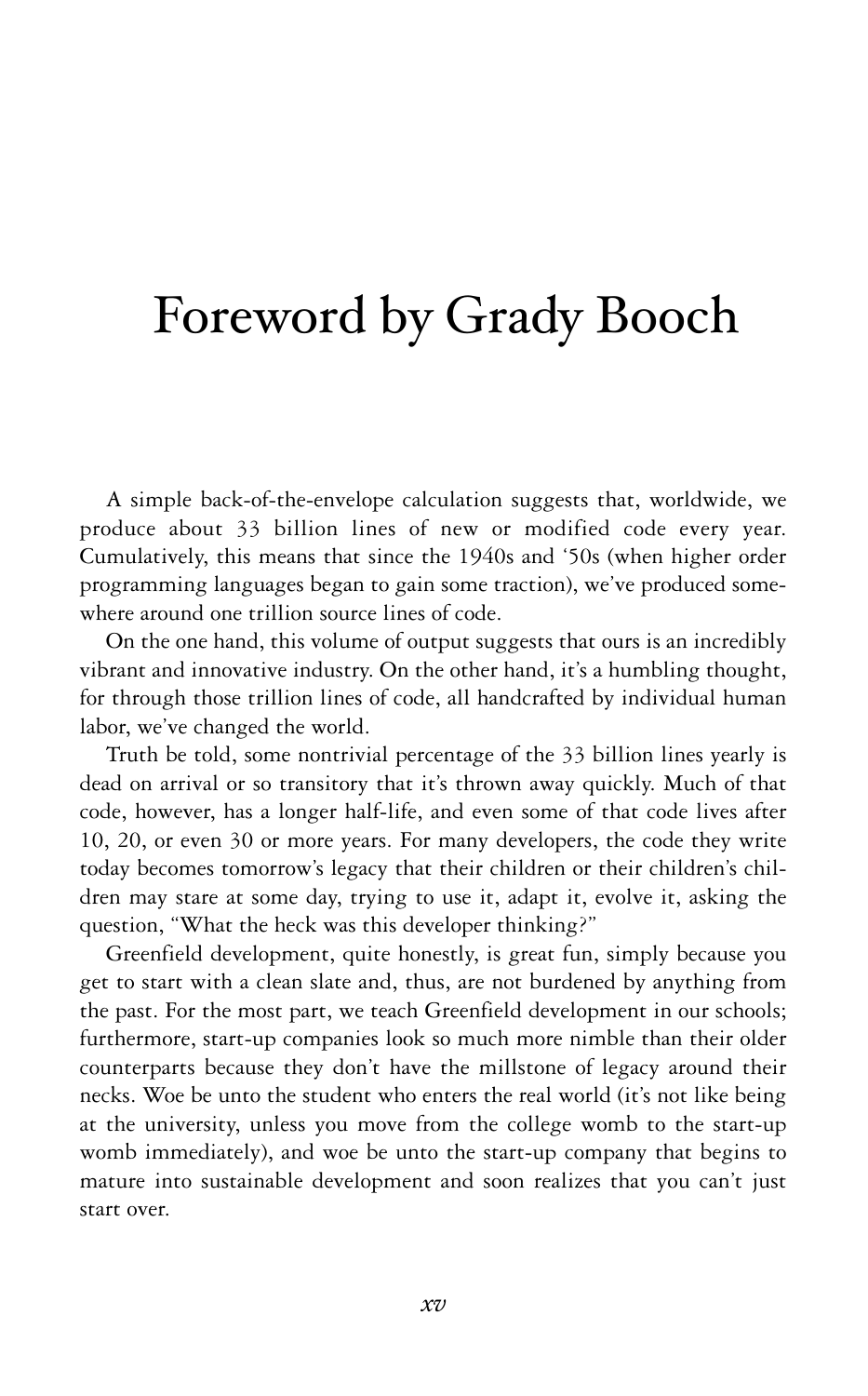Richard and Kevin introduce us to a reality that's often neglected in our industry: the problem of evolving legacy systems, a domain they call Brownfield development. The typical economically interesting system these days is continuously evolving (you can't shut it off) and ever-growing. The authors identify the root of the problem as that of complexity, and offer an approach that focuses on the fundamentals of abstraction and efficient communication to nibble at this problem of transformation bit by bit. Their model of Views, Inventory, Transforms, and Artifacts offers an approach to reasoning about and executing on the transformation of Brownfield systems. They propose a Brownfield lifecycle involving surveying, engineering, acceptance, and deployment that offers a means of governing this transformation.

As the old saying goes, the way you eat the elephant is one bite at a time. Richard and Kevin bring us to the table with knife and fork and other tools, and show us a way to devour this elephant in the room.

**Grady Booch IBM Fellow January 2008**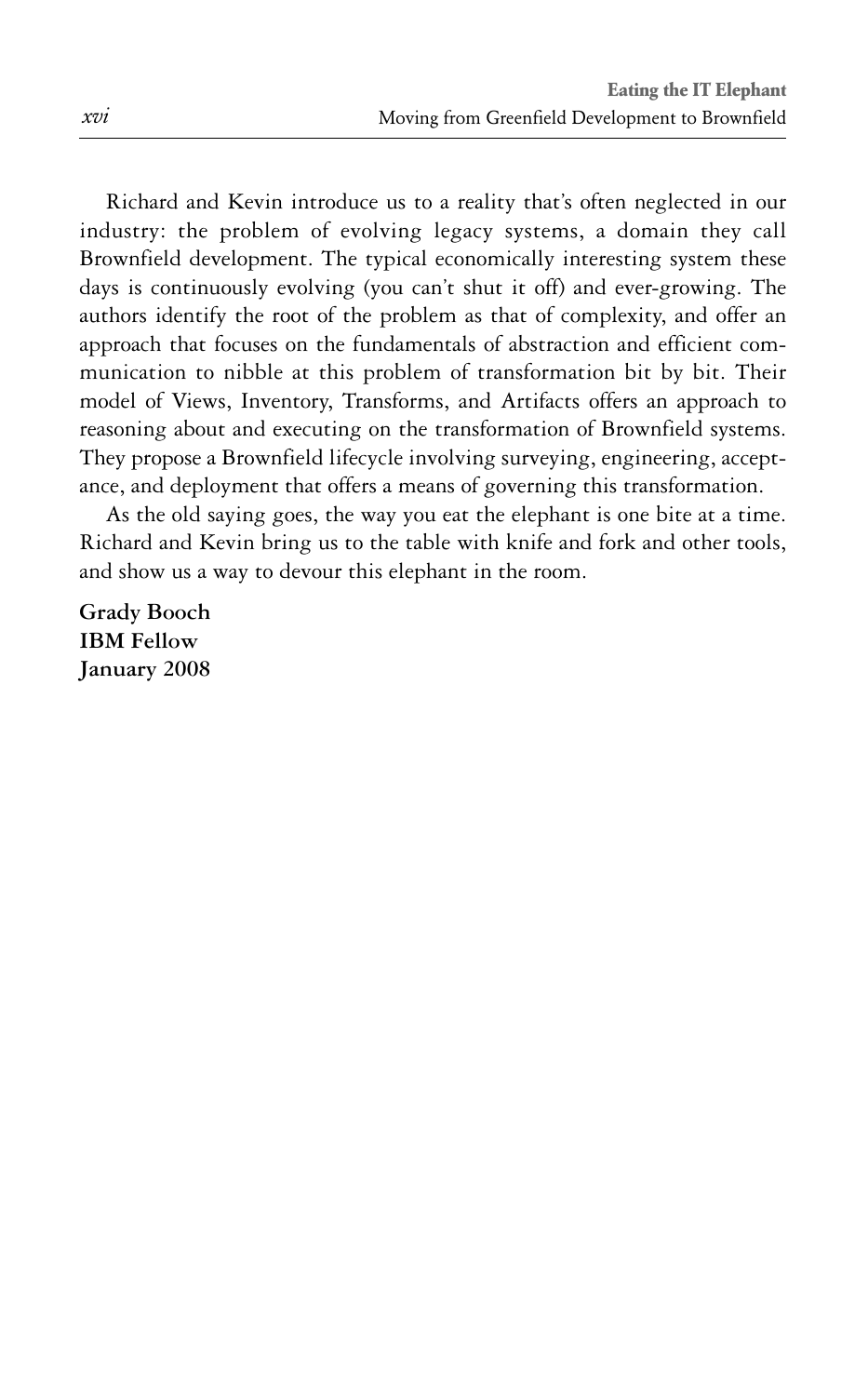# Foreword by Chris Winter

I joined the computer industry as a computer programmer, straight from school, in 1969. During a career that has spanned nearly 40 years, I have worked primarily in the area of applications development and systems integration. I wrote my first application in 1969; it was a Computer Aided Design (CAD) graphics application for hardware engineers to design Printed Circuit Boards. This application gave the board designer a tool with the necessary physical rules of the electronic components and how they could be used. In the early 1970s, I developed CAD and other applications to assist building architects in designing large public buildings, such as schools and hospitals. These systems assisted the architects and civil engineers in the design process of the building; by capturing the design, it was possible to produce all the necessary drawings together with the bills of materials for the building.

In the intervening 40 years, I have performed a variety of different roles, including programmer, analyst, designer, architect, project manager, and troubleshooter. The systems I developed were in a broad spectrum of industries, including manufacturing, banking, insurance, retail, utilities, and both local and federal government. Today, I am an IBM  $F$ ellow<sup>[1](#page-7-0)</sup> in the IBM Global Business Services division and an active member of the IBM Academy of Technology.[2](#page-7-0) My primary responsibility is to technically shape and ensure the technical health of large and complex systems integration and strategic outsourcing programs and bids. I am a Chartered IT Professional (CITP), a Chartered Engineer (CEng), a Fellow of the British Computer Society  $(FBCS)$ ,<sup>[3](#page-7-0)</sup> and a Fellow of the Institution of Engineering and Technology  $(FIET).<sup>4</sup>$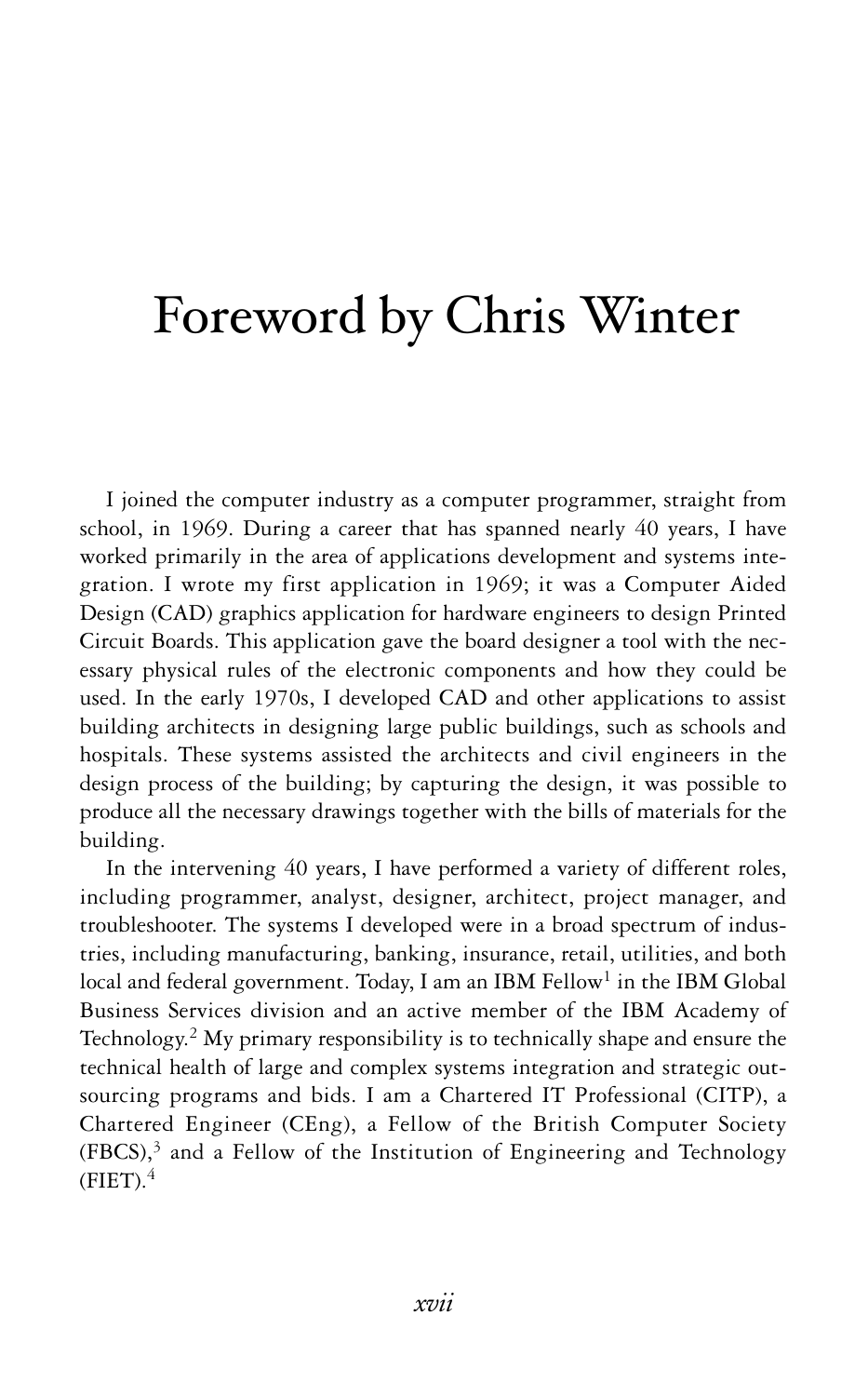Looking back now on what we tried to achieve with the design and build of electronic circuits and buildings in the early 1970s, I am disappointed and somewhat disillusioned by the IT industry's lack of success in its own adoption of engineering-based methods supported by computer-based tools to architect, design, build, integrate, and test IT systems. In today's world, it would be inconceivable to develop a complex system such as the Airbus 380 without the engineering disciplines and without the engineering tools provided by the IT industry. The IT industry is significantly less mature at adopting engineering techniques to develop its complex systems. It can no longer rely on relatively immature practices often supported by office productivity tools such as word processors, presentation tools, and spreadsheets. The IT industry needs a broader adoption of true engineering-based techniques supported by tools designed for engineers.

It has been my personal experience in recent years that the overall cost and complexity of building bespoke (custom) applications or customizing Commercial Off The Shelf (COTS) packages has increased—as has the risk. On further investigation, it is apparent that it is not the build cost that has increased, but the increase in the size and complexity of the integration of such projects into the systems landscape. From my own recent experience, the ratio of effort of new build to integration is 3:1. For every dollar spent on new functionality, the total cost is four dollars to cutover this function into production. This cost excludes end-user training. In an environment where both size and complexity of the systems landscape are continually increasing, there is a resulting increase in the costs of maintenance. In addition, organizations are burdened with a need to meet increasing levels of legislation and regulation. All of this results in reduced budgets for new development together with decreasing windows of opportunity to deploy new function in the global 24 x 7 service culture. IT innovation is being stifled. The methods and tools that are in use today, albeit limited, are in the main, primarily targeted at Greenfield system's landscapes. The reality is that most organizations in the twenty-first century have an existing, complex systems landscape. When I refer to the systems landscape, I mean both the business and its enabling IT systems. These IT systems, in turn, are comprised of applications and their data deployed on often complex network and computer infrastructure. The documentation of such systems is typically poor and its ongoing maintenance is highly dependent on a small number of knowledgeable "system experts."[5](#page-7-0) The IT industry needs a more structured approach to understanding these system landscapes.

This is the reality of the world in which the authors of this book, Richard Hopkins and Kevin Jenkins, and I, architect, design, and implement new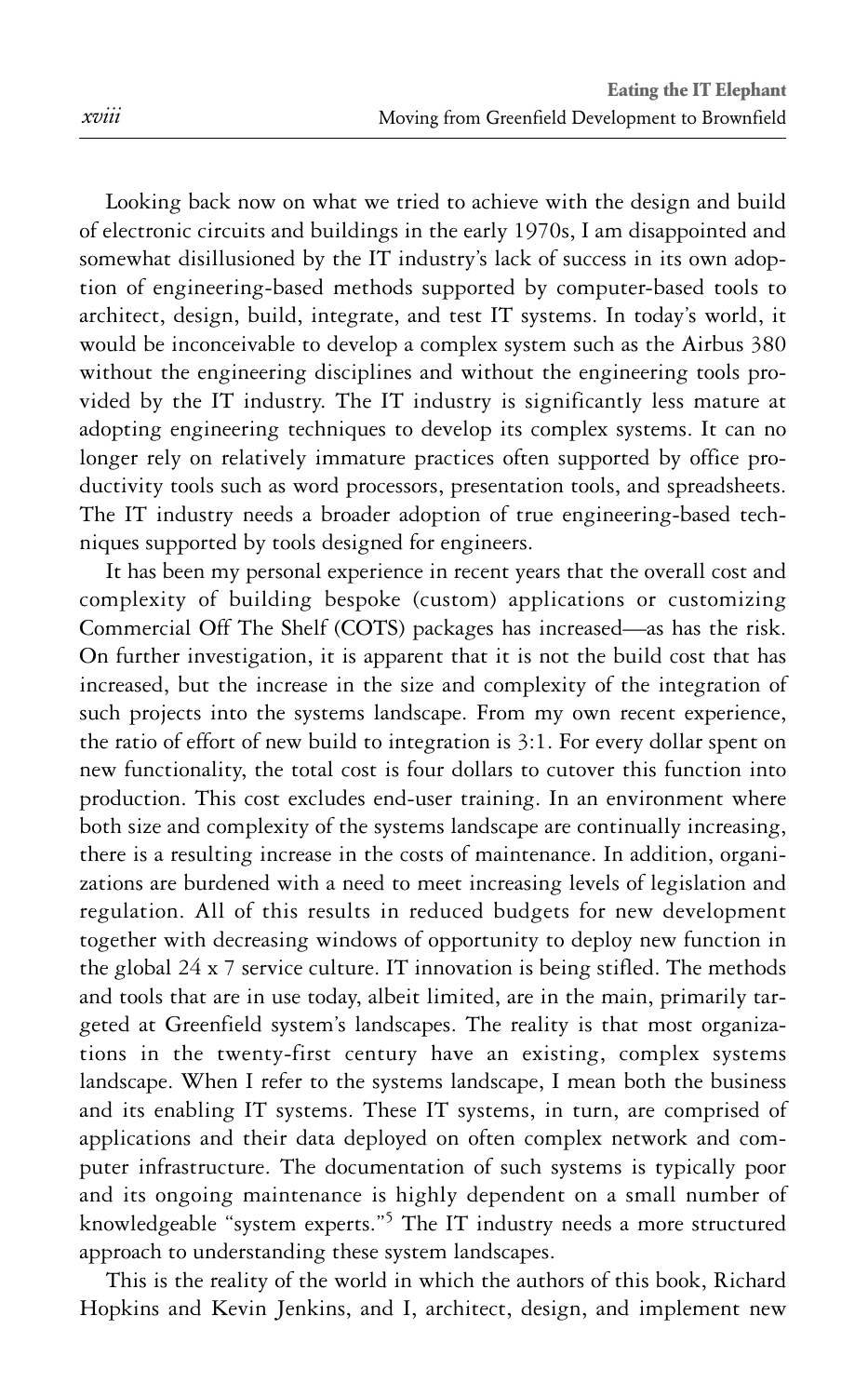<span id="page-7-0"></span>systems for our clients in existing complex systems landscapes. It is time that the IT industry face up to the reality of the situation and the need for new development methods and tools that address these issues and take our industry into the twenty-first century.

An important first step in resolving this is to provide a name that describes both the problem and its solution. In the search for a name, the authors have turned to the building industry where new buildings are increasingly being developed on Brownfield<sup>[6](#page-7-0)</sup> sites. This is analogous to the majority of today's new systems that are being developed on Brownfield systems landscapes; it is my experience that more than 90 percent of new development is deployed into a Brownfield environment. The challenges are not restricted to just the transformation of legacy systems, but with the integration into the Brownfield systems landscape itself.

This book describes a new approach to the development of future systems. It is a structured approach that recognizes these challenges, it is based on engineering principles, and it is supported by appropriate tooling. It is specifically designed to solve the challenges of Brownfield development.

## **Chris Winter CEng CITP FBCS FIET, IBM Fellow Member of the IBM Academy of Technology**

# Foreword Endnotes

- <sup>1</sup> "IBM Appoints Six New Fellows Who Explore the Boundaries of Technology." [http://www-03.ibm.com/press/us/en/pressrelease/21554.](http://www-03.ibm.com/press/us/en/pressrelease/21554.wss) [wss,](http://www-03.ibm.com/press/us/en/pressrelease/21554.wss) May 2007.
- <sup>2</sup> IBM Academy. [http://www-03.ibm.com/ibm/academy/index.html.](http://www-03.ibm.com/ibm/academy/index.html)
- <sup>3</sup> British Computer Society. [http://www.bcs.org/.](http://www.bcs.org/)
- <sup>4</sup> The Institution of Engineering and Technology. http://www.theiet.org/.
- <sup>5</sup> Lindeque, P. "Why do large IT programmes fail?" [http://www.ingenia.](http://www.ingenia.org.uk/ingenia/articles.aspx?Index=390) [org.uk/ingenia/articles.aspx?Index=390,](http://www.ingenia.org.uk/ingenia/articles.aspx?Index=390) September 2006.
- $6$  Brownfield is described by the National Association of Realtors® as "The redevelopment of existing urban, suburban, and rural properties already served by infrastructure including 'brownfields' sites, that are or may be contaminated, stimulates growth and improves a community's economic vitality. Development in existing neighborhoods is an approach to growth that can be cost-effective while providing residents with a closer proximity to jobs, public services, and amenities."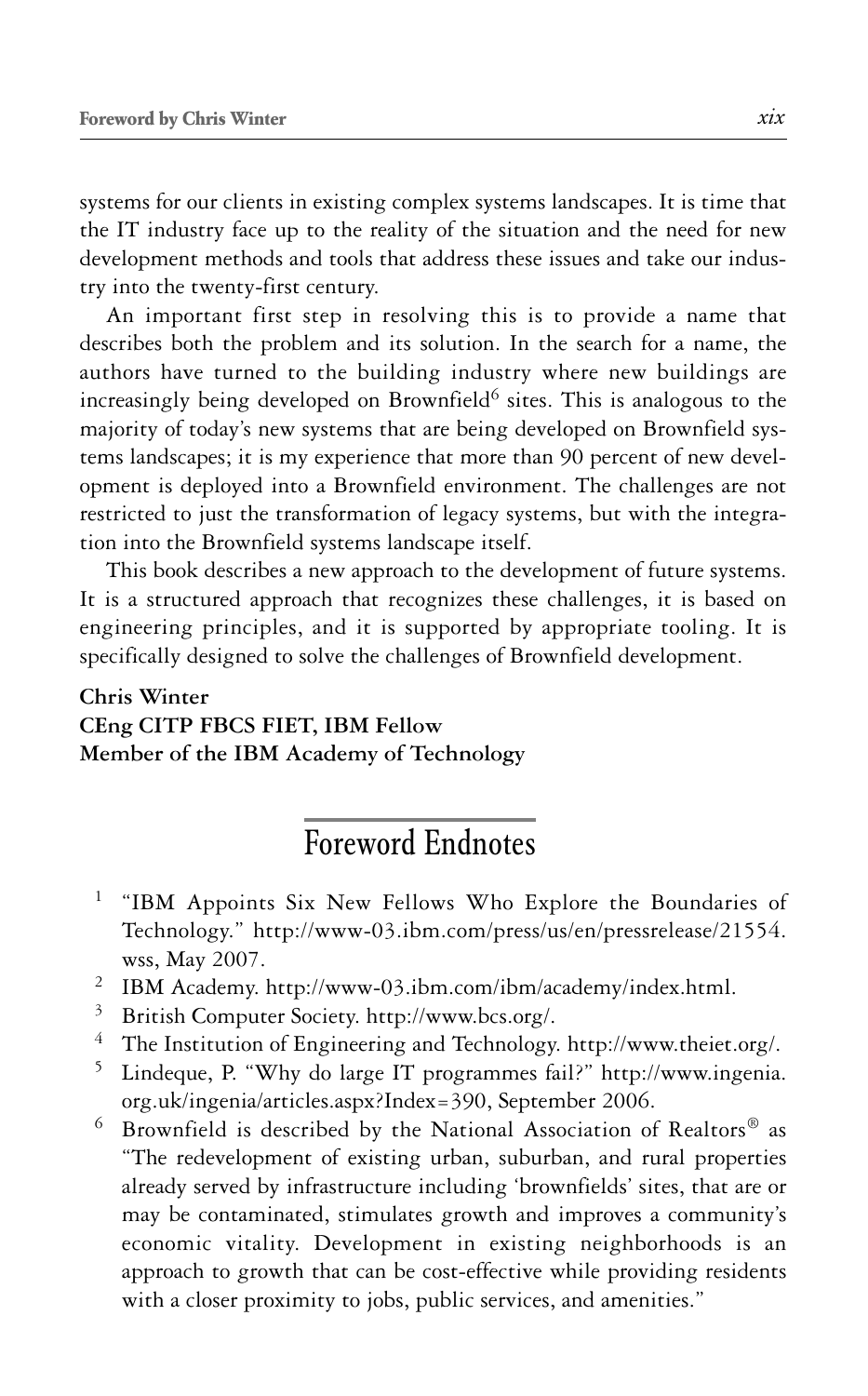# Preface

<span id="page-8-0"></span>**W** ithin every business, there is a desire for rapid change to meet customer demands. Such changes usually involve changing supporting IT systems. When large business changes are required, the accompanying IT changes tend to be significant, too. However, all too often, these big projects hit problems, run over budget, are delayed, or simply get cancelled. Even in 2006, 65% of IT projects failed on one of these counts.<sup>[1](#page-13-0)</sup> Large projects have an even poorer success rate. Such odds are very worrying when the stakes are very high. This book identifies the fundamental issues at the heart of the IT industry's current approaches and provides a new way forward. All people involved in large-scale business and IT change should read this book.

# The Day the Elephant Was Born

The IT industry has many key dates, but the introduction in 1964 of IBM's new-generation mainframe, called the System/360, marked the start of a new era. Until that point, buying a new business computer meant rewriting your existing software. The System/360 changed all that with the introduction of a family of compatible computers and associated devices: A program that ran on one would run on any. The industry followed suit with equivalent products, and the nature of IT changed in one fell swoop.

IT investments could now be easily preserved. The programs that ran on the System/360 still run on IBM's mainframe platforms today.

This was an imperceptible change at first, but it was a hugely significant milestone. At this point, IT complexity started accumulating within the enterprise. Systems grew with the business. Thousands of person-years of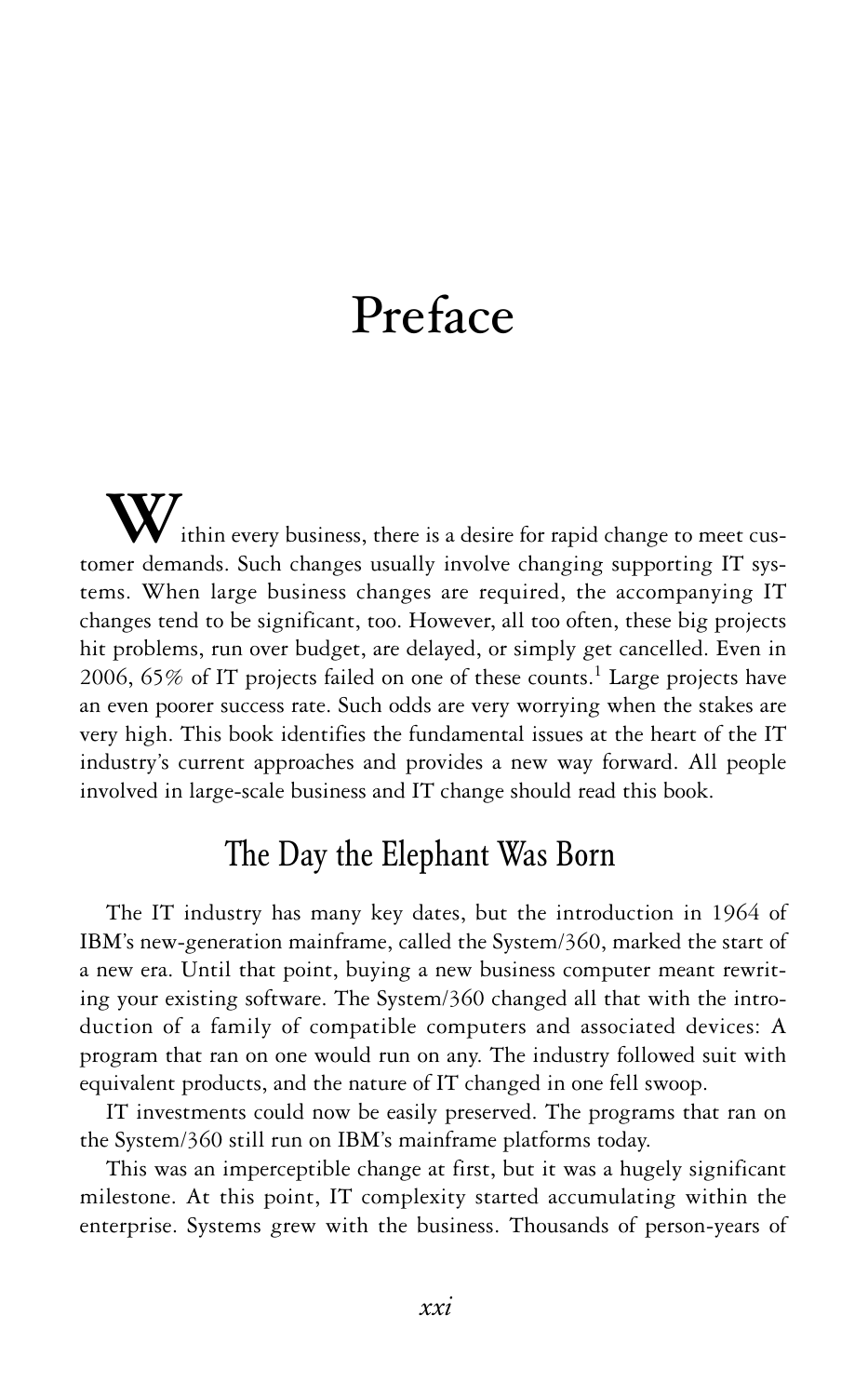<span id="page-9-0"></span>time, effort, and money flowed into these IT systems. They got complex. They became elephants.

In the meantime, IT fashions came and went. Over the years, the original structured programs have been augmented by object-oriented programming, wrapped by component-based development, and advertised by Service Oriented Architecture (SOA). Each of these movements has had its own strategy for dealing with the complexity, but none ever really took it to heart.

Today's IT systems are so complex that they simply defy everyday comprehension, spilling out of our minds as we try to get our heads around them. Responsibility for maintaining them is split among a variety of skilled groups and myriad products and programs that coexist to support the functions of the enterprise. To deal with this Hydra, we draw high-level architecture diagrams that comfort us by making things look simple. These diagrams are an illusion, a trick, a facade. They are, at best, approximations for easy consumption and high-level communication. At worst, they instill false optimism about our ability to make changes to that complexity.

Such "fluffy cloud" diagrams cannot hide genuine complexity forever. To achieve your business goals and change those systems, you must understand, communicate, and harness the real complexity. No one can understand the whole beast, so vast amounts of well-coordinated teamwork and unambiguous communication are required to complete such tasks. This combination of high levels of complexity and the need for clear communication of that complexity among hundreds of individuals destroys big projects.

# Do I Need to Move from Greenfield to Brownfield?

IT systems are generally not implemented on Greenfields any more. The accumulated complexity since 1964 means that the environment for most big IT projects is one of immense challenge, entangled in an almost uncountable number of environmental constraints.

This is the underlying reason for the demise of most large-scale IT projects. Only 30% of large IT projects succeed.

Big projects are usually executed on "contaminated" sites, where you need to be careful of where and how you build; a change in one place can ripple through to other systems in unexpected ways. Such sites are more brown than green, and the IT industry needs to adopt a Brownfield-oriented approach to address them successfully.

This book introduces such a Brownfield approach and explains why current methods are still essentially Greenfield. It is specifically written for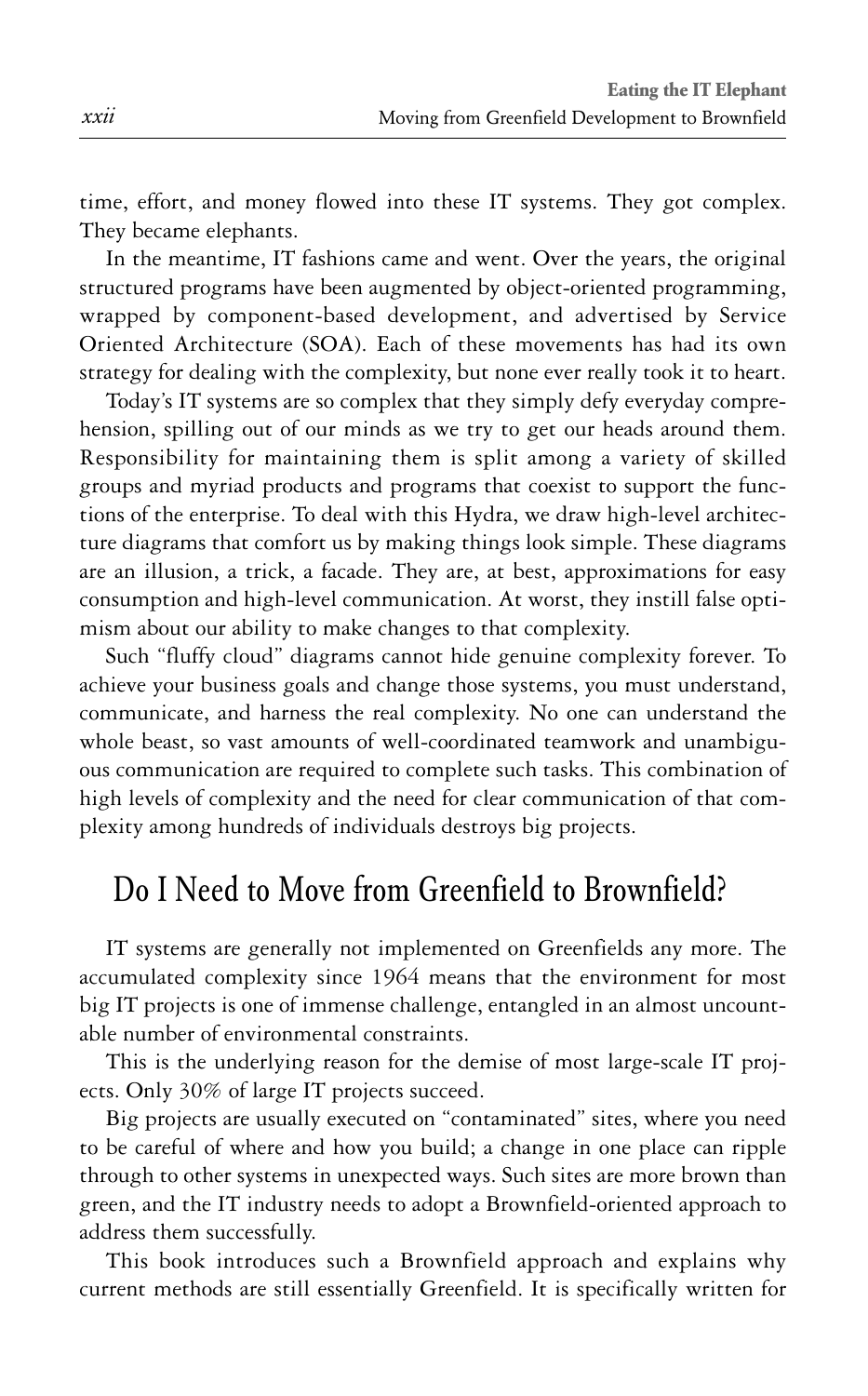<span id="page-10-0"></span>people who want to change their business and know that they can do it only by building on what has gone before. If *any* of the following is true, this book is for you:

- You are a CIO, CTO, IT director, project executive, project director, chief architect, or lead analyst who is contemplating a significant change in your IT landscape.
- You cannot afford to replace your whole IT landscape.
- Your systems talk to a fair number of systems outside your direct control.
- You would like to reengineer your existing IT environment so that it will remain flexible for the future.
- You are deeply unhappy with the current failure rates of large IT projects.
- You are contemplating sending a significant part of your IT development and testing work off-shore.

*Eating the IT Elephant* was written by two full-time Executive IT Architects from IBM who can and have ticked every single one of those boxes on a number of occasions. We have been accountable for the technical direction and day-to-day implementation of some of the largest systems integration and reengineering projects that IBM has undertaken. We believe strongly that existing Greenfield development approaches are an increasingly poor means of addressing today's business problems through IT solutioning. To be blunt, we have a number of years of hard-won experience, and we have grown tired of the recurring problems of IT delivery. In recent years, we have deliberately sought a different approach; the following pages detail the fruits of our labors and that of our colleagues. Heretics we might be, but pragmatists we are also, and, hand on heart, we can say that the insight we share here has significantly accelerated and simplified a number of recent IBM engagements.

We don't think the high failure rate of major IT projects is doing our industry any favors and would like to popularize the approach that has served us well. If we can help mitigate the impact of the unavoidably complex IT environment and knock down some big project communication barriers, we believe that success rate will improve.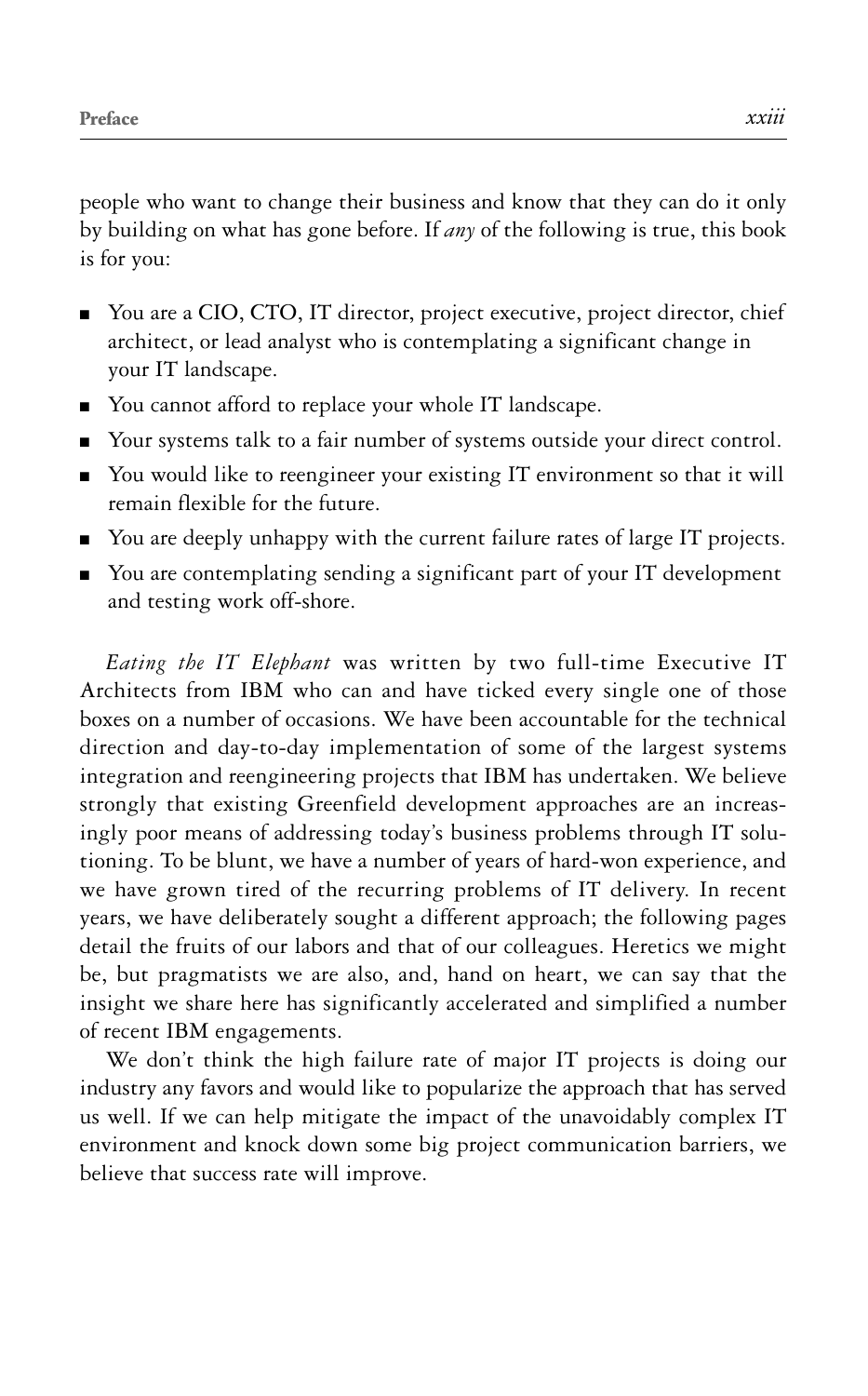# A Reader's Digest

<span id="page-11-0"></span>This book is not a technical manual nor a cookbook; it does not contain a single line of code, and we have tried to minimize the use of technical diagrams and jargon. This is a book about changing the way we approach large and complex business and IT reengineering projects.

To make the book as accessible to as many people as possible, we have split it into two parts.

Part I is for all readers. Initially, it defines what is wrong with large-scale IT projects and determines the root cause of failure (see Chapters 1, "Eating Elephants Is Difficult," and 2, "The Confusion of Tongues"). The heart of the book (Chapters 3, "Big-Mouthed Superhero Required," and 4, "The Trunk Road to the Brain") concentrate on defining an alternative solution—an Elephant Eater—and the Brownfield approach that goes with it. In Chapter 5, "The Mythical Metaman," we look at the new species of businesses that emerge as a result.

Part II explains the technical and practical aspects of Brownfield for someone who might want to implement such an approach. It starts by analyzing existing Elephant Eating techniques (see Chapter 6, "Abstraction Works Only in a Perfect World") and explains why Brownfield is different (see Chapter 7, "Evolution of the Elephant Eater"). In Chapters 8, "Brownfield Development," and 9, "Inside the Elephant Eater," we look inside the Elephant Eater and at some of the new technologies that have been used to implement it. The book concludes by explaining how the Brownfield approach can be implemented on a project and the benefits it can bring (see Chapter 10, "Elephant Eater at Work").

For those who take the key messages on board, a wealth of technical information has already been published that will enable any organization to adopt the core technologies that we have used (or equivalent ones) to implement Brownfield in their own way (see the "Endnotes" sections of Chapters 8 and 9). We hope that enabling business and IT change via a new project approach, not technology, is at the heart of this book.

#### **Part I: Introducing Brownfield**

Chapter 1, "Eating Elephants Is Difficult," introduces the metaphor that performing a large IT project can be compared to eating an elephant. It looks at why big projects fail and provides best practices on how to overcome some of the common reasons for failure.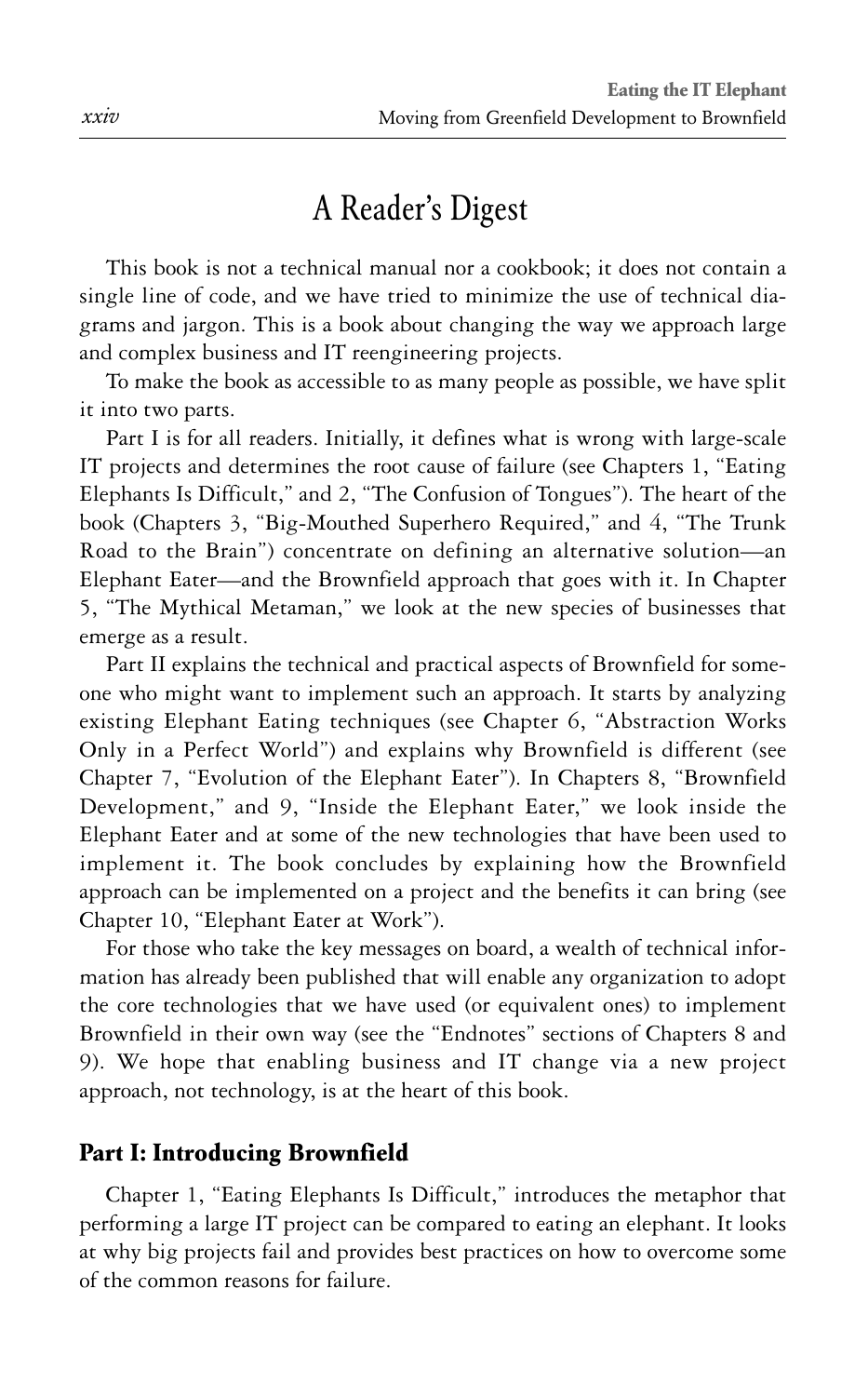Chapter 2, "The Confusion of Tongues," explains why this accumulated IT complexity is the root cause of failure, focusing on the human communication problems it creates. It goes on to specifically examine the "great divide" between business and IT that compounds the problem.

Chapter 3, "Big-Mouthed Superhero Required," introduces the core concepts of Brownfield. It looks at how Brownfield can be implemented to create an efficient Elephant Eater.

Chapter 4, "The Trunk Road to the Brain": We despair at IT professionals' inability to communicate as effectively and efficiently as those in other similar professions (such as real architects). Chapter 4 describes how the Brownfield approach combined with the VITA architecture opens up new forms of communication, remote collaboration, and visualization of complex IT problems.

Chapter 5, "The Mythical Metaman": The first part of the book concludes with an examination of the likely impact of Brownfield. It forecasts a new breed of businesses that are infinitely more customer focused and agile than today's and explains how such businesses might come into being.

#### **Part II: The Elephant Eater**

Chapter 6, "Abstraction Works Only in a Perfect World": This more technical half of the book opens by defining the characteristics of an Elephant Eater. It considers existing "Elephant Eating" approaches and notes that they tend to compound project difficulties via their extensive use of decomposition and abstraction.

Chapter 7, "Evolution of the Elephant Eater," looks at Brownfield's technical and project roots, and explains its key differences from previous ideas. It ends with some likely scenarios and real-life project examples for which Brownfield has been or could be especially beneficial.

Chapter 8, "Brownfield Development," introduces how the Brownfield development approach can be deployed on a project. It shows how to strike a new balance between Agile- and Waterfall-based development techniques and provides some of the best elements of each. It also describes the core phases of Survey, Engineer, Accept, and Deploy, and states the benefits of the approach.

Chapter 9, "Inside the Elephant Eater": If Chapter 8 described what happens on a Brownfield project, Chapter 9 explains how it happens. This chapter looks inside the workings of an Elephant Eater and explains how it eats the elephant. The chapter also serves as an easy-to-read introduction to the new semantic technologies that underpin Web 2.0 and the semantic web.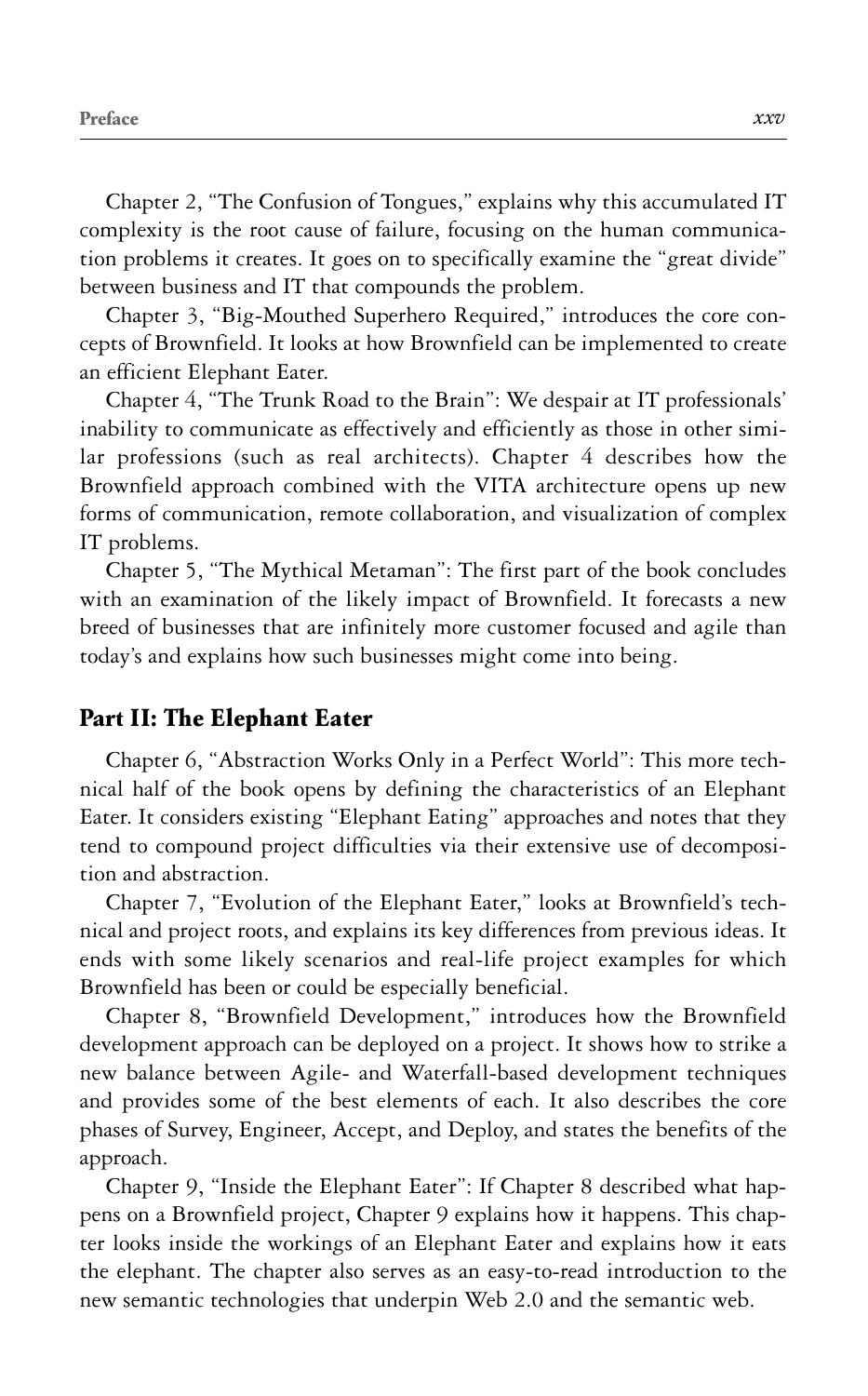<span id="page-13-1"></span><span id="page-13-0"></span>Chapter 10, "Elephant Eater at Work": The book concludes with a look at the practical applications of the Elephant Eater and how it can help solve some of today's most difficult IT problems. This chapter includes a summary of the key benefits of the Brownfield approach.

# Walking the Brownfields

We hope that you will enjoy reading this book as much as we enjoyed writing it. If you'd like to see more, go to the website [www.elephanteaters.](www.elephanteaters.org) [org.](www.elephanteaters.org) Additionally, if you would like to see more of the dynamic nature of Brownfield, there are two exhibitions in Second Life. One Second Life site is dedicated to the book [Cypa 30,180,302]. The other Second Life site is dedicated to the use of Brownfield within IBM at [IBM 1 140, 150, 60]. We look forward to meeting you there.

# Endnotes

<sup>1</sup> The initial CHAOS report from Standish Group in 1994 reported a 16% success rate for IT projects. This success rate has generally increased over the intervening years. In 2006, Standish Group reported 35% of IT projects being on time and within budget, and meeting user requirements. The only blip in that record appeared in 2004, when failure rates increased. Standish Group explained that in 2004 there were more big projects—they fail more often because they are often forced to abandon iterative development techniques.

In 2007, a rival report to CHAOS by Sauer, Gemino, and Horner Reich looked at 412 projects. It found that more than 65% of IT projects succeeded, but it found no successful projects greater than 200 personyears. This book looks specifically at those large projects.

Hayes, F. *Chaos Is Back.* [www.computerworld.com/managementtopics/](www.computerworld.com/managementtopics/management/project/story/0,10801,97283,00.html) [management/project/story/0,10801,97283,00.html.](www.computerworld.com/managementtopics/management/project/story/0,10801,97283,00.html)

Krigsman, M. *Rearranging the Deck Chairs: IT Project Failures.* [http://](http://blogs.zdnet.com/projectfailures/?p=513) [blogs.zdnet.com/projectfailures/?p=513.](http://blogs.zdnet.com/projectfailures/?p=513)

Rubinstein, D. *Standish Group Report.* [www.sdtimes.com/article/](www.sdtimes.com/article/story-20070301-01.html) [story-20070301-01.html.](www.sdtimes.com/article/story-20070301-01.html)

Sauer, C., A. Gemino, and B. Horner Reigh. "The Impact and Size and Volatility on IT Project Performance." *Communications of the ACM* 50 no. 11 (November 2007): 79–84.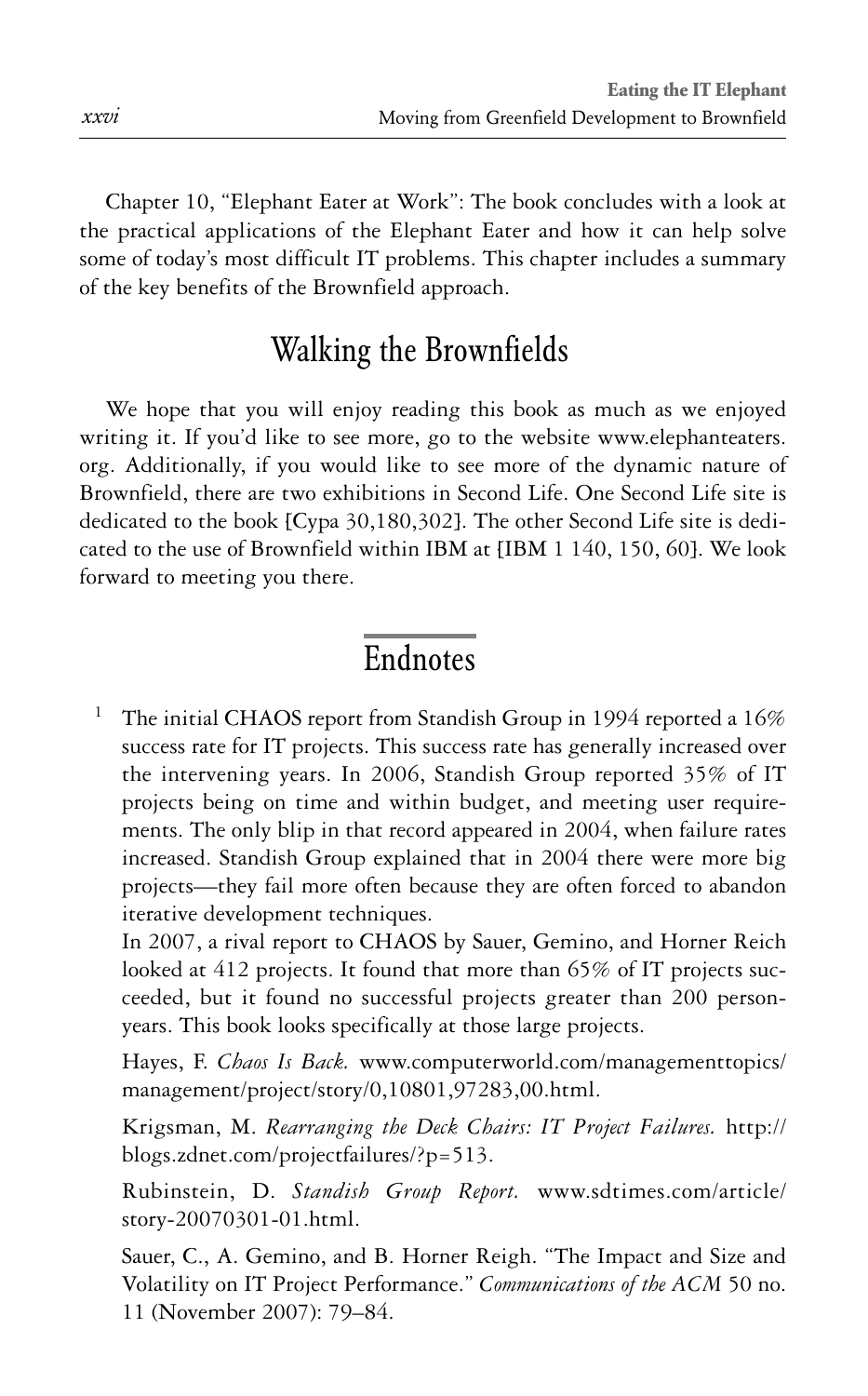# 6

# Abstraction Works Only in a Perfect World

*"There is no abstract art. You must always start with something. Afterward you can remove all traces of reality." —Pablo Picasso*

# Chapter Contents

- Considerations for an Elephant Eater 110
- Systems Integration and Engineering Techniques 112
- Abstraction Is the Heart of Architecture 118
- Do We Need a Grand Unified Tool? 128
- The Connoisseur's Guide to Eating Elephants 129
- Fndnotes 131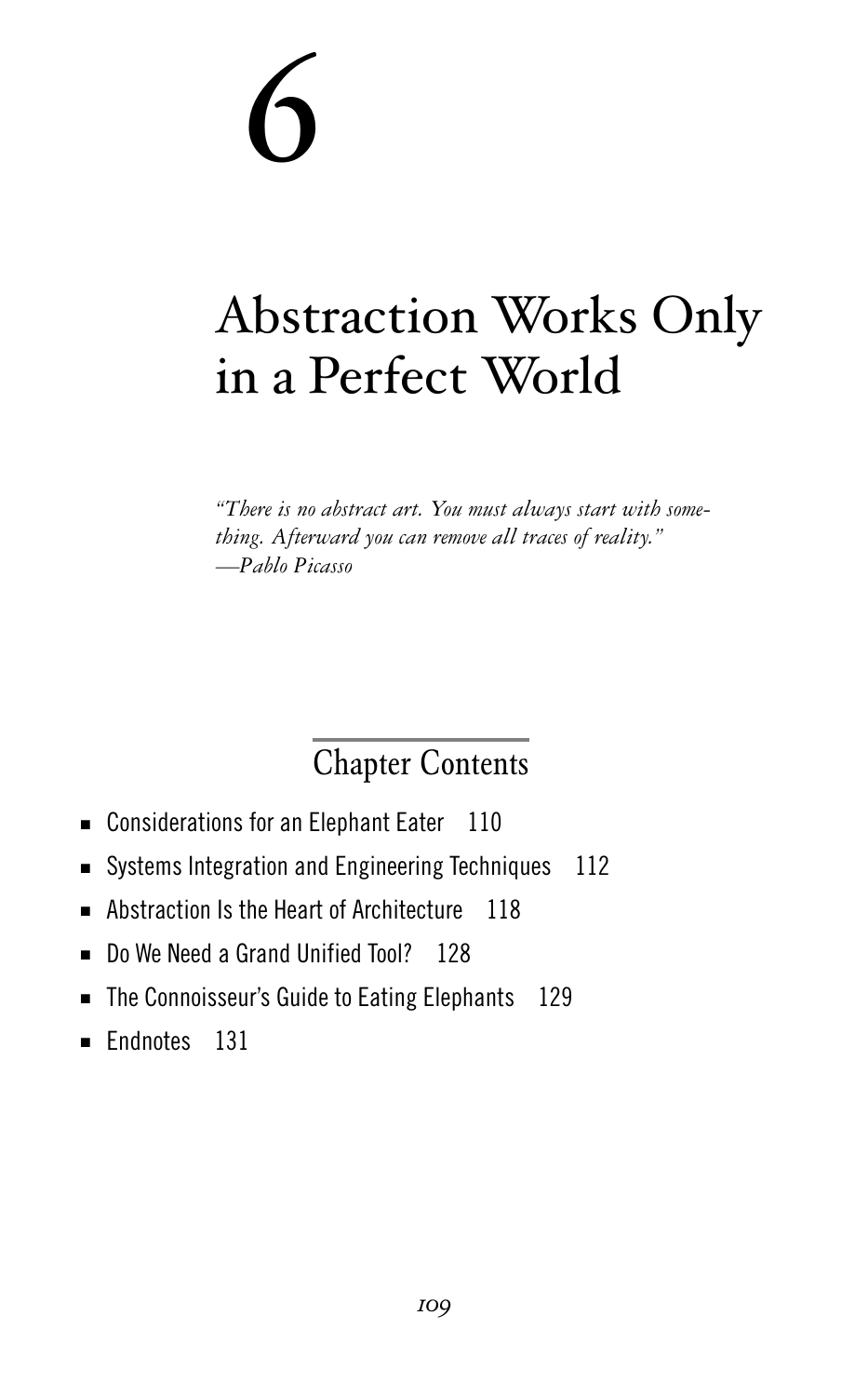In the first part of the book, we saw how IT systems have grown increasingly larger and more complex over time. This growing complexity is challenging the capability of businesses to innovate as more of the IT budget is channeled into regulatory compliance, replatforming, and maintenance of the status quo. As this book has shown, changing these systems is not primarily a technical difficulty, but one of coordinating and disambiguating human communication. In overcoming such difficulties, we have introduced the concept of an Elephant Eater and the Brownfield development approach.

This second part of the book explains the technical and practical aspects of Brownfield for someone who might want to implement such an approach. This chapter examines the necessary technical context, requirements, and characteristics of the Elephant Eater. The chapter then goes on to analyze existing IT elephant-eating approaches and highlights the problems these approaches present with their extensive use of decomposition and abstraction.

# Considerations for an Elephant Eater

The following sections outline considerations for the Elephant Eater. The problems with large scale developments are many, and the first half of the book illustrated some of the problems that such developments pose. The high failure rate for such projects is the reason why the creation of an Elephant Eater was necessary. Like any problem, the starting point for a solution is the understanding of the requirements, so if an Elephant Eater is going to be created, it needs to cater to the considerations in this section.

#### **Lack of Transparency**

On very large-scale developments, the problem being solved usually is unclear. At a high level, the design and development task might seem to be understood—for example, "build a family home," "design a hospital," or "implement a customer relationship management system." However, such terms are insufficient to describe what is actually required.

For any complex problem, some degree of analysis and investigation is essential to properly frame the detailed requirements of the solution and understand its context. In conventional building architectures, the site survey is a fundamental part of the requirements-gathering process.

A thorough analysis of a complex site takes a great deal of time and effort. Even using traditional Greenfield methods, the analysis effort is often as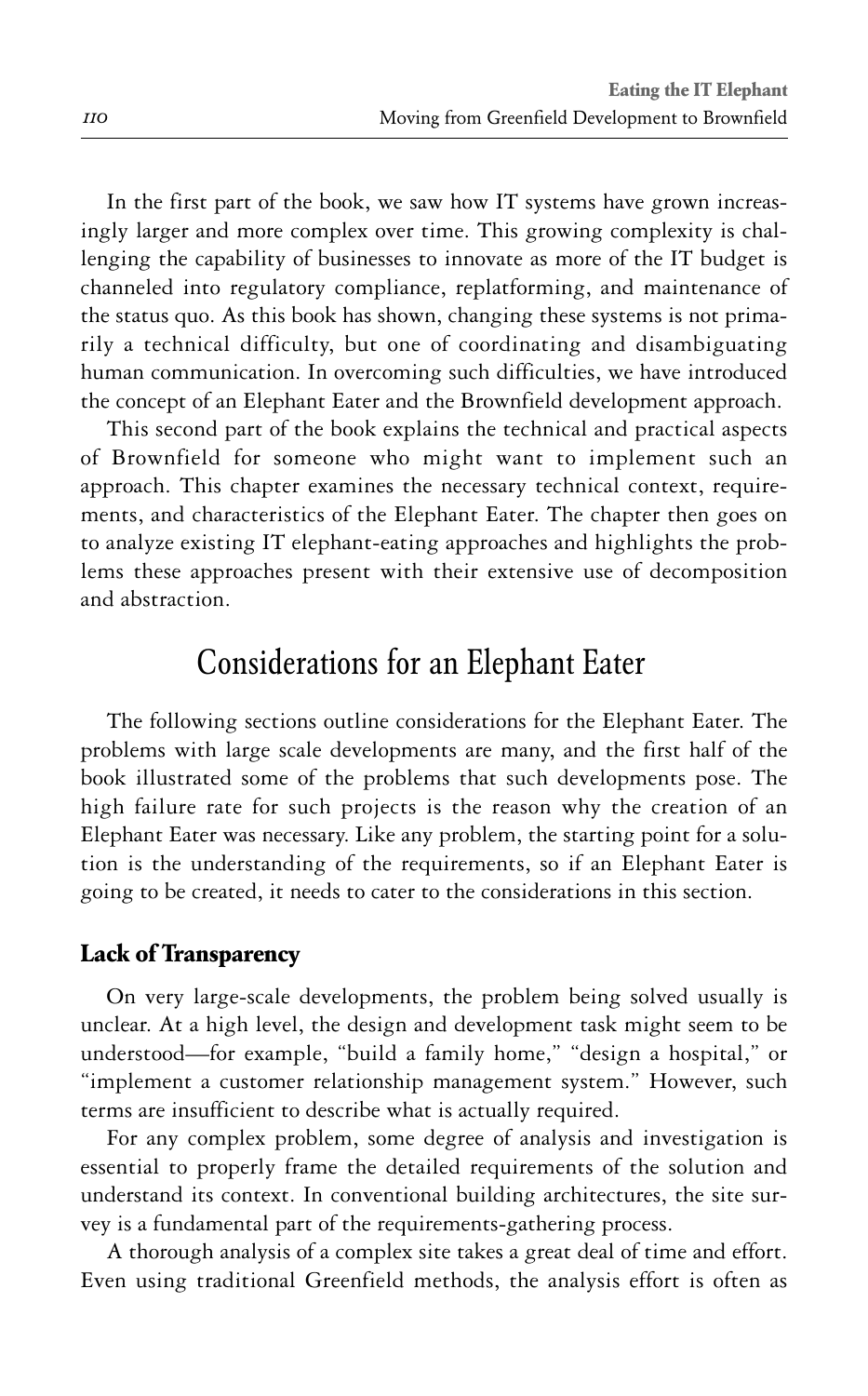large as the build effort. Despite this effort, however, IT architects and business analysts rarely do as thorough a job of surveying a site as building architects do. As discussed in previous chapters, a thorough analysis that encompasses functional and nonfunctional requirements and multiple constraints requires vast documentation. As such, the real requirements in any situation are always less than transparent.

Unfortunately, in IT, relatively little time is spent on the equivalent of a site survey.

#### **Multiple Conflicting Goals**

Another problem is conflicting requirements. In any complex situation, a single optimal solution is rarely a given for such a problem. The problem itself might even be poorly described.

In the example of the house building discussion in Chapter 1, "Eating Elephants Is Difficult," the mother-in-law and the landowner could have very different perspectives on what is desirable. Will their combined requirements be entirely coherent and compatible? Whose job will it be to resolve these conflicts?

We have seen the same problem on multiple \$100 million programs. Any big program owned by more than one powerful stakeholder is likely to fail because of confusing and conflicted directions. As we saw in Chapter 1, life is much easier when one powerful person is consistently in charge. Of course, assigning a single stakeholder is not easy, but failing to identify this stakeholder at the start of the project only ignores the problem.

Spotting requirements that are clearly expressed but in conflict is reasonably easy, and it is usually possible to resolve these through careful negotiation. No one would seriously demand two mutually incompatible set of requirements, right?

Let's return to the analogy of home building as an example. When designing a house, increasing the size of the windows will increase the feeling of light and space within the building and improve the view. But bigger windows will contribute to energy loss. Improved insulation in the walls or ceilings might compensate for this, but this could result in increased building costs or a reduced living area. Alternatively, the architect could request special triple glazing. That would make the windows more thermally efficient but could make the glass less translucent. As more concerns arise, the interplays between them become more complex. As a result, the final solution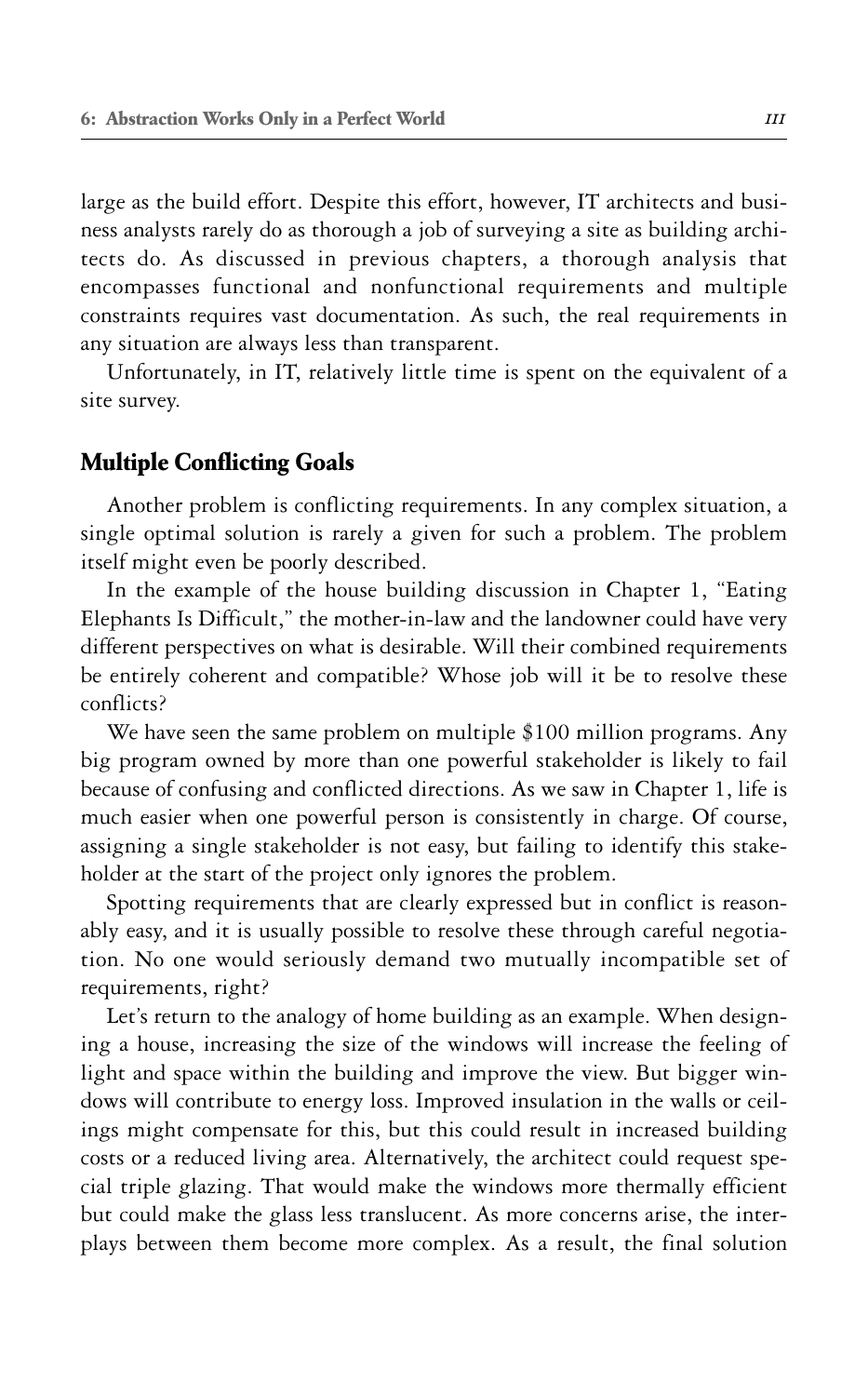becomes a trade-off between different aspects or characteristics of the solution. Possibly, the requirements are actually mutually incompatible—but this can be known only in the context of a solution.

These conflicting requirements also come up repeatedly when designing large computer systems. We hear comments similar to these: "We need the system to be hugely scaleable to cope with any unexpected demand. It must be available 24 hours a day, 7 days a week—even during upgrades or maintenance—but must be cheaper to build, run, and maintain than the last system." Obviously, such requirements are always in conflict.

#### **Dynamic Aspects**

The difficulty in coping with these requirements is compounded by the fact that they don't stand still. As you begin to interfere and interact with the problem, you change it. For example, talking to a user about what the system currently does could change that user's perception about what it needs to do. Interacting with the system during acceptance testing might overturn those initial perceptions again. Introducing the supposed solution into the environment could cause additional difficulties.

In IT systems, these side effects often result from a lack of understanding that installing a new IT system changes its surroundings. Subsequent changes also might need to be made to existing business procedures and best practices that are not directly part of the solution. These changes might alter people's jobs, their interaction with customers, or the skills they require.

In addition to these impacts, the time involved in such projects usually means that the business environment in which the solution is to be placed has evolved. Some of the original requirements might need to change or might no longer be applicable

Therefore, one of the key requirements for any Elephant Eater is tight and dynamic linkage between the business and IT.

# Systems Integration and Engineering Techniques

But the problem we're talking about isn't new, is it? People have been trying to deliver complex systems for more than 40 years. There must already be some pretty reasonable Elephant Eaters out there.

Now that we have a good understanding of the problem, it's a good idea to take a closer look at some of the solutions that are already out there and see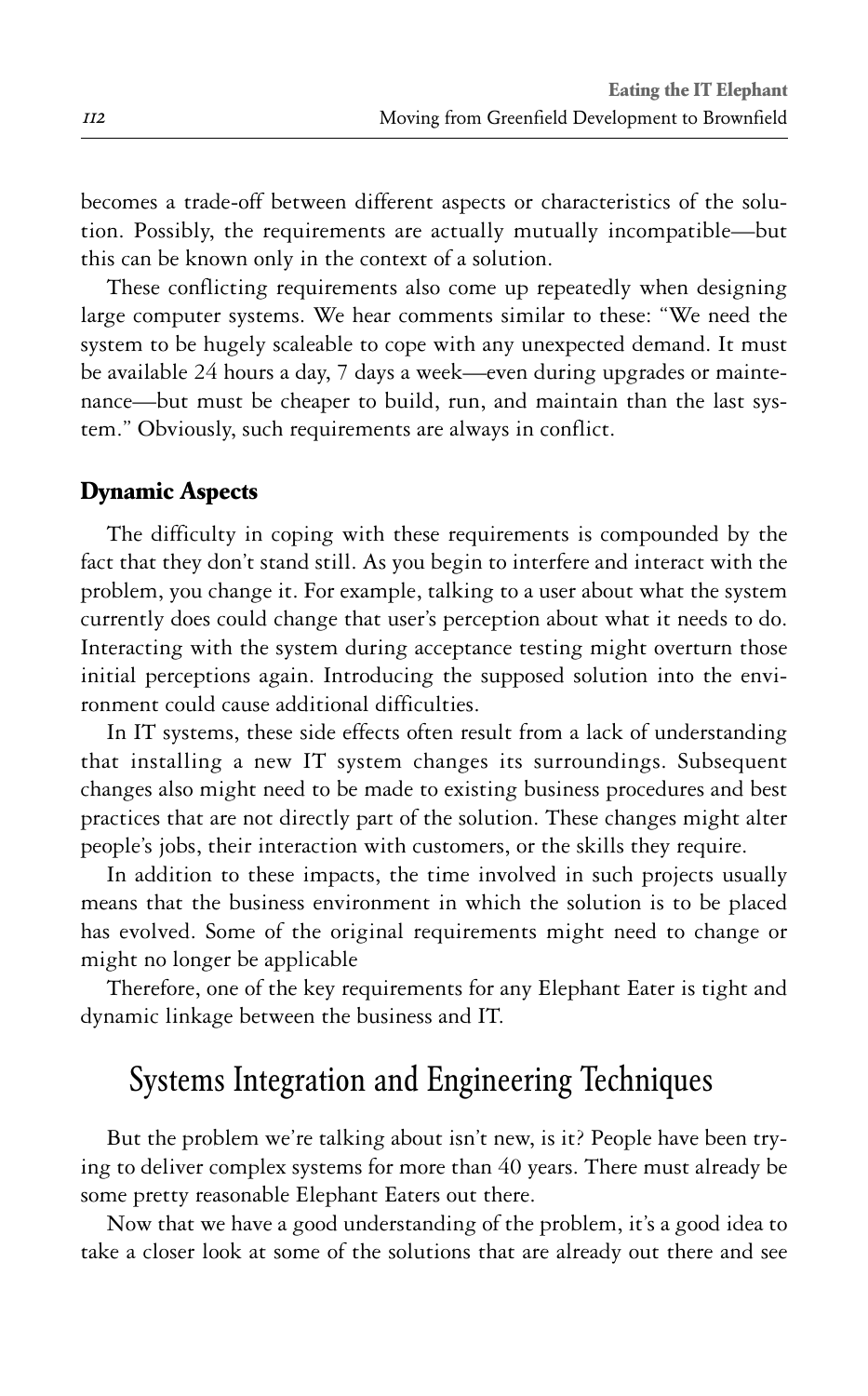why, given the meager 30 percent success rate noted in the Preface, we need a new Elephant Eater.

Generally, these big problems need to be approached via formal techniques. These techniques work from two different directions. They either work their way down from the top, gaining increasing levels of detail, or they start from the bottom, examining needs in detail and working their way upward, building toward a complete solution.

#### **Walk the Easy Path or…**

If you're infinitely lucky, the bottom-up approach might work. Considering a very simple example, you could select a package that seems close to what you need. You could then walk through the business processes you want to execute. As you go, you can write down all the changes you need to make to the package, and, *presto!* After you've made the changes, you've got a solution! You've designed the whole system from the ground up because the package dictates your choices for how you do pretty much everything else.

If you don't allow the package to dictate your choices, chances are, you will find yourself in a very sticky mess: Each major change you make will require extra development, testing, and long-term maintenance costs. If you've chosen the bottom-up approach, you must stick to it religiously and accept the changes it will impose on the process and the business.

Ultimately, a package with a good fit, whether imposed or a lucky choice, is the very best in bottom-up solutions. Start halfway up the hill—the package already approximates what you want. Then modify the solution iteratively with the end user and find a happy endpoint near the top of the hill.

However, chances are, for a really complex project, using the bottom-up approach with a single package will not work. You must break down the problem into smaller pieces and then integrate them to create a single solution. You can divide up the problem in two fundamental ways.

#### **…Break the Boulders and Make Them Smooth**

You can decompose the problem into smaller, more easily managed Views through two methods: splitting and abstraction. Splitting simply divides complex big chunks into smaller, more manageable pieces. Abstraction removes detail from each larger chunk to form more manageable and understandable pieces. These two techniques, splitting and abstraction, allow almost any gargantuan problem to be subdivided into smaller, better contained problems. Think of it as slicing the problem into little squares.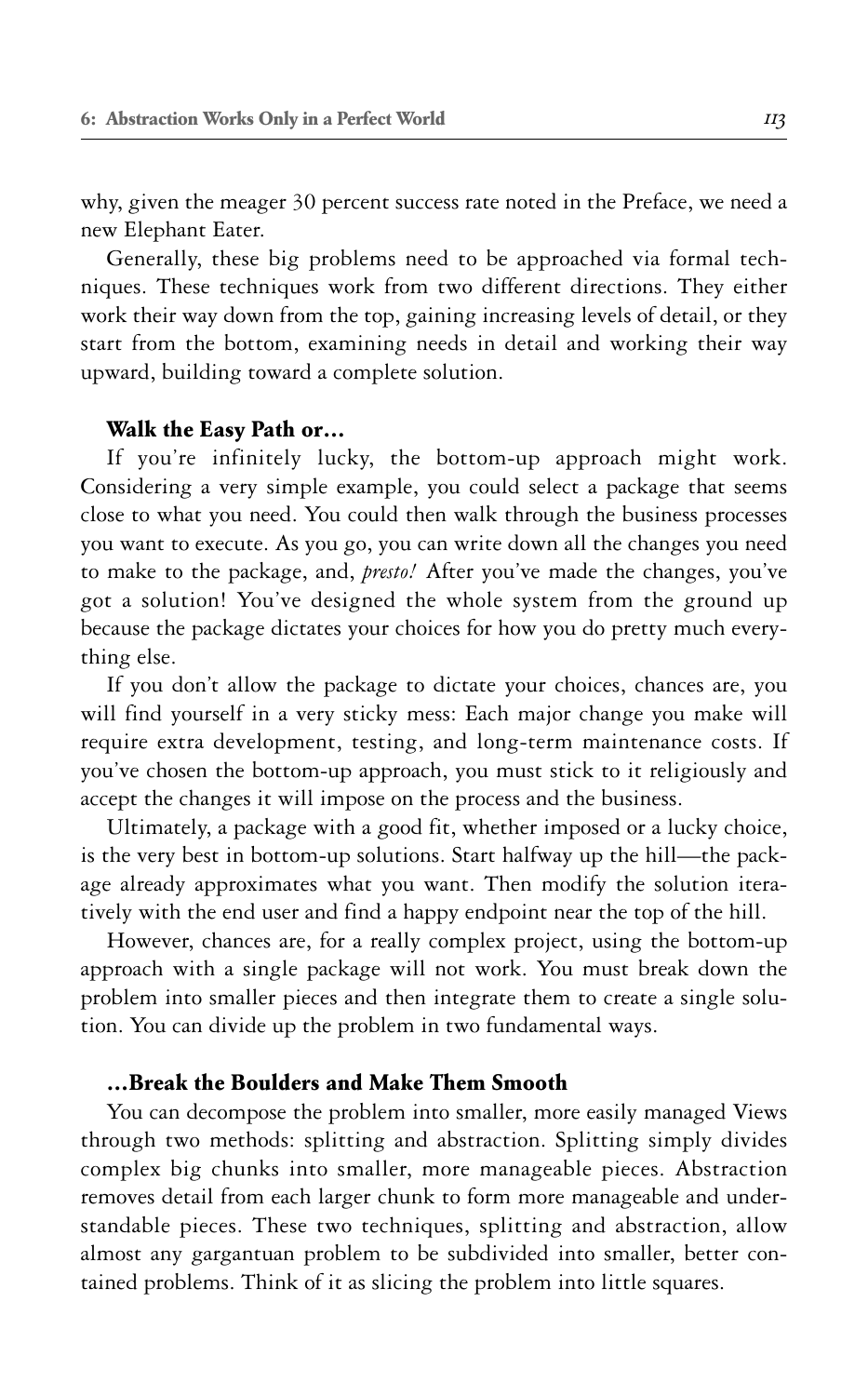Abstraction gives you horizontal cuts, while View splitting gives you vertical ones. Everything becomes a manageable "chunk." This is the basis for most systems integration and engineering methods. Many of these methods are proprietary, but some, such as The Open Group Architecture Framework (TOGAF) from the Open Foundation, are freely available. Each approach tries to create a continuum of knowledge, from high-level representations to more detailed. These paths vary but can be characterized as moving in some way from logical to physical, general to specific, or taxonomy to specification.

When good methods or tools are used, there is traceability from the high level to the low level. This helps a reader understand why something has been designed the way it has.

Such movement is unsurprisingly characterized as a progression, starting from the high-level principles and overall vision of what needs to be achieved, and moving down through the perspectives of business, process, roles, and models of information. Figure 6.1 highlights the basic stages of the TOGAF method.



**Figure 6.1** Even with its cyclic diagram, TOGAF is part of the progressive school of architecture.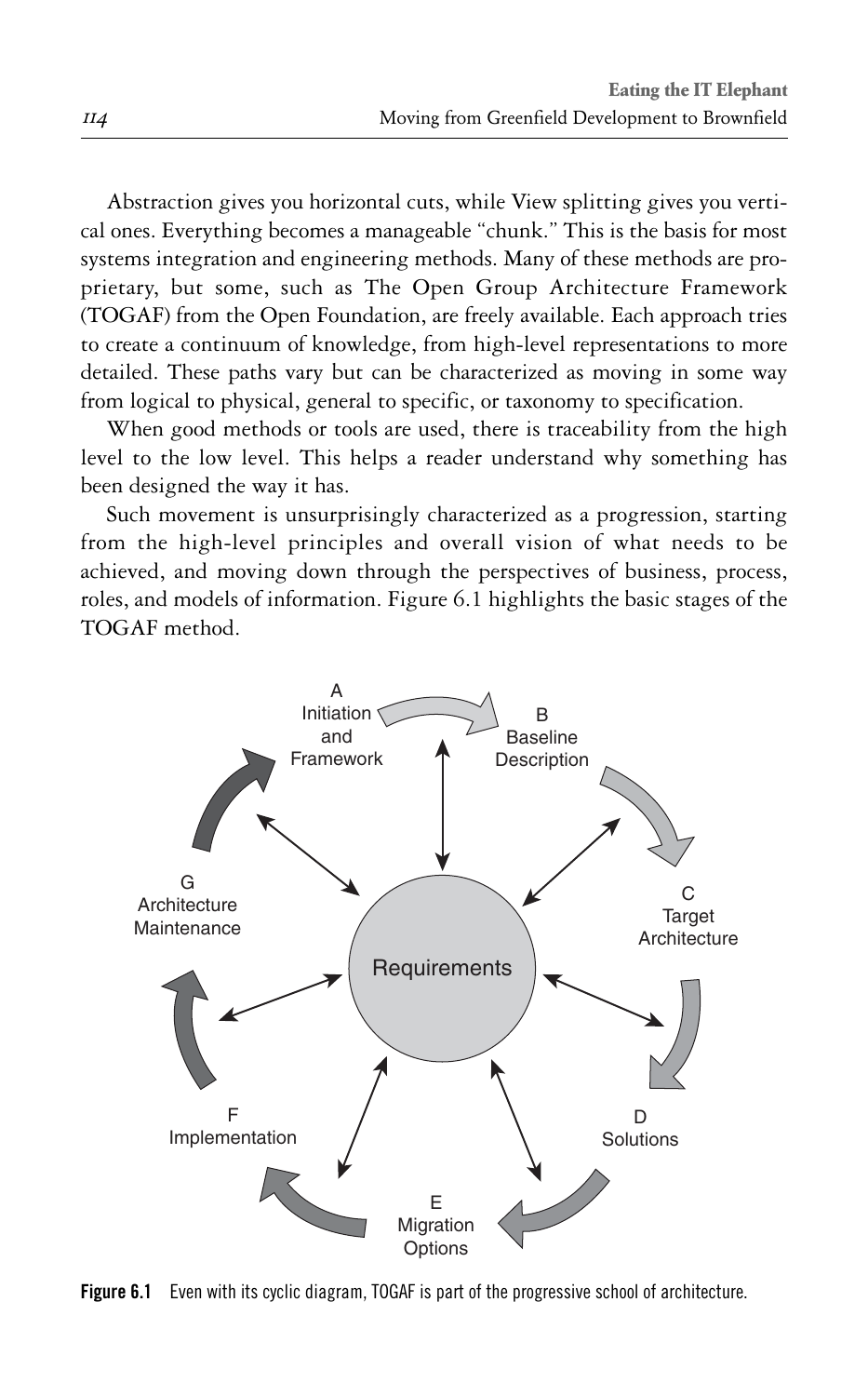Some approaches go even further. They segment each level of abstraction into a number of separate perspectives. Of these "frameworks," the enterprise architecture framework produced by John Zachman of IBM in the 1980s is probably the most famous. Called the Zachman Framework, it considers the additional dimension of Data, Function, Network, People, Time, and Motivation. Figure 6.2 illustrates how the Zachman Framework segments the architecture into these perspectives.

|                    | What?<br>Data | How?<br>Function | Where?<br><b>Network</b> | Who?<br>People | When?<br>Time | Why?<br>Motivation |                                  |
|--------------------|---------------|------------------|--------------------------|----------------|---------------|--------------------|----------------------------------|
| Planner            |               |                  |                          |                |               |                    | Scope                            |
| Owner              |               |                  |                          |                |               |                    | Enterprise<br>Models             |
| Designer           |               |                  |                          |                |               |                    | System<br><b>Models</b>          |
| <b>Builder</b>     |               |                  |                          |                |               |                    | Technology<br><b>Models</b>      |
| Sub-<br>contractor |               |                  |                          |                |               |                    | Detailed<br>Represent-<br>ations |
| Enterprise         |               |                  |                          |                |               |                    | Actual<br>Systems                |

**Figure 6.2** The Zachman Framework of Enterprise Architecture segments the architecture into a variety of perspectives.

These approaches enable you to decompose the full width and breadth of the problem (including the existing constraints) into separate Views so that a suitably skilled guru can independently govern and maintain them.

At the very top of this top-down approach is a simple sheet of paper that purports to show or describe the scope of the whole problem for that particular perspective. A single sheet of paper might even purport to summarize the 10,000-foot view for *all* the perspectives.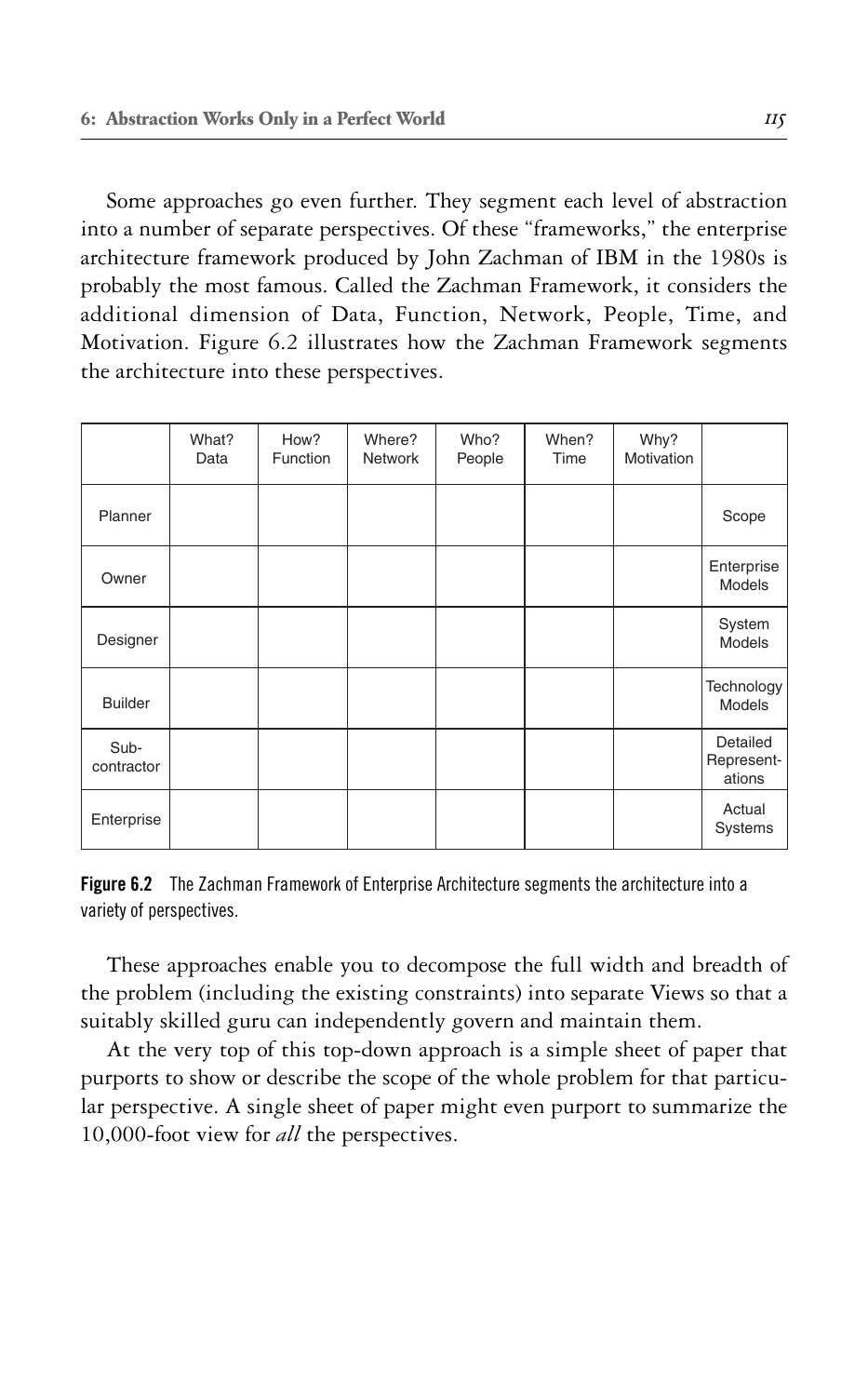Below that top sheet are many more sheets that describe each element on the sheet above. This technique is so well recognized that it's applied to almost everything in complex problems, whether we're talking about the shape of the system, the business processes that it executes, or the description of the plan that will build it.

In this hierarchy of paper, the top tier is labeled Level 0; the next tier down, Level 1; and so on. At each layer, the number of sheets of paper increases, but each of these sheets is a manageable View. The problem has been successfully decomposed. In the example in Figure 6.3, our single-page business context that describes the boundaries of the problem we're solving is gradually decomposed into 60,000 pages of code, deployment information, and operational instructions that describe the whole solution. At each step of the way, the intermediate representations all correspond to a View.

After the problem has been decomposed into single sheets, or Views, rules must be written and applied to specify how they work together.

Surely that solves our problem. The elephant has been eaten. Complexity is reduced, so each area becomes manageable. Each person is dealing with only a bit of the problem.

This is, of course, precisely what the world's largest systems integrators do. They define their Views in terms of work products or deliverables. They come from different perspectives and at different levels of abstraction. The systems integrators have design and development methods that describe who should do what to which View (or work product) and in what order.

So if the problem is essentially solved, why does it go wrong so often?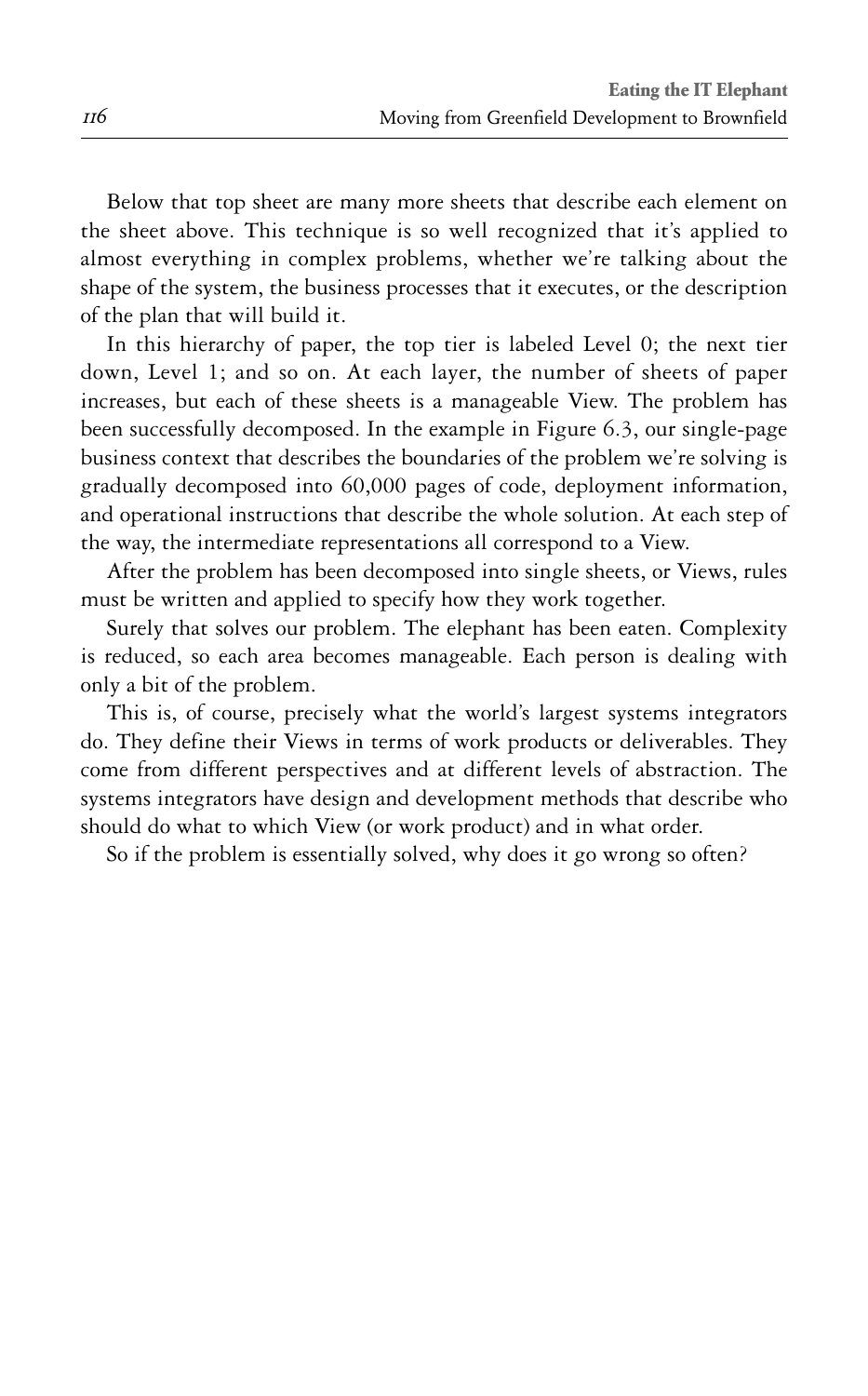

**Figure 6.3** Decomposition of a complex problem space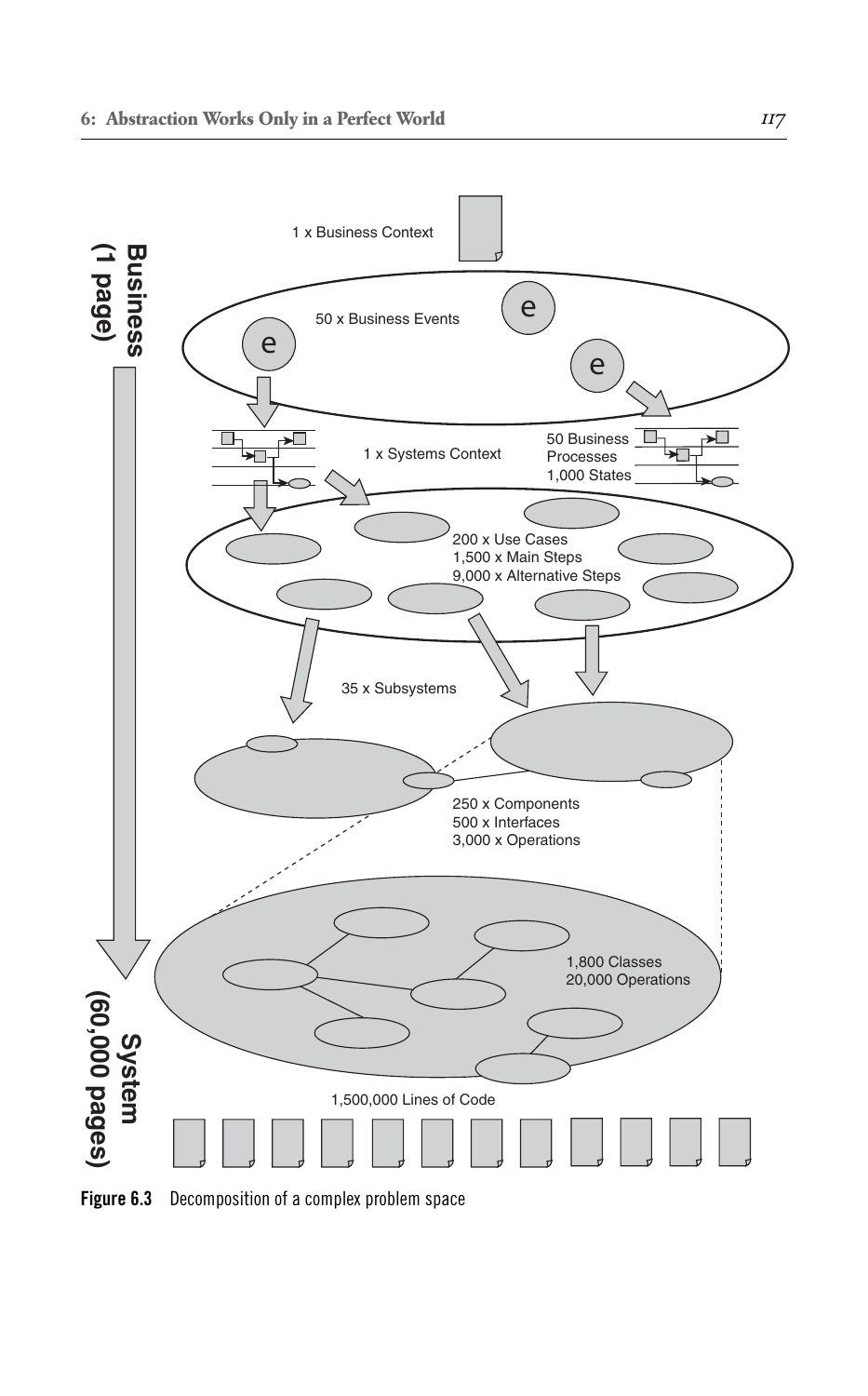# Abstraction Is the Heart of Architecture

In all these cases, we move from the general to the specific, with the next layer of detail expanding upon the previous level of abstraction. This movement from general to specific gives architecture its power to simplify, communicate, and make ghastly complexity more aesthetically pleasing.

Abstraction is the heart of architecture. This powerful and persuasive concept has been at the center of most of the advances in complex systems architecting for the last 15 years. It underpins the history of software engineering—objects, components, and even IT services have their roots in abstraction. Because abstraction is one of our most powerful tools, we should consider its capabilities and limitations.

As systems have become more complex, additional layers of abstraction have been inserted into the software to keep everything understandable and maintainable. Year by year, programmers have gotten further away from the bits, registers, and native machine code, through the introduction of languages, layered software architectures, object-oriented languages, visual programming, modeling, packages, and even models of models (metamodeling).

Today, programs can be routinely written, tested, and deployed without manually writing a single line of code or even understanding the basics of how a computer works. A cornucopia of techniques and technologies can insulate today's programmers from the specifics and complexities of their surrounding environments. Writing a program is so simple that we can even get a computer to do it. We get used to the idea of being insulated from the complexity of the real world.

#### **Mirror, Mirror on the Wall, Which Is the Fairest Software of All?**

Software engineering approaches the complexity and unpredictability of the real world by abstracting the detail to something more convenient and incrementally improving the abstraction over time.

Working out the levels of abstraction that solve the problem (and will continue to solve the problem) is the key concern of the software architect. IBM's chief scientist Grady Booch and other leaders of the software industry are convinced that the best software should be capable of dealing with great complexity but also should be inherently simple and aesthetically pleasing.<sup>1</sup>

Thus, over time, we should expect that increasing levels of abstraction will enable our software to deal with more aspects of the real world. This is most obviously noticeable in games and virtual worlds, where the sophistication of the representation of the virtual reality has increased as individual elements of the problem are abstracted. Figure 6.4 shows how games architectures have matured over the last 20 years.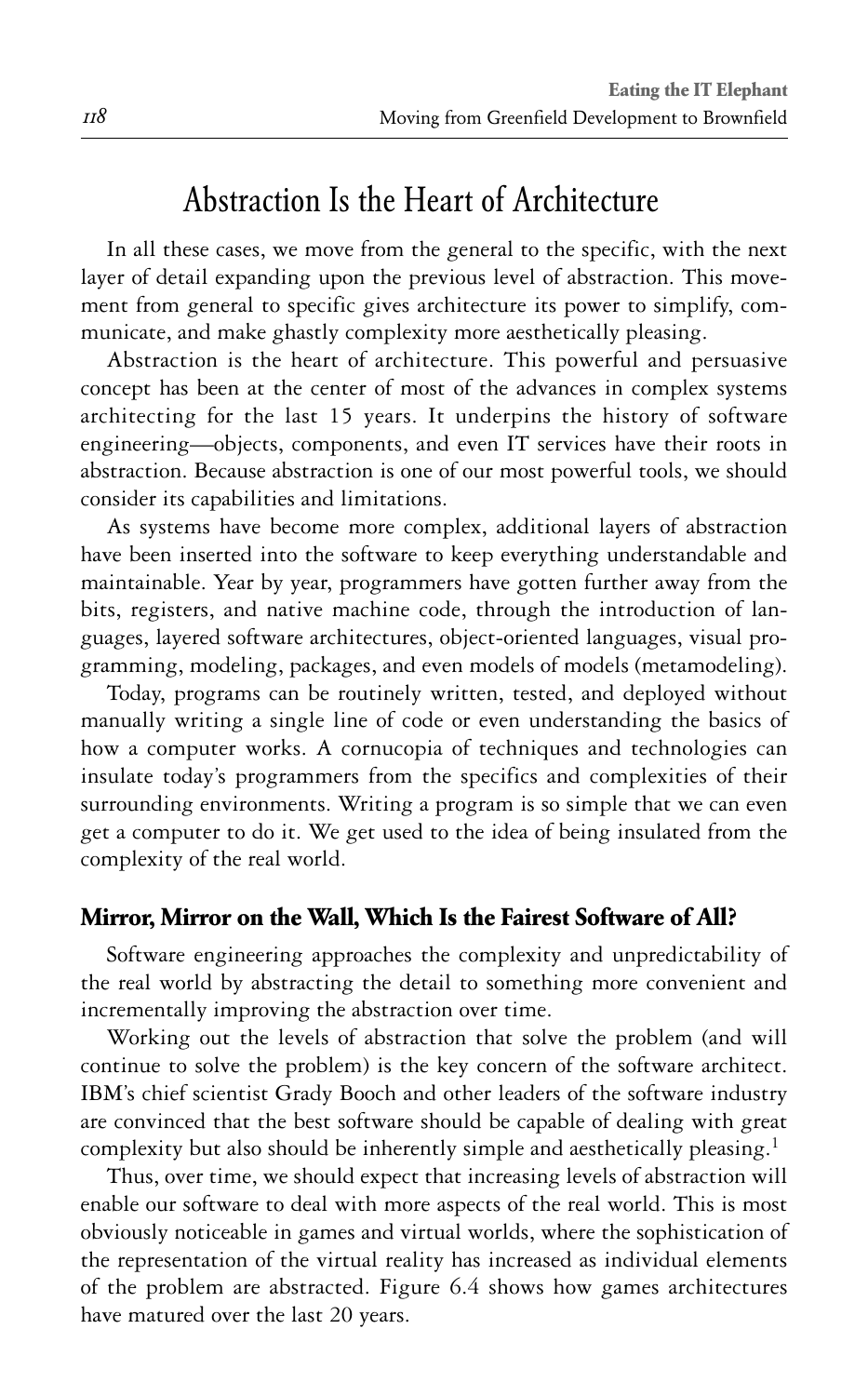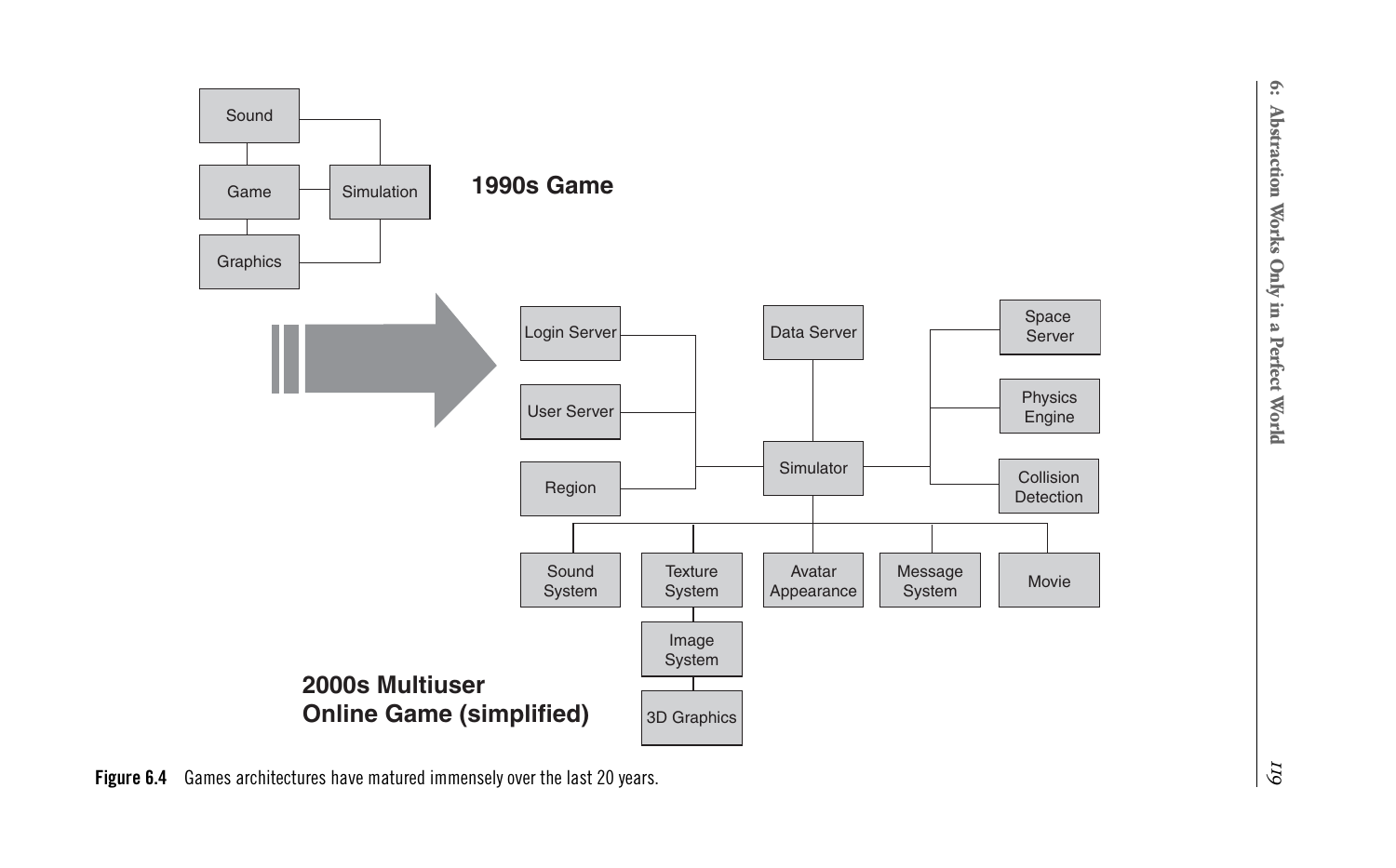The current sophisticated, shared online games of the early twenty-first century exhibit greater descriptive power compared to the basic 2D games of the 1970s. Hiding the complexity of the physics engine from the graphical rendering system, and hiding both of these from the user server and the system that stores the in-world objects, enables increasing levels of sophisticated behavior.

Abstraction has its drawbacks, however. Each level of abstraction deliberately hides a certain amount of complexity. That's fine if you start with a complete description of the problem and work your way upward, but you must remember that this isn't the way today's systems integration and architecting methods work.

These methods start from the general and the abstract, and gradually refine the level of detail from there. Eventually, they drill down to reality. This sounds good. Superficially, it sounds almost like a scientific technique. For example, physicists conduct experiments in the real world, which has a lot of complexity, imperfection, and "noise" complicating their experiments. However, those experiments are designed to define or confirm useful and accurate abstractions of reality in the form of mathematical theories that will enable them to make successful predictions. Of course, the key difference between software engineering and physics is that the physicists are iteratively creating abstractions for something that already exists and refining the abstraction as more facts emerge. The architects, on the other hand, are abstracting first and then creating the detail to slot in behind the abstraction. Figure 6.5 should make the comparison clearer.

The IT approach should strike you as fundamentally wrong. If you need some convincing, instead of focusing on the rather abstract worlds of physics or IT, let's first take a look at something more down to earth: plumbing.

#### **Plumbing the Depths**

The IT and plumbing industries have much in common. Participants in both spend a great deal of time sucking their teeth, saying, "Well, I wouldn't have done it like that," or, "That'll cost a few dollars to put right." As in many other professions, they make sure that they shroud themselves in indecipherable private languages, acronyms, and anecdotes.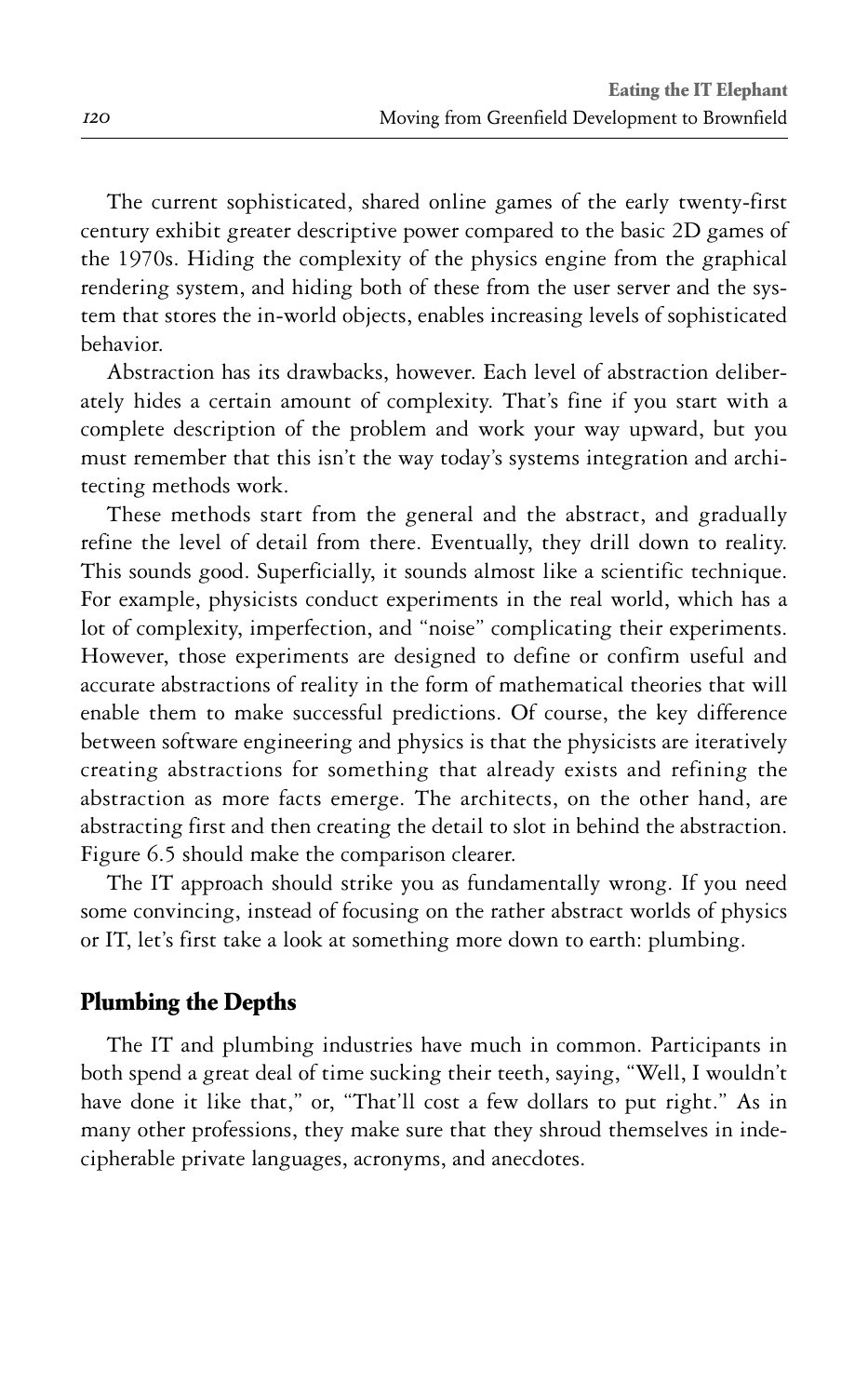

**Figure 6.5** Who's right? Physicists or IT architects?

Imagine for a moment a heating engineer who has been asked to install a radiator in a new extension. He has looked at the plans and knows how he's going to get access to the pipes. From the specifications he's read, he knows what fixtures he needs. After doing some pretty easy calculations based on room size, window area, and wall type, he even got hold of the right size radiator to fit on the wall that will deliver the right amount of heat for the room. It's an hour's work, at most.

The job is done and he leaves a happy man. A few days later, the homeowner is complaining that the room is still cold. Only when the plumber arrives back on-site and investigates the boiler does he find out that the output of the boiler is now insufficient for the needs of the house. He recommends that the homeowner order a new 33-kilowatt boiler and arranges to come back in a week.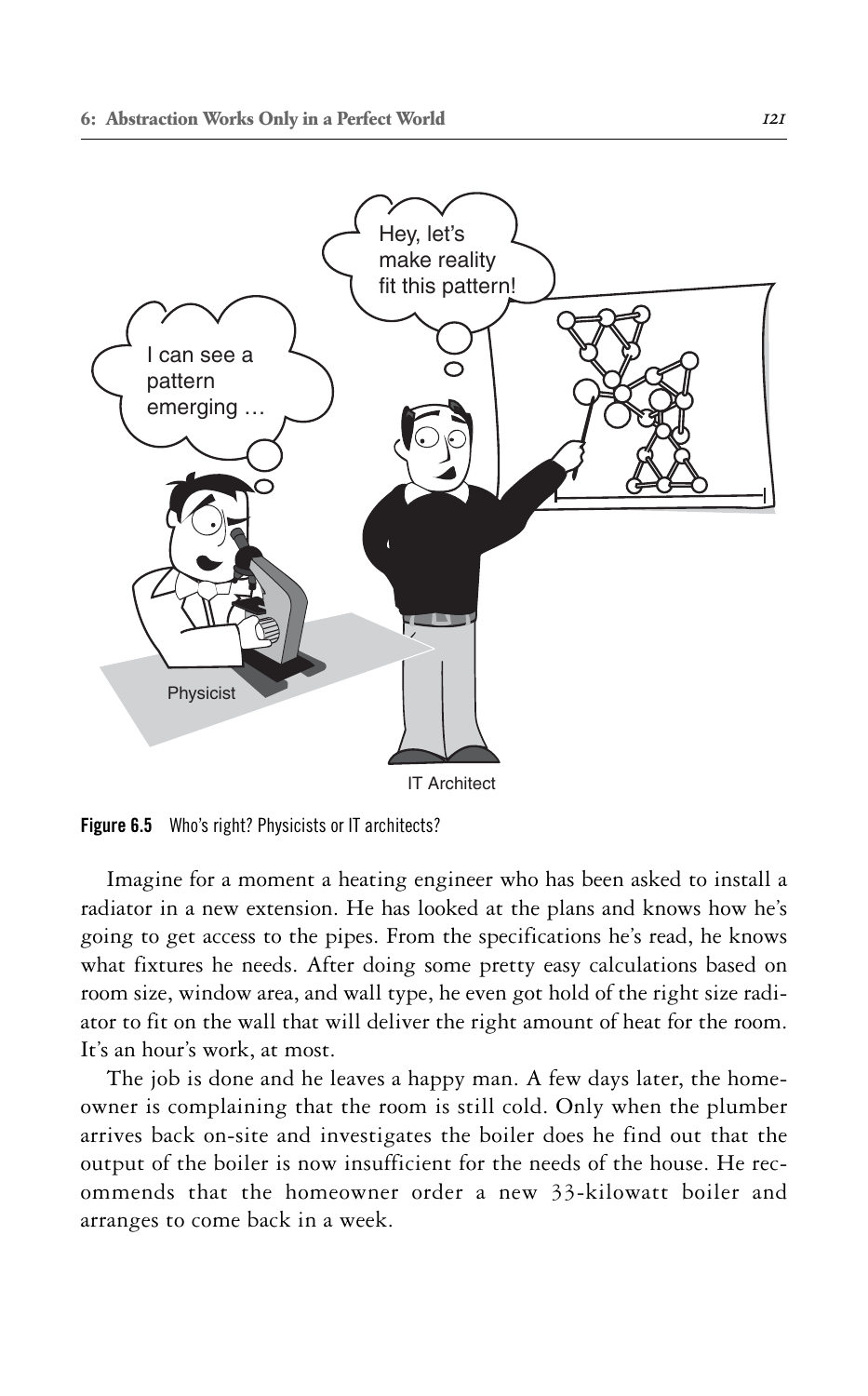A week later, he's back to begin fitting the new boiler. Right at the start of the task, it becomes obvious that the old boiler was oil-fired and the new one is gas. This is slightly inconvenient because the property is not connected to the gas main, even though it runs past the property.

Another few weeks pass while the homeowner arranges for the house to be connected to the gas supply. On the plumber's third visit, everything is going swimmingly. Then he notices that there are no free breaker slots on the electricity circuit board to attach the new boiler. A week later, he replaces the circuit board. The boiler is installed, but another problem arises: Although the heat output of the boiler is sufficient, a more powerful pump is required to distribute the heat throughout the house.

And that's when the problems really start.

#### **Don't Abstract Until You See the Whole Elephant**

Judging from the architect's top-level view, the solution seemed pretty obvious. Only when the job was almost done was it obvious that it hadn't worked. Those other aspects of the problem—the supply, the pump, and the circuit board—were invisible from the Level 0 perspective the plumber received, so he ignored them in doing his analysis.

After all, nothing was fundamentally wrong with the plumber's solution; he just didn't have a good specification of the problem. The process of abstracting the problem to the single architectural drawing of the new room meant that he had no visibility of the real problem, which was somewhat bigger and more complex. He simply couldn't see the hidden requirements—the environmental constraints—from his top-level, incorrectly abstracted view of the problem.

Unfortunately, abstractions, per se, always lack details of the underlying complexity. The radiator was a good theoretical solution to the problem, but it was being treated as a simple abstract component that, when connected to the central heating system, would issue the right amount of heat. Behind that simple abstraction lays the real hidden complexity of the boiler, gas main, and circuit board that leaked through and derailed this abstracted solution.<sup>[2](#page-36-0)</sup> Will such complexity always leak up through the pipe and derail simple abstract solutions?

Well, imagine for a moment that the abstraction was absolute and that it was impossible to trace backward from the radiator to the source of the heat. Consider, for example, that the heat to each radiator was supplied from one of a huge number of central utilities via shared pipes. If the complexity of that arrangement was completely hidden, you would not know who to complain to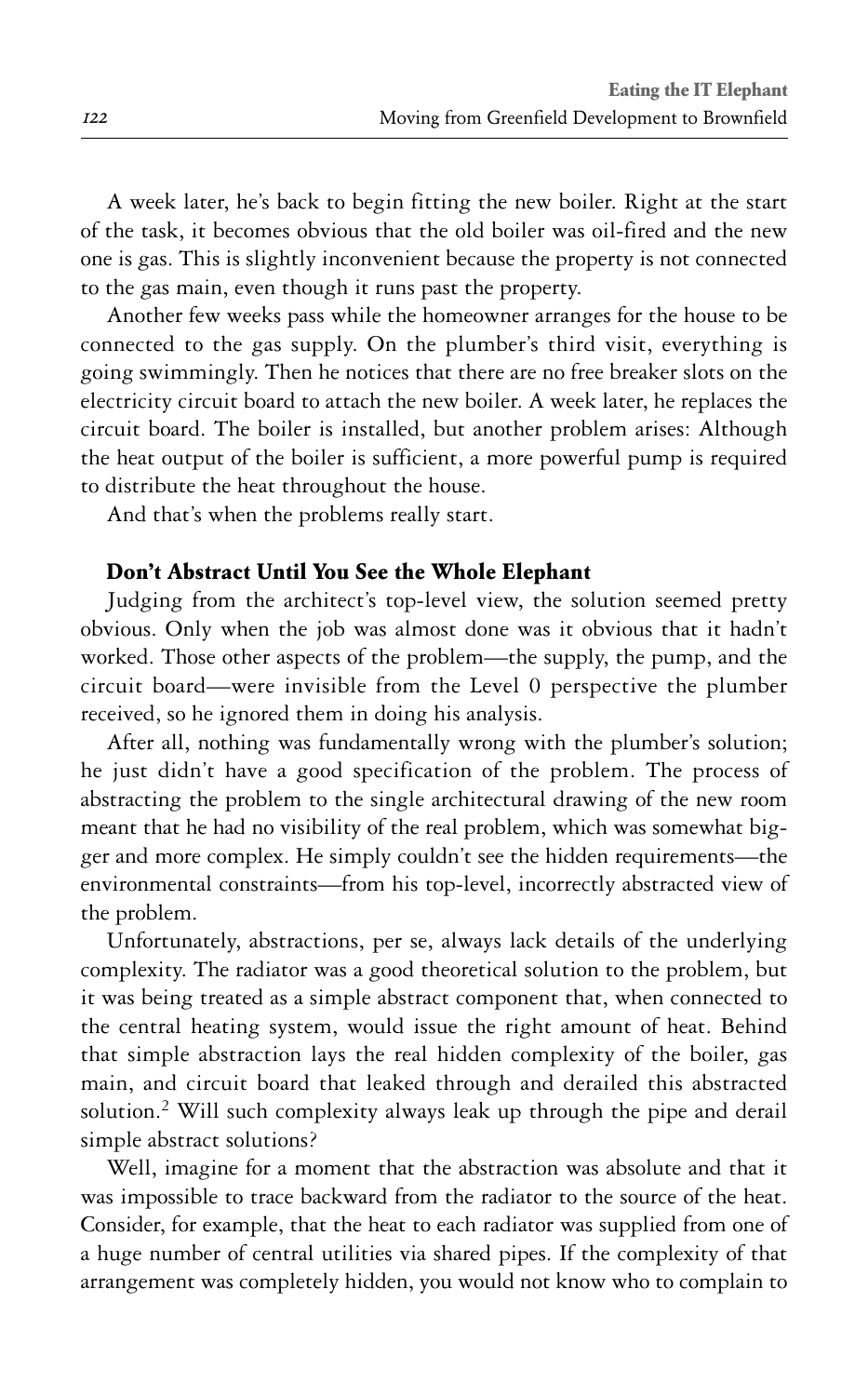#### if the radiator didn't work. Of course, on the positive side, the utility company supplying your heat wouldn't be able to bill you for adding a new radiator!

Is this such an absurd example? Consider today's IT infrastructures, with layers of software, each supposedly easier to maintain by hiding the complexities below. Who do you call when there is a problem? Is it in the application? The middleware? Maybe it is a problem with the database?

If you become completely insulated from the underlying complexity—or if you simply don't understand it, then it becomes very difficult to know what is happening when something goes wrong. Such an approach also encourages naïve rather than robust implementations. Abstractions that fully hide complexity ultimately cause problems because it is impossible to know what is going wrong.

Poorly formed abstractions can also create a lack of flexibility in any complex software architecture. If the wrong elements are chosen to be exposed to the layers above, people will have to find ways around the architecture, compromising its integrity. Establishing the right abstractions is more of an art than a science, but starting from a point of generalization is not a good place to start—it is possibly the worst.

#### **Successful Abstraction Does Not Come from a Lack of Knowledge**

In summary, abstraction is probably the single most powerful tool for the architect. It works well when used with care and when there is a deep understanding of the problem.

However, today's methods work from the general to the specific, so they essentially encourage and impose a lack of knowledge. Not surprisingly, therefore, the initial abstractions and decompositions that are made at the start of a big systems integration or development project often turn out to be wrong. Today's methods tend to ignore complexity while purporting to hide it.

#### **The Ripple Effect**

Poor abstractions lead to underestimations and misunderstandings galore. Everything looks so simple from 10,000 feet. On large projects, a saying goes that "All expensive mistakes are made on the first day." From our experience, it's an observation that is very, very true.

Working with a lack of information makes abstraction easy but inaccurate.

All projects are most optimistic right at the start. These early stages lack detailed information; as a result, assumptions are made and the big abstractions are decided.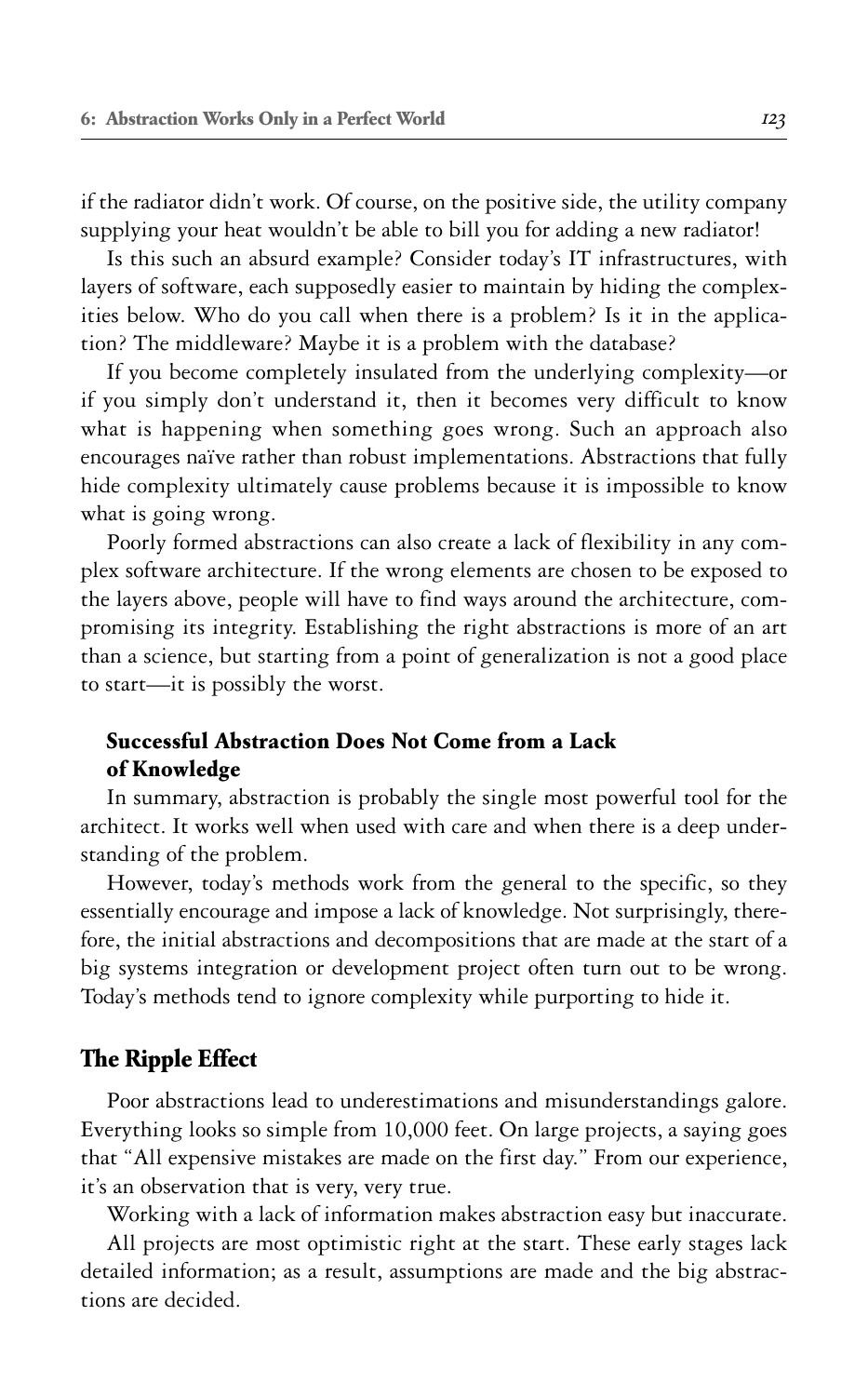Assumptions are not dangerous in themselves—as long as they are tracked. Unfortunately, all too often they are made but not tracked, and their impact is not understood. In some ways, they are treated as "risks that will never happen." Assumptions must always be tracked and reviewed, and their potential impact, if they're untrue, must be understood. Chances are, some of them will turn out to be false assumptions—and, chances are, those will be the ones with expensive consequences.

We need to move away from this optimistic, pretty-diagram school of architecture, in which making the right decisions is an art form of second guessing based on years of accumulated instinct and heuristics.<sup>[3](#page-36-0)</sup> We need a more scientific approach with fewer assumptions and oversimplifications. A colleague, Bob Lojek, memorably said, "Once you understand the full problem, there is no problem."

Fundamentally, we need to put more effort into understanding the problem than prematurely defining the solution. As senior architects for IBM, we are often asked to intervene in client projects when things have gone awry. For example:

An Agile development method was being used to deliver a leadingedge, web-based, customer self-service solution for a world-leading credit card processor. The team had all the relevant skills, and the lead architect was a software engineering guru who knew the modern technology platform they were using and had delivered many projects in the past.

Given the new nature of the technology, the team had conformed strictly to the best-practice patterns for development and had created a technical prototype to ensure that the technology did what they wanted it to do. The design they had created was hugely elegant and was exactly in line with the customer requirement.

A problem arose, though. The project had run like a dream for 6 months, but it stalled in the final 3 months of the development. The reporting system for the project recorded correctly that 80 percent of the code had been written and was working, but the progress meter had stopped there and was not moving forward. IBM was asked to take a look and see what the problem was.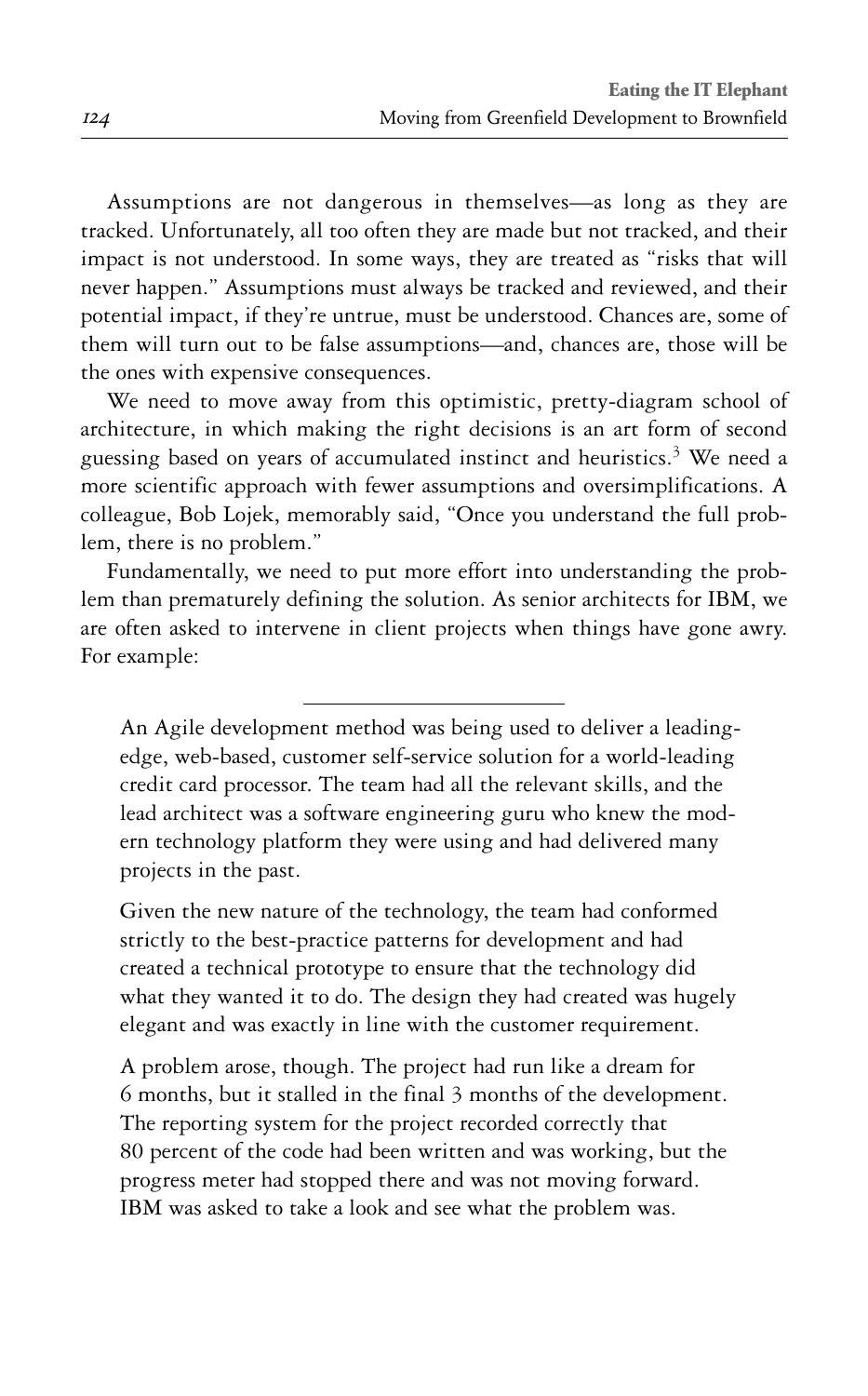As usual, the answer was relatively straightforward. The levels of abstraction, or layering, of the system had been done according to theoretical best practice, but it was overly sophisticated for the job that needed to be done. The architecture failed the Occam's Razor test: The lead architect had induced unnecessary complexity, and his key architectural decisions around abstraction (and, to some extent, decomposition) of the problem had been made in isolation of the actual customer problem.

Second, and more important, the architect had ignored the inherent complexity of the solution. Although the user requirements were relatively straightforward and the Level 0 architecture perspectives were easy to understand, he had largely ignored the constraints imposed by the other systems that surrounded the self-service solution.

Yes, the design successfully performed a beautiful and elegant abstraction of the core concepts it needed to deal with—it's just that it didn't look anything like the systems to which it needed to be linked. As a result, the core activity for the previous 3 months had been a frantic attempt to map the new solution onto the limitations of the transactions and data models of the old. The mindbending complexity of trying to pull together two mutually incompatible views of these new and old systems had paralyzed the delivery team. They didn't want to think the unthinkable. They had defined an elegant and best-practice solution to the wrong problem. In doing so, they had ignored hundreds of constraints that needed to be imposed on the new system.

When the project restarted with a core understanding of these constraints, it became straightforward to define the right levels of abstraction and separation of concerns. This provided an elegant and simple solution with flexibility in all the right places—without complicating the solution's relationship with its neighbors.

 $-R.H.$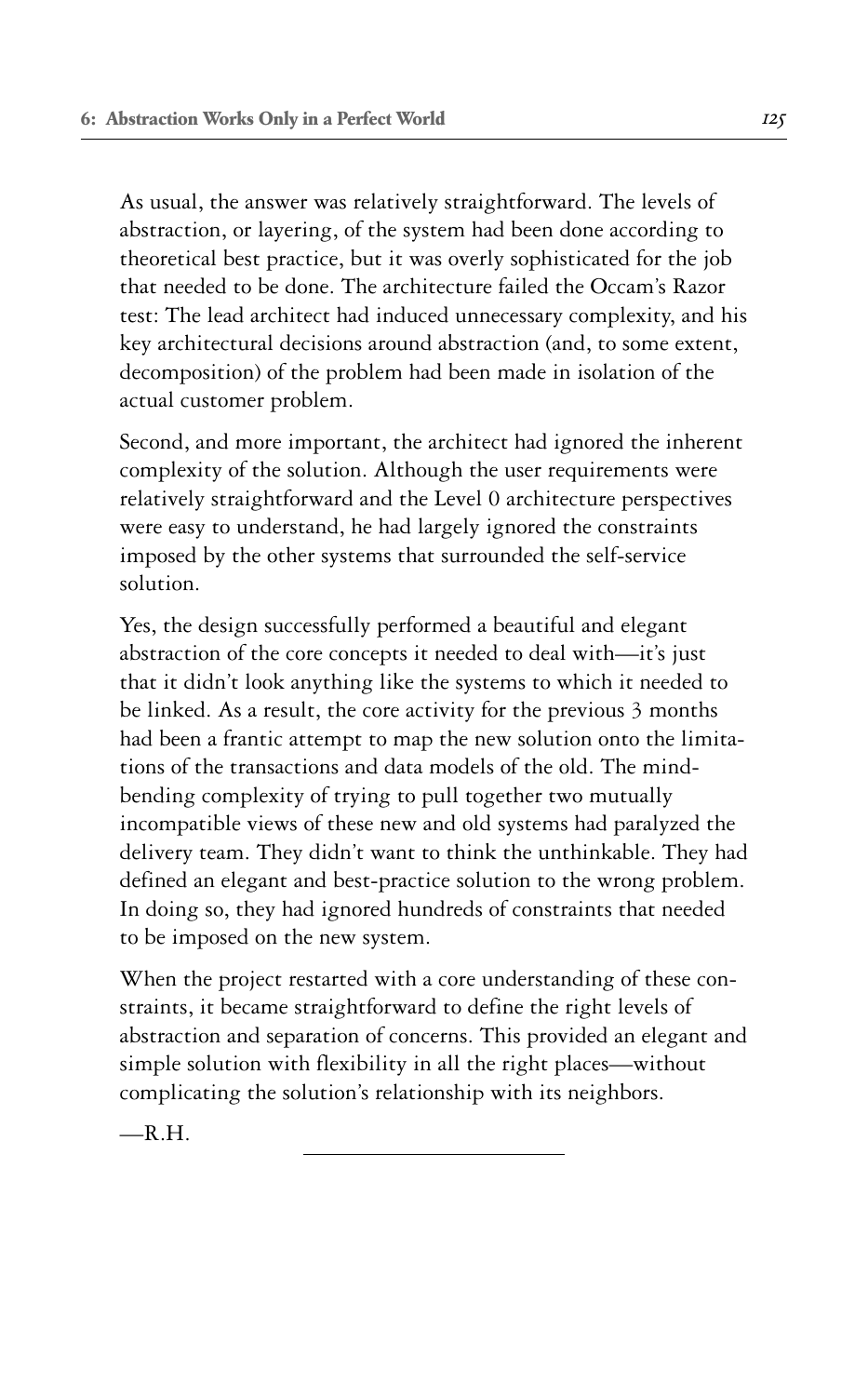As a final horror story, consider a major customer case system for an important government agency:

We were asked to intervene after the project (in the hands of another systems integrator) had made little progress after 2 years of investment.

At this point, the customer had chosen a package to provide its overarching customer care solution. After significant analysis, this package had been accepted as a superb fit to the business and user requirements. Pretty much everything that was needed to replace the hugely complex legacy systems would come out of a box.

However, it was thought that replacing a complete legacy system would be too risky. As a result, the decision was made to use half of the package for the end-user element of the strategic solution; the legacy systems the package was meant to replace would serve as its temporary back end (providing some of the complex logic and many of the interfaces that were necessary for an end-to-end solution).

The decision was to eat half the elephant. On paper, from 10,000 feet, it looked straightforward. The high-level analysis had not pointed out any glitches, and the layering of the architecture and the separation of concerns appeared clean and simple.

As the project progressed, however, it became apparent that the legacy system imposed a very different set of constraints on the package. Although they were highly similar from an end user and data perspective, the internal models of the new and old systems turned out to be hugely different—and these differences numbered in the thousands instead of the hundreds.

Ultimately, the three-way conflict between the user requirements (which were based on the promise of a full new system), the new package, and the legacy system meant that something had to give. The requirements were deemed to be strategic and the legacy system was immovable, so the package had to change. This decision broke the first rule of bottom-up implementations mentioned earlier.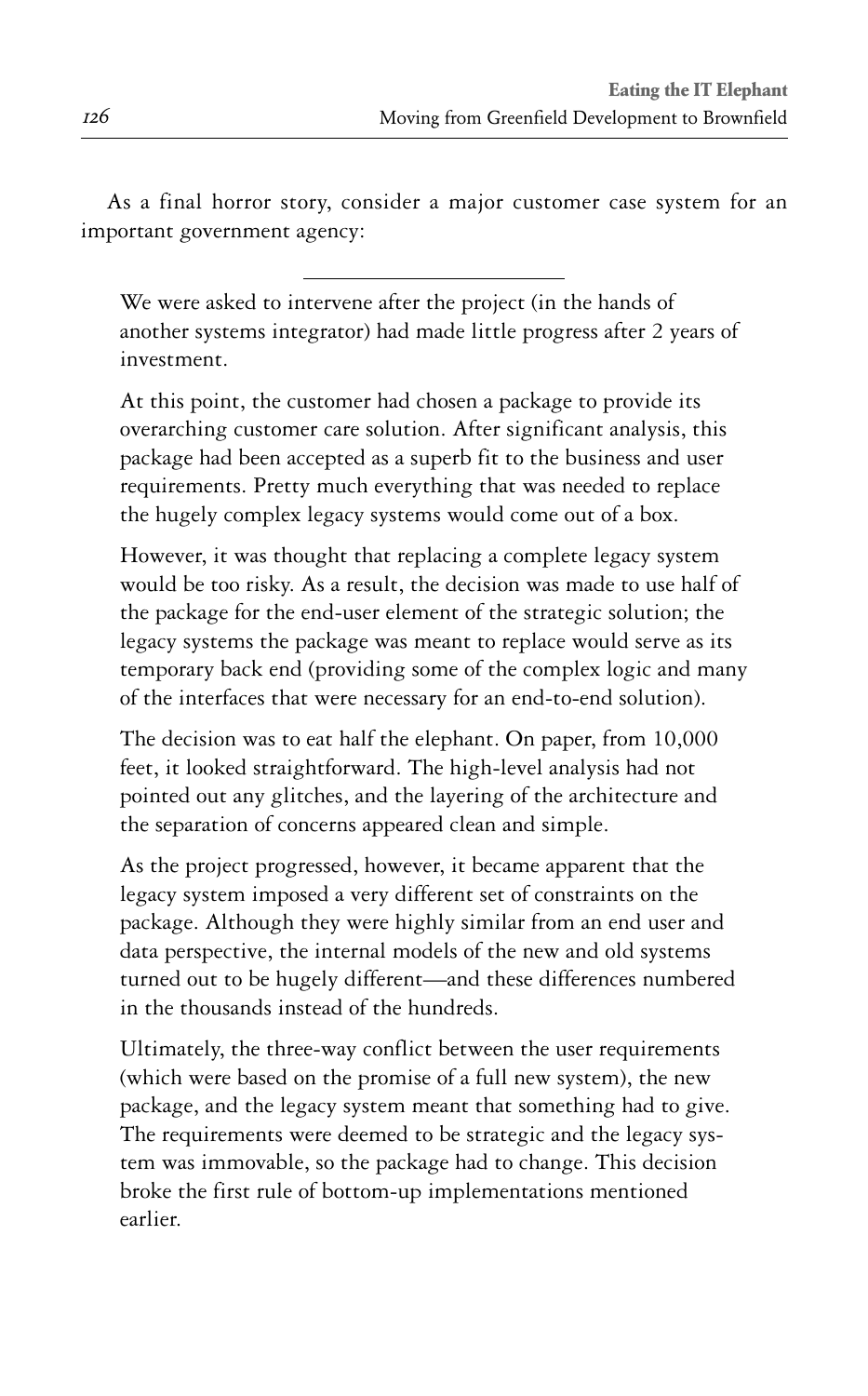Although the system was delivered on time and budget, and although it works to this day for thousands of users and millions of customers, the implementation was hugely complicated by the backflow of constraints from the legacy systems. As a result, it then proved uneconomic to move the system to subsequent major versions of the package. The desired strategic solution became a dead end.

—K.J. and R.H.

In each of these cases, a better and more detailed understanding of the overall problem was needed than standard top-down approaches could provide. Such an understanding would have prevented the problems these projects encountered.

Each of these three problems stems from a basic and incorrect assumption by stakeholders that they could build a Greenfield implementation. At the credit card processor, this assumption held firm until they tried to integrate it with the existing infrastructure. The government department failed to realize that its original requirements were based on a survey of a completely different site (the one in which the legacy system was cleared away), resulting in large-scale customization of the original package that was supposedly a perfect fit.

Fundamentally, today's large-scale IT projects need to work around the constraints of their existing environment. Today's IT architects should regard themselves as Brownfield redevelopers first, and exciting and visionary architects second.

Companies that try to upgrade their hardware or software to the latest levels experience the same ripple effect of contamination from the existing environment. Despite the abstraction and layering of modern software and the imposed rigor of enterprise architectures, making changes to the low levels of systems still has a major impact on today's enterprises.

As we mentioned before, no abstraction is perfect and, to some extent, it will leak around the edges. This means there is no such thing as a nondisruptive change to any nontrivial environment. As a supposedly independent layer in the environment changes—perhaps a database, middleware, or operating system version—a ripple of change permeates around the environment.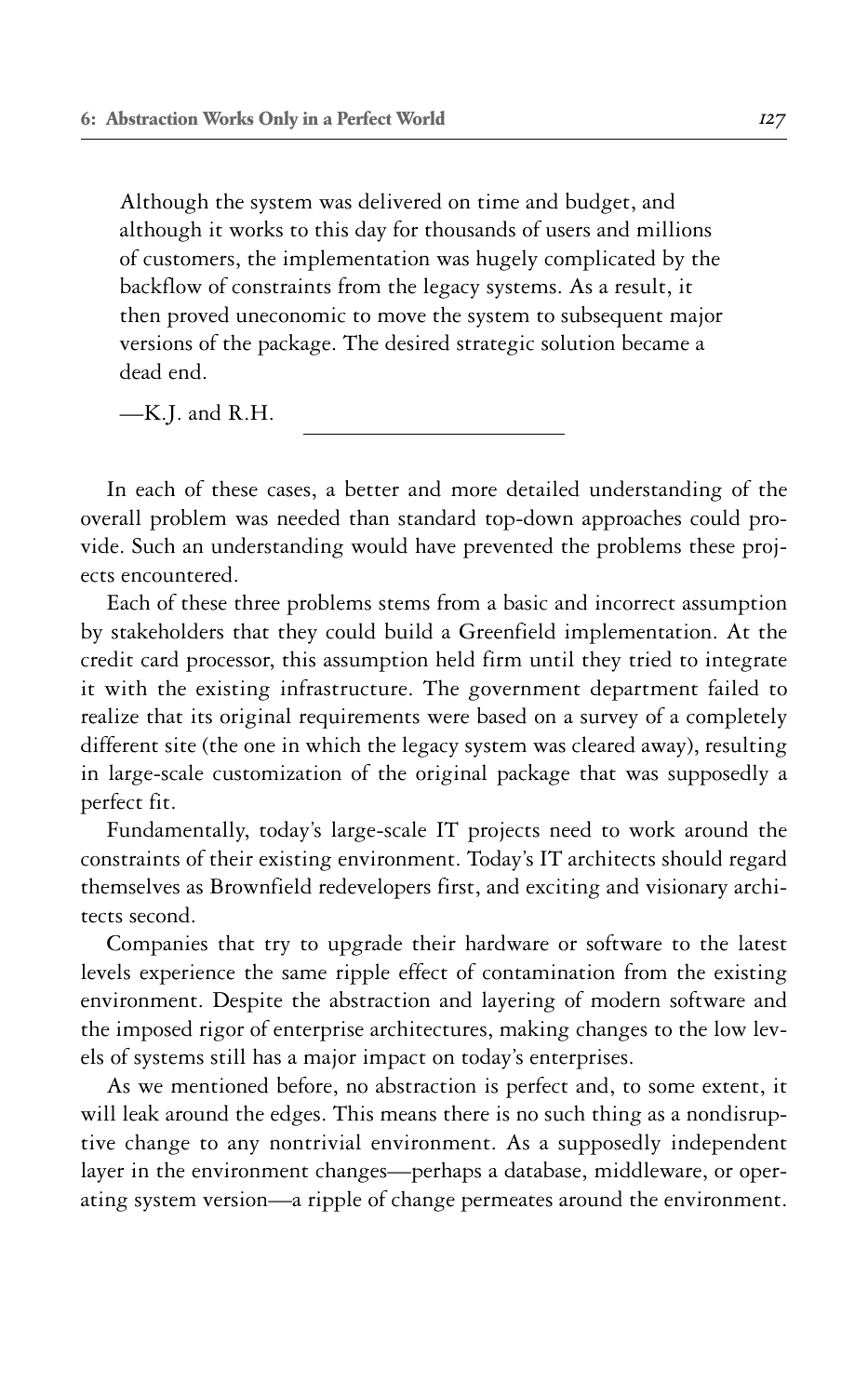As only certain combinations of products are supported, the change can cascade like a chain of dominoes. Ultimately, these ripples can hit applications, resulting in retesting, application changes, or even reintegration.

Thus, to provide good and true architectures, we need to accept that we need a better understanding of the problem to engineer the right abstractions. Additionally, we need all the aspects of the problem definition (business, application, and infrastructure) to be interlinked so that we can understand when and where the ripple effect of discovered constraints or changes will impact the solution we are defining.

# Do We Need a Grand Unified Tool?

The problem definition is too big for one tool or person to maintain, so there appears to be a dilemma. The full complexity of the problem needs to be embraced, and an understanding is required of everything that's around, including the existing IT and business environments. But all that information needs to be pulled together so that the Views aren't discrete or disconnected.

Many people have argued for tool unification as a means to achieve this, to maintain all these connected Views in a single tool and, thus, enable a single documented version of the truth to be established and maintained. But that is missing a vital point about Views.

As explained in Chapter 2, "The Confusion of Tongues," Views need to be maintained by people in their own way, in their own language. Imposing a single tool will never work. Simply too many preferred perspectives, roles, and prejudices exist within our industry to believe that everyone is going to sit down one day and record and maintain their Views in one specific tool.<sup>[4](#page-36-0)</sup> If such combinations of Views into single multipurpose tools were possible, desirable, and usable, then it is arguable that Microsoft® Office user interfaces Word®, PowerPoint®, and Excel® would have merged long ago.

Moreover, these integrated approaches that have been at the heart of traditional tooling are usually pretty poor at dealing with ambiguity or differences of opinion. On large projects with many people working on the same information, it is not unusual to have formal repositories that enable people to check out information, make changes to it, and then check it back in. Such systems prevent two people from updating the same information at the same time, which would result in confusion and conflicts. The upshot of this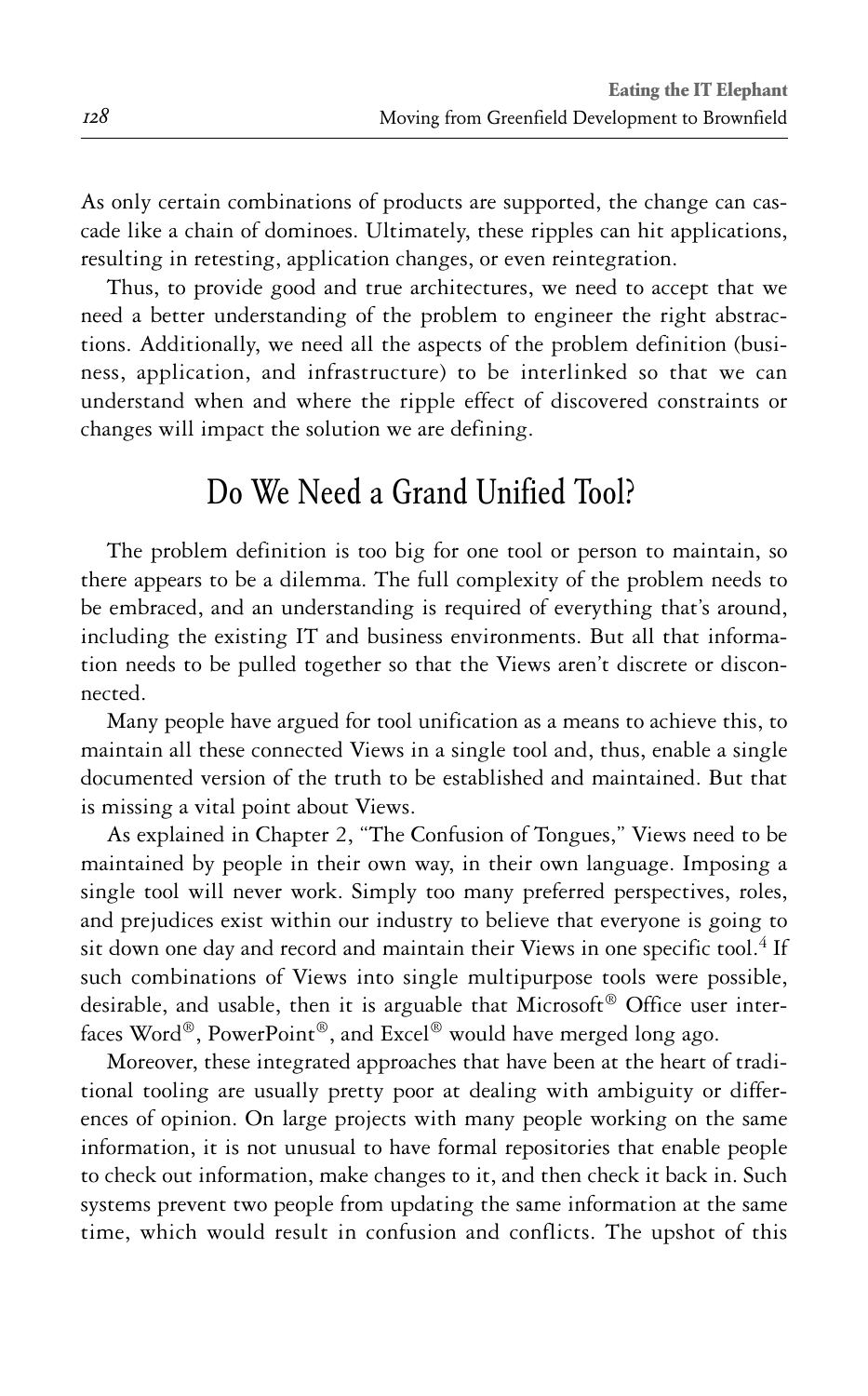approach, however, is that the information that is checked into the repository is the information that everyone else is then forced to use. The implications of your changes are not always apparent to you—or perhaps immediately to your colleagues, either. Maintaining a single source of truth when hundreds of people are changing individual overlapping elements is less than straightforward. A change made by one individual can have serious consequences for many other areas of the project, and no mechanism exists for highlighting or resolving ambiguity—whoever checks the information into the repository last wins!

In summary, grand unified tools are to software engineering what grand unified theories are to modern physics—tricky to understand, multidimensional, and elusive, often involving bits of string. No one has created a single tool to maintain the full complexity of a complex IT project. Likewise, no one will do so unless the tool enables people to maintain Views in their own way, in their own language, and to identify and deal with ambiguity cooperatively.

# The Connoisseur's Guide to Eating Elephants

This chapter set out to define the kinds of things the Elephant Eater must do, the kinds of problems it needs to deal with, and the kinds of environments with which it must cope. We've covered a lot of ground, so it's worth recapping the key requirements that we have established—a connoisseur's guide to eating elephants.

The Elephant Eater machine must recognize that the environment imposes many more constraints beyond functional and nonfunctional requirements. We rarely work on Greenfield sites anymore; the elephanteating machine must be at home on the most complex Brownfield sites—the kind of Brownfield sites that have had a lot of IT complexity built up layer on layer over many years.

The Elephant Eater must also address the lack of transparency that is inherent within our most complex projects. This will enable us to x-ray our elephant to see the heart of the problem. To achieve this transparent understanding, the Elephant Eater must acknowledge the fundamental human limitation of the View and enable us to break down the problem into smaller chunks.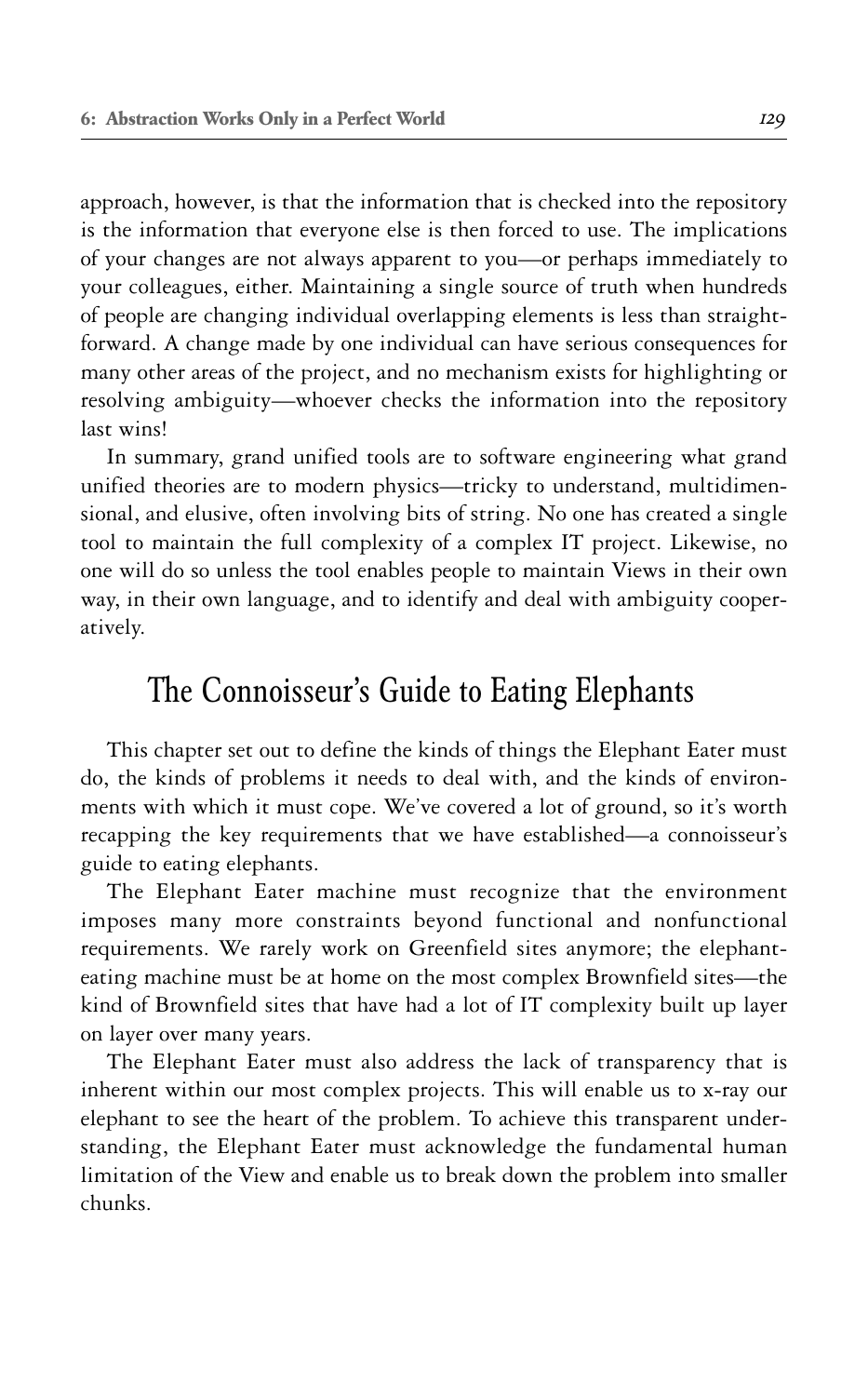However, we suspect that a one-size-fits-all approach to maintaining Views is doomed to failure. A high-level business process View will always look very different than a detailed data definition. Therefore, an elephanteating machine that relies on a single tool for all users is pretty impractical.

In addition, we now know that, despite the best efforts of architects to keep them insulated and isolated via abstractions and enterprise architectures, many of these Views are interlinked. Therefore, the only way to understand the problem properly is to make the interconnections between Views explicit and try to make them unambiguous. We should also note, however, that establishing a consolidated picture of all these Views needs to be a process of cooperation and communication—one View cannot overwrite another one, and ambiguity must be dealt with within its processing. We also know that the View should cover the entire solution (business, application, and infrastructure).

By using the formal View and VITA approach introduced in Part I, "Introducing Brownfield," it should be possible to see how the Elephant Eater proposed can address these requirements. The following facets are an intrinsic part of Brownfield development.

Our Brownfield abstractions—and, therefore, architectures—will be a good fit for the problem: Those decisions will be made based on detailed information fed in via a site survey instead of vague generalization. This adopts an engineer's approach to the solution instead of the artisan's heuristics and intuition.

We will be able to preempt the ripple effect, often understanding which requirements are in conflict or at least knowing the horrors hiding behind the constraints. Therefore, the requirements can be cost-effectively refined instead of the abstractions of the solution or its code. Resolving these problems early will have significant economic benefit.

The solution will become easier to create due to a deeper understanding of the problem. A precise and unambiguous specification will enable the use of delivery accelerators such as these:

- Global delivery and centers of excellence
- Code generation via Model Driven Development and Pattern Driven Engineering because the precise specification can be used to parameterize the generation processes
- Iterative delivery as possible strategies for appropriate business and IT segmentation of the problem become clearer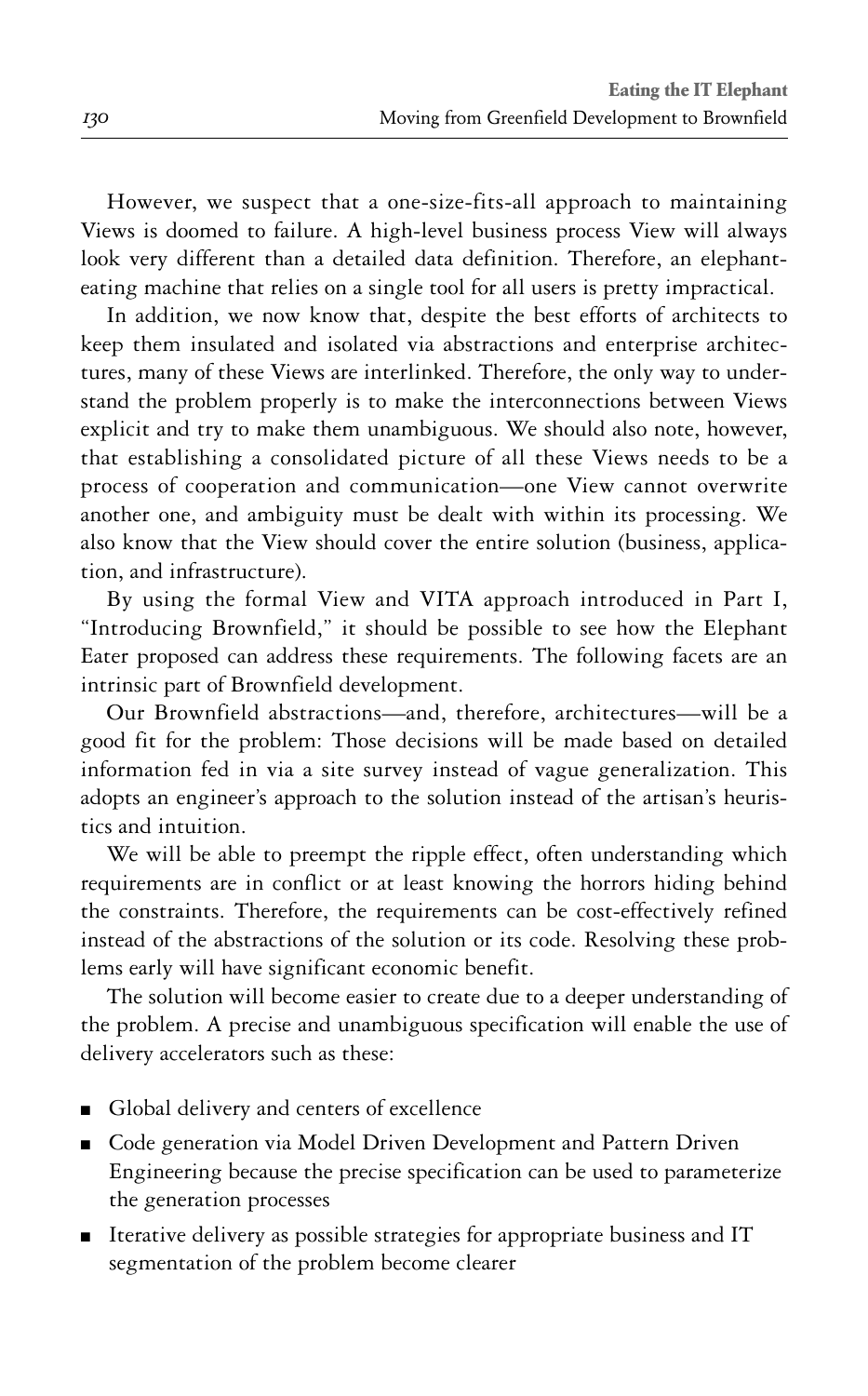<span id="page-36-0"></span>Therefore, the Brownfield approach conceptually solves many of the problems presented in this chapter and previous chapters, avoiding the early, unreliable, and imprecise abstractions and decompositions of existing approaches. In the remaining chapters, we examine how Brownfield evolved and how it can be deployed on large-scale IT projects.

# Endnotes

- <sup>1</sup> Booch, Grady. "The BCS/IET Manchester Turing Lecture." Manchester, 2007. [http://intranet.cs.man.ac.uk/Events\\_subweb/special/turing07/.](http://intranet.cs.man.ac.uk/Events_subweb/special/turing07/)
- <sup>2</sup> Splolsky, Joel. "Joel on Software." [www.joelonsoftware.com/articles/](www.joelonsoftware.com/articles/LeakyAbstractions.html) [LeakyAbstractions.html.](www.joelonsoftware.com/articles/LeakyAbstractions.html)
- <sup>3</sup> Maier, Mark W. and Eberhardt Rechtin. *The Art of Systems Architecting*. CRC Press, Boca Raton, Florida, 2000.
- <sup>4</sup> For example, IBM's Rational Tool Set.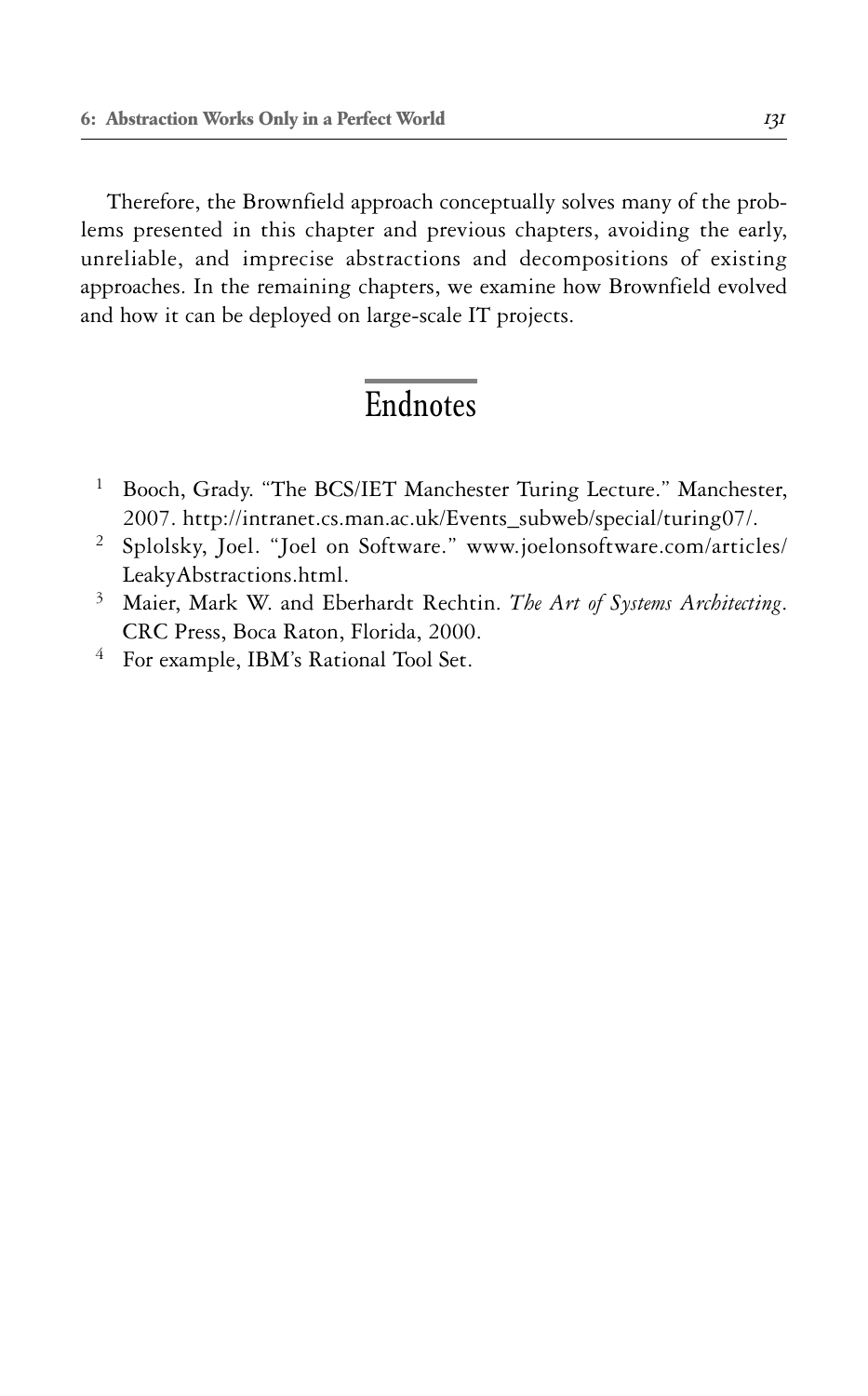# Index

# *A*

**Abstract Syntax Trees (ASTs), 171 abstraction, 113, 118, 131** complexity, 122-124 complexity example, 121-122 drawbacks of, 120 ripple effect, 124-128 software engineering, 120-121 systems integration, 113-118 **accelerated delivery on Brownfield sites, 156-159 Acceptance Phase, Brownfield development approach, 163 adding information, 199 agile development methods, 135 agile methods, 144-151** approach to waterfall problems, 151 versus waterfall methods, 145 **Albrecht, Allan, 16 ambiguity** Elephant Eaters, consuming the environment, 41-43 Views, 29-30 **Anderson, Chris, 102 Architects' Workbench, 187 architecture, 75-76** abstraction, 118, 122-124 *complexity example, 121-122 ripple effect, 124-128 software engineering, 120-121* Elephant Eaters, 48-49 *Artifacts, 52-55 Inventory, 50-51 Transforms, 51-52 Views, 49-50*

precision architectures, merging Views, 190-194 **Artifacts, 198** Elephant Eater architecture, 52 *consistent configuration artifacts, 53 documentation, 53 efficient execution, 53-54 testing transforms, 54-55* generating, 198 *paying your own way, 198* testing, 199-200 **assumptions, 124 ASTs (Abstract Syntax Trees), 171**

# *B*

**Babel Fish, 91-93 Backus, John, 170 Backus-Naur form (BNF), 170 bad news diodes, 8 BAs (business analysts), 140-141 Berners-Lee, Sir Tim, 91, 99, 135 big-mouthed superhero, 40 BNF (Backus-Naur form), 170 Boehm, Barry, 15, 144 Booch, Grady, 90, 104 bottom-up approach to systems integration, 113 BPEL (Business Process Execution Language), 189 bridging business/IT gap, 79-83** touring the model, 84-87 use cases, 79 **Brook, Jr., Frederick P., 7, 25 Brooks' Law, 25**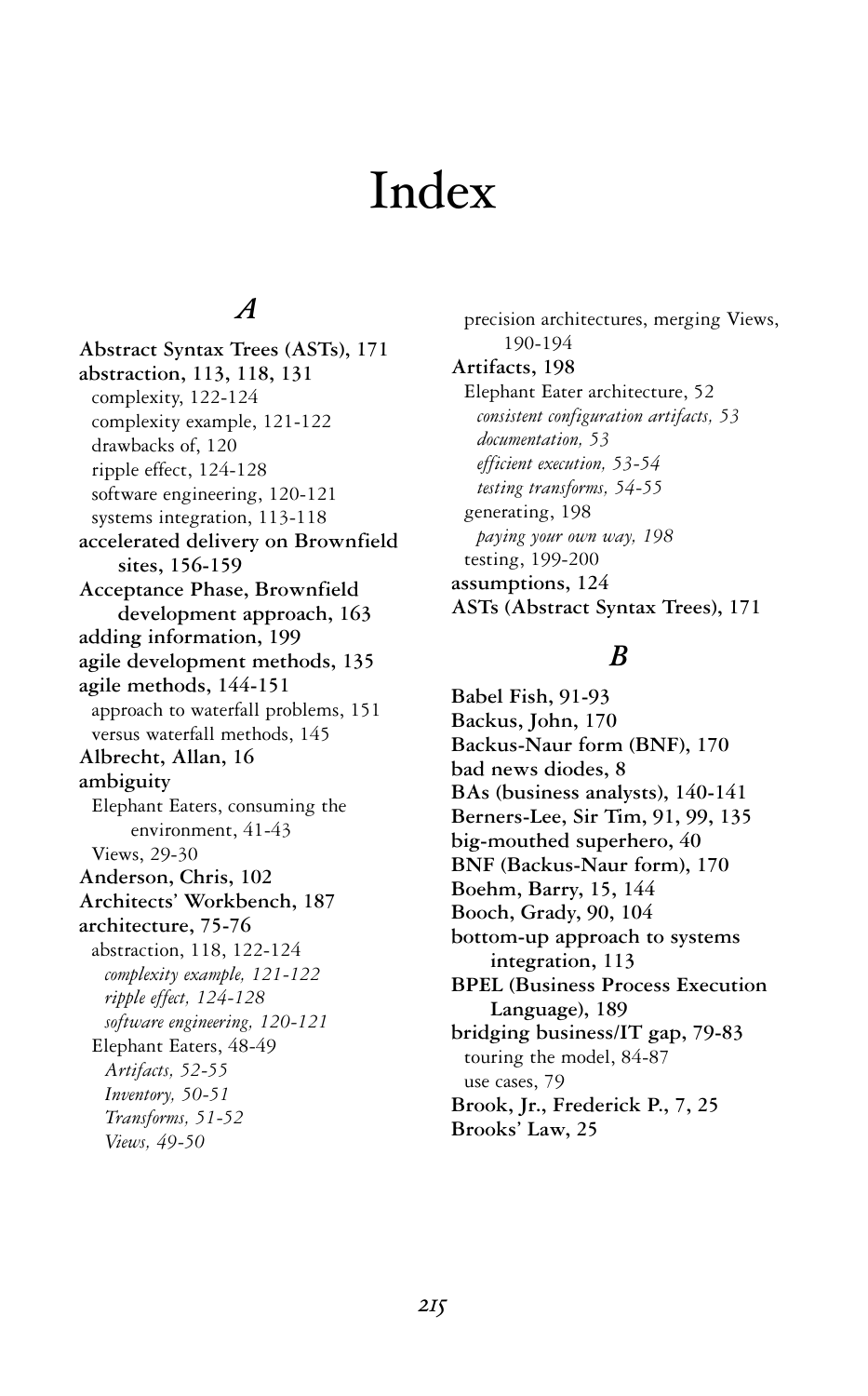**Brownfield, 14, 25, 60, 91**

CASE, 138-139 death of, 105 deciding to switch from Greenfield, [xxii-](#page-9-0)[xxiii](#page-10-0) evolution, 141-142 legacy code, 170-172 MDA (Model Driven Architecture), 139 *business analysts (BAs), 140-141 evolution, 141-142* moving to, 204 *creating Elephant Eaters, 204-205 empowering business change, 205-206 interfaces, 207* site surveys, 20-21 sources of, 134-135, 138 testing, early testing, 156 versus other techniques, 136 VITA, 166 **Brownfield Beliefs, 47, 60-61** bridging business/IT gap, 64 embracing complexity, 62 establishing truth, 64 iteratively generating and refining, 63 language, 63 making business and IT indivisible, 61 reuse, 62 **Brownfield development approach, 158** phases and outputs of, 159-160 subphases and outputs of, 161-162 **Brownfield lifecycle, 57-59, 162 Brownfield movement, 168 Brownfield sites, accelerated delivery, 156-159 business analysts (BAs), 140-141, 206 business attractors, 104-105 business change, empowering when moving to Brownfield, 205-206**

**business options, software archaeology, 93-96 business process definitions, 67 Business Process Execution Language (BPEL), 189 business/IT gap** bridging, 79-81, 83 *touring the model, 84-87 use cases, 79* Brownfield Beliefs, 64 language speciation, 32-34

# *C*

**CAD (Computer Aided Design), 75 CAD/CAM (Computer Aided Design/Computer Aided Manufacturing), 135 CASE (Computer Aided Software Engineering), 76, 135, 138** Brownfield, 138-139 **change management, risk areas of project failure, 9 CHAOS report, [xxvi](#page-11-0) chaos theory, 105 checkpoints, quality assurance checkpoints, 144 choreography, 211 CIM (Computation Independent Model), 152 circular references, 178 class diagrams, 169 communication, 25** context, 42-47 formal versus informal, 68 gaps in, 67-72 PowerPoint, 70-72 problems *language speciation, 31-34 Views, 26-27* semantics, 42-47 syntax, 42-43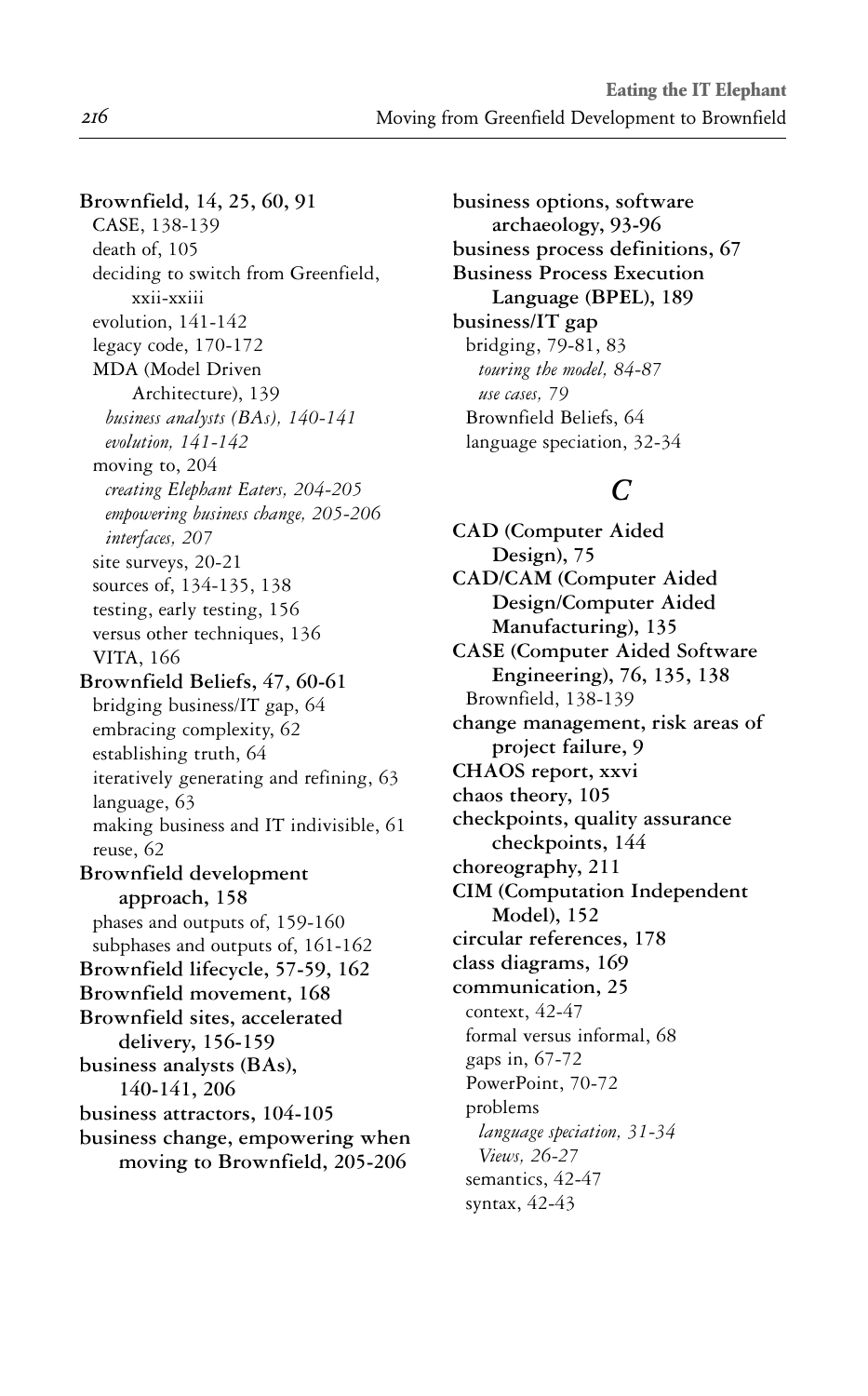**complexity** abstraction, 121-124 Brownfield Beliefs, 62 environmental complexity, 13-16, 18 *effects of, 18-20* induced complexity, 9-10 **Component Model, 68 Computation Independent Model (CIM), 152 Computer Aided Design (CAD), 75 Computer Aided Design/Computer Aided Manufacturing (CAD/CAM), 135 Computer Aided Software Engineering (CASE), 76, 135, 138 Configuration Artifacts, 198 considerations for Elephant Eaters** conflicting goals, 111-112 interactions, 112 transparency, 110-111 **consistent configuration artifacts, 53 constraints, 14-15, 49-50 consuming the environment, Elephant Eaters, 41** overcoming inconsistency and ambiguity, 41-47 **context, 42** Elephant Eaters, consuming the environment, 43-47 overcoming inconsistency and ambiguity, 43-47 **customers, 103-104**

# *D*

**Data Definition Language (DDL), 166 data sources for forming Inventories, 168**

**DDL (Data Definition Language), 166 decomposition of complex problem space, 118 DeMarco, Tom, 30 developing tools, 207 diagrammatic views, 169 diagrams, 67-68, 71 documentation, 53 Documentation Artifacts, 198 Domain Object Model (DOM), 149 dynamic aspects, considerations for Elephant Eaters, 112 dynamic services, 100-103**

# *E*

**Eclipse, 171 Eclipse Modeling Framework (EMF), 187 Elephant Eaters** in action, 55-57 *generating and refining, 59-60* architecture, 48-49 *Artifacts, 52-55 Inventory, 50-51 Transforms, 51-52 Views, 49-50* Brownfield Beliefs, 60-61 *bridging business/IT gap, 64 embracing complexity, 62 establishing truth, 64 iteratively generating and refining, 63 language, 63 making business and IT indivisible, 61 reuse, 62* considerations for *conflicting goals, 111-112 interactions, 112 transparency, 110-111* consuming the environment, 41 *overcoming inconsistency and ambiguity, 41-47* creating, 204-205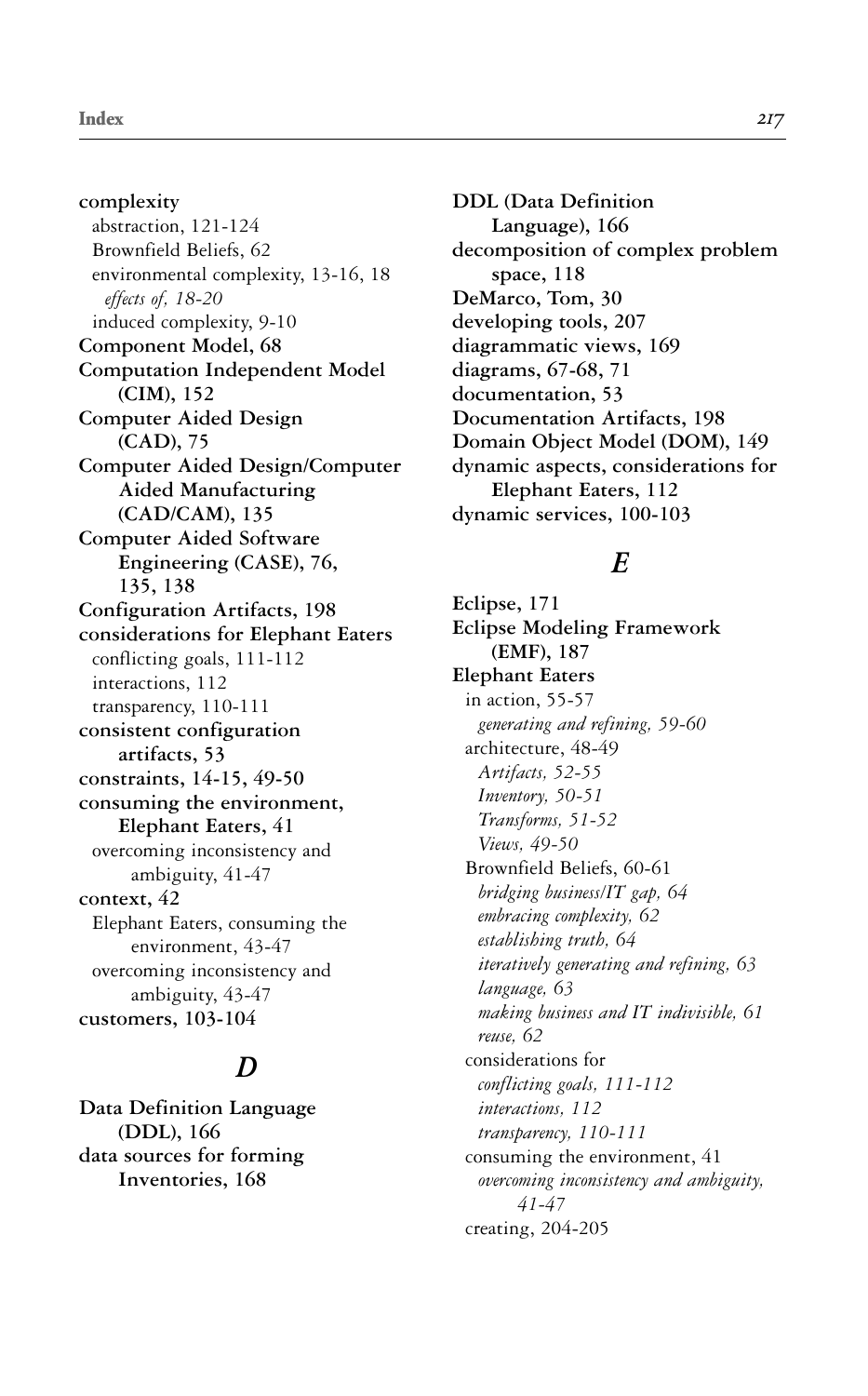environment, 130 portrait of, 200-201 **elephant-eating strategies, 39-41 EMF (Eclipse Modeling Framework), 187 Engineer Phase, Brownfield development approach, 162 enterprise architectures, evolving, 212-213 Enterprise Service Buses (ESBs), 209-211 environment, 129 environmental complexity, 13-18** effects of, 18-19 *ripple effect, 18-20* **ESBs (Enterprise Service Buses), 211** building, 209-211 **evolution, Brownfield, 141-142 Executable Artifacts, 198 execution, artifacts, 53-54 exploring Inventory manually, 73-75 extracting information, merging Views, 189-190 extracts, 198**

# *F*

**function point analysis, 16 functional requirements, 11**

# *G*

**gaps in communication, 67-72 generating Artifacts, 198** paying your own way, 199 **generation faults, identifying, 200 Gerstner, Lou, 30 globalization, 6 goals, conflicting goals, 111-112 Greenfield, deciding to move to Brownfield, [xxii-](#page-9-0)[xxiii](#page-10-0)**

# *H*

**Haasjes, Geert-Willem, 100 Hilbert space, 72-73** Inventory, exploring manually, 73-75

# *I*

**IBM** Inventory structures, 179 patents for implementation of Brownfield, 205 System/360, [xxi](#page-8-0) **IBM islands, 84 IBM Rational Software Architect (RSA), 189 identifying** generation faults, 200 missing or incorrect information, 186-187 patterns, 169-170 **IFPUG method, 16 inconsistency** Elephant Eaters, consuming the environment, 41-47 Views, 27-28 **induced complexity, risk areas of project failure, 9-10 inference, 190 innovation capacity, IT spending, 18 interactions, considerations of Elephant Eaters, 112 interfaces** building, 207-209 moving to Brownfield, 207 **Inventory** data sources, 168 Elephant Eater architecture, 50-51 exploring manually, 73-75 importers, 57 OWL, 180, 183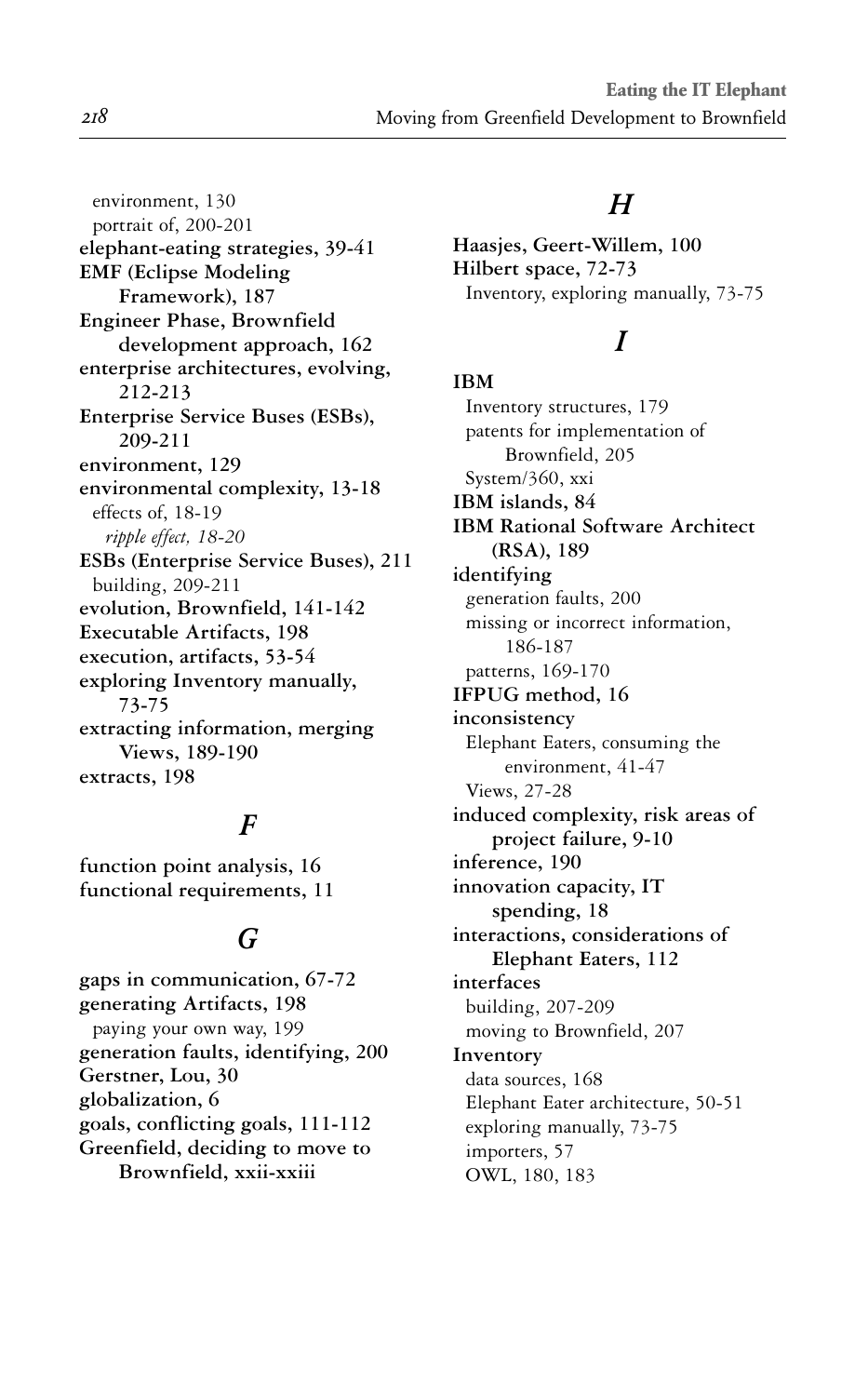structure of, 173 triples, 173-180 **Inventory optimizers, 105 IT, 79 IT spending, 18 iterative development, 93**

# *J-K*

**JAD (Joint Application Design/Development), 135**

# $\overline{L}$

**language, Brownfield Beliefs, 63 language speciation, 31-32** business/IT gap, 32-33 making business and IT indivisible, 34 **languages** choosing, 205 ontologies, 98-99 OWL. *See* OWL **legacy code, 170-172 lifecycles, Brownfield lifecycle, 57-59 lifetimes, 73 Lister, Timothy, 30 Logical Data Model, 68 Lojek, Bob, 124 long tail, 102**

#### *M*

**mashups, 134 MDA (Model Driven Architecture), 152-153** Brownfield, 139 *BAs (business analysts), 140-141 evolution, 141-142* Pattern Driven Engineering, 153-154 reversing, 155-156 **MDA/MDD (Model Driven Architecture/Model Driven Development), 135**

**MDD (Model Driven Development), 64 memory techniques, 67 merging Views, 183, 185** extracting information, 189-190 identifying missing or incorrect information, 186-187 precision architectures, 190-194 time dimensions, 187-189 transforms, 195-197 **metadata, 87 metaphors, 84 Microsoft PowerPoint, 70-72 middleware, 212 Model Driven Architecture (MDA), 151-153** Brownfield, 139 *business analysts (BAs), 140-141 evolution, 141-142* **Model Driven Architecture/Model Driven Development (MDA/MDD), 135 Model Driven Development, 57, 62 models, bridging business/IT gap, 84-87 mosaic language zones, 32 moving to Brownfield, 204** creating Elephant Eaters, 204-205 empowering business change, 205-206 interfaces, 207 *Mythical Man Month, The***, 25**

## *N*

**Naur, Peter, 170 nonfunctional requirements, 11**

### *O*

**Occam's Razor, 10 OMG (Open Management Group), 152 On Demand, 95 ontologies, 98-99**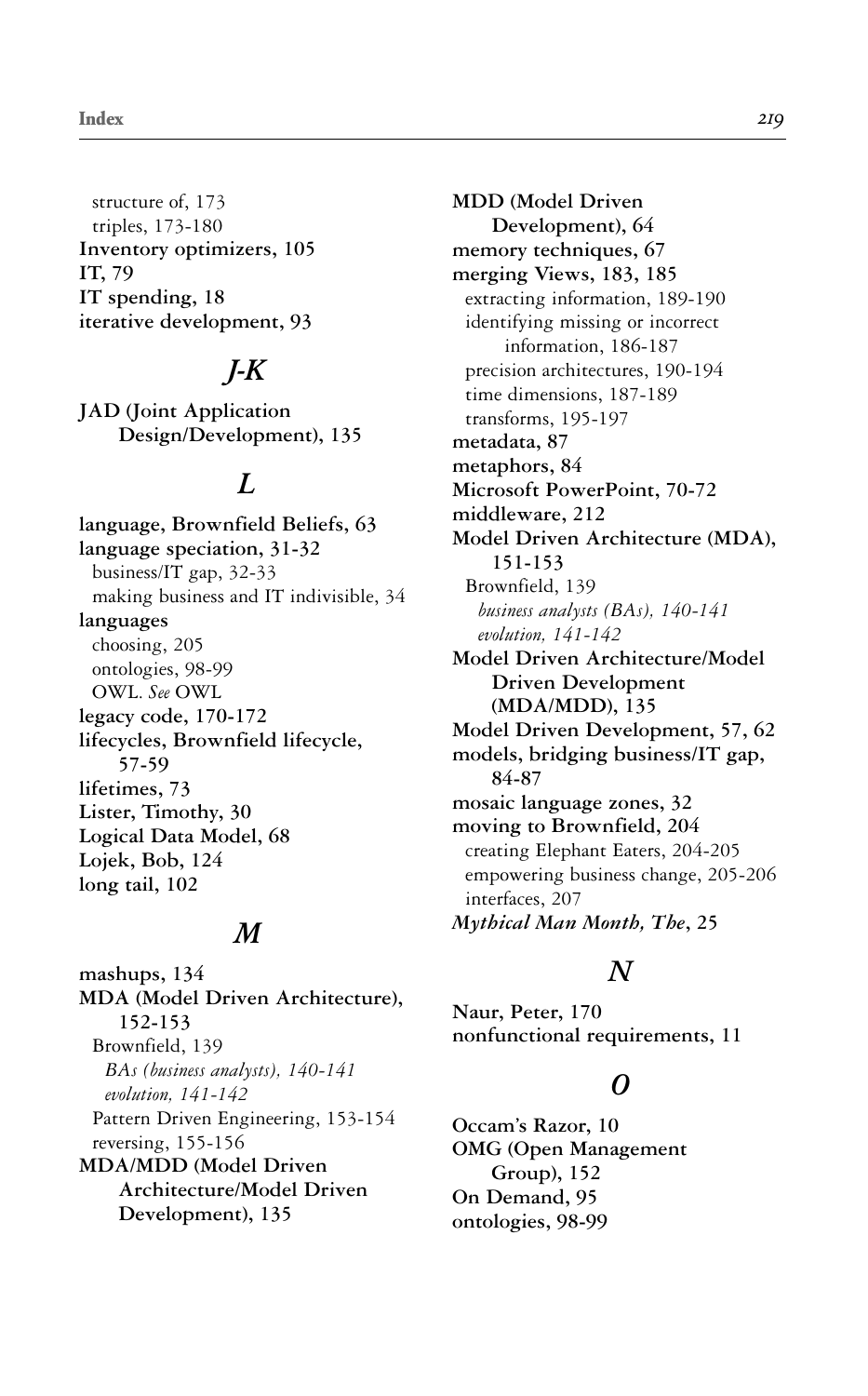**Open Management Group (OMG), 152 organization, risk areas of project failure, 7 outputs of Brownfield development approach, 159-162 OWL (Web Ontology Language), 138, 180** Inventory, 180, 183

#### *P*

**Palmisano, Sam, 95 parable of the blind men and the elephant, 24 parochialism, 47** Views, 30-31 **parsing Views, 169-170 Pattern Driven Engineering, MDA (Model Driven Architecture), 153-154 patterns, 125** identifying, 169-170 *Peopleware***, 30 phases of Brownfield development approach, 159-160 physically separated teams, 30 PIM (Platform Independent Model), 152 planning, risk areas of project failure, 7 Platform Independent Model (PIM), 152 Platform Specific Model (PSM), 152 plumbing, comparison, 121 PowerPoint, 70-72 precision architectures, merging views, 190-194 presentations, 71-72 private languages, 32 process flows, 67-68 project reporting, risk areas of project failure, 7-8 PSM (Platform Specific Model), 152**

# *Q*

**quality assurance checkpoints, 144**

# *R*

**RAD (Rapid Application Development), 135 RDF (Resource Description Framework), 138, 180 RDF graphs, 183 RDF/XML extract, 180 regulatory compliance, IT spending, 18 reporting on projects, risk areas of project failure, 7-8 representing triples, 72 requirements** conflicting requirements, 111 functional requirements, 11 nonfunctional requirements, 11 risk areas of project failure, 11-13 **Resource Description Framework (RDF), 180 reuse, Brownfield Beliefs, 62 reversing MDA (Model Driven Architecture), 155-156 ripple effect, 18, 131** abstraction, 124-128 effects of environmental complexity, 19-20 **risk areas of project failure** change management, 9 globalization, 7 induced complexity, 9-10 organization and planning, 7 project reporting, 7-8 requirements, 11-13 **RSA (Rational Software Architect), 189 rules, 93**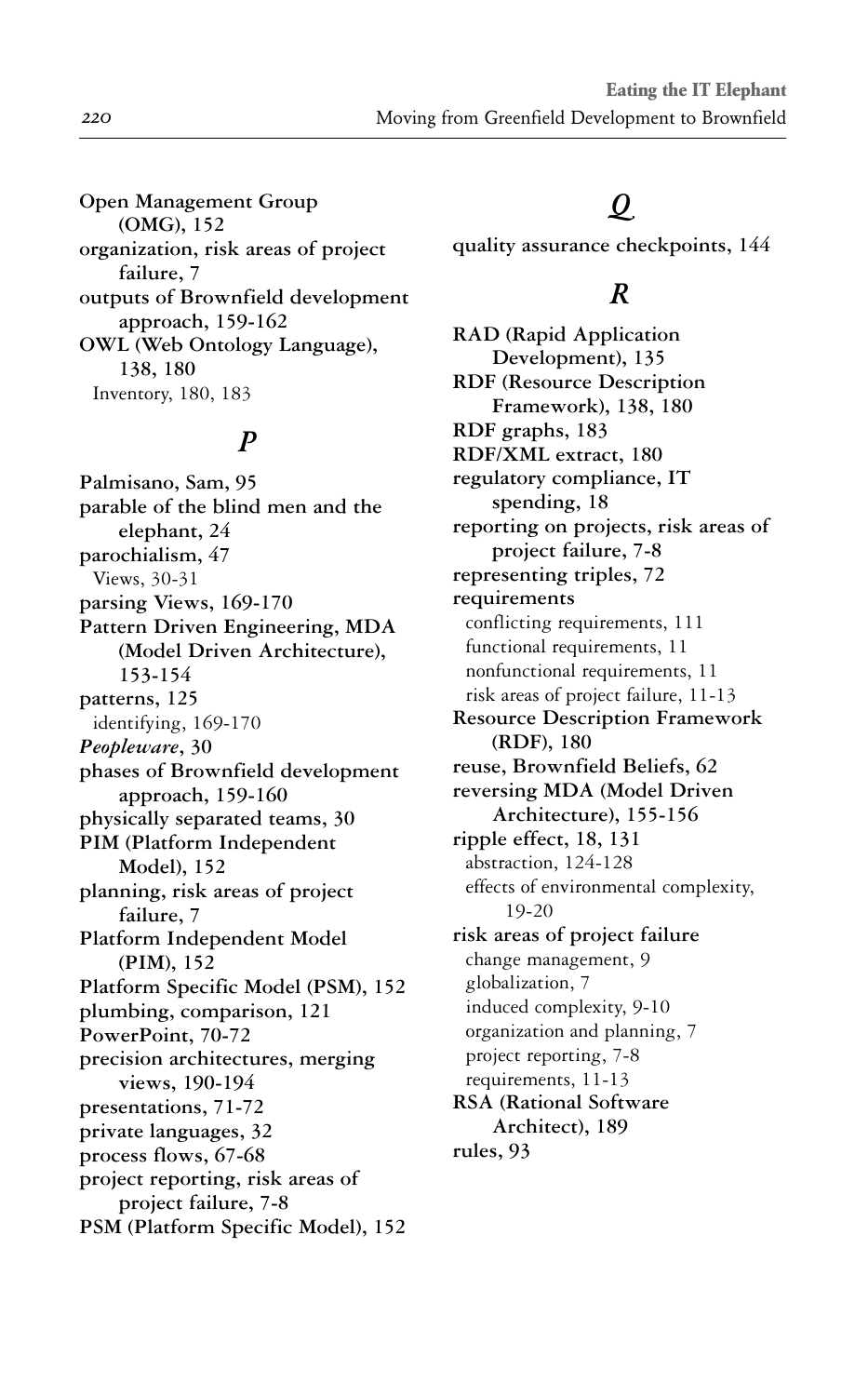# *S*

**Sarbanes-Oxley, 18 Second Life, 77 semantic technologies, 90 semantic web, 99-100, 135, 183 semantics, 42** Elephant Eaters, consuming the environment, 43-47 overcoming inconsistency and ambiguity, 43-47 **Service Oriented Architecture (SOA), 33 services** customers, 103-104 dynamic services, 100-103 **singing pigs, 70 site surveys, 14, 110, 141, 168** Brownfield sites, 20-21 **skills, developing for Elephant Eaters, 204 SOA (Service Oriented Architecture), 33 software archaeology, 91-93** business options, 93-96 structures, 96-97 **software engineering, abstraction, 120-121 sources of Brownfield, 134-135, 138 splitting, 113** systems integration, 113-118 **Standish Group, [xxvi](#page-13-1) static testing, 163 steady state, IT spending, 18 Stock, Gregory, 105 stove-pipe systems, 16 strange attractors, 104 strategies for elephant-eating, 39-41 structure of Inventory, 173 structures, software archaeology, 96-97 subphases of Brownfield development approach, 161-162** **Survey Phase, Brownfield development approach, 162 syntax, 42** overcoming inconsistency and ambiguity, 42-43 **System/360 (IBM), [xxi,](#page-8-0) 16 systems integration** bottom-up approach, 113 splitting or abstraction, 113-118 top-down approach, 116

## *T*

**TADDM (Tivoli Application Dependency Discovery Manager), 97, 168 taxonomy, 114 teams, physically separating, 30 Test Artifacts, 198 testing** Artifacts, 199-200 Brownfield, early testing, 156 static testing, 163 transforms, artifacts, 54-55 **text messages, 32 The Open Group Architecture Framework (TOGAF), 114-115 three-dimensional displays, 76-78 time dimensions, merging Views, 187-189 time slices, 73 Tivoli Application Dependency Discovery Manager (TADDM), 97, 168 TOGAF (The Open Group Architecture Framework), 114-115 tool unification, 128-129 tools, developing, 207 top-down approach, systems integration, 116 transformations, 195**